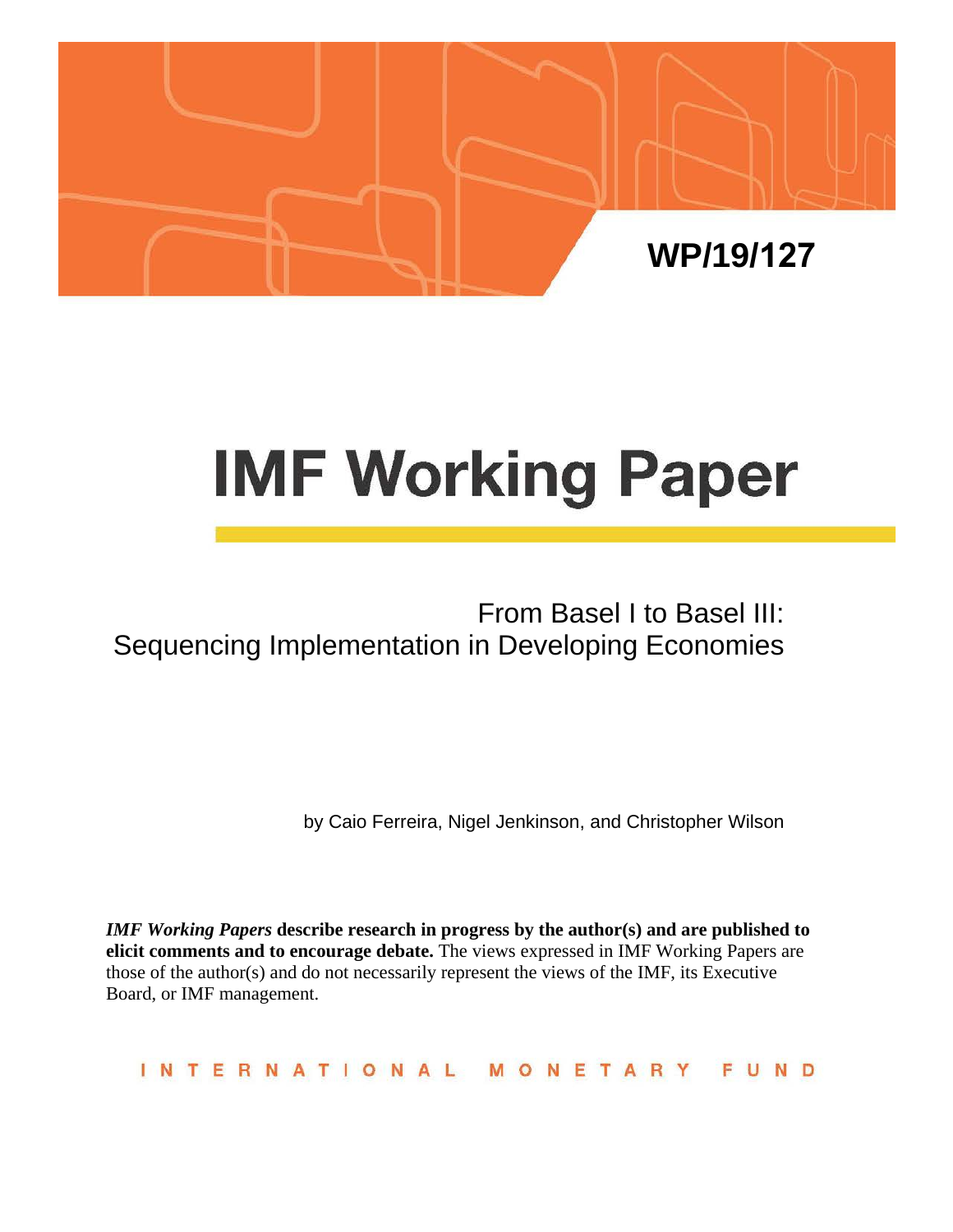#### **IMF Working Paper**

Monetary and Capital Markets Department

From Basel I to Basel III: Sequencing Implementation in Developing Economies

**Prepared by Caio Ferreira, Nigel Jenkinson, and Christopher Wilson**

Authorized for distribution by Aditya Narain

June 2019

*IMF Working Papers* **describe research in progress by the author(s) and are published to elicit comments and to encourage debate.** The views expressed in IMF Working Papers are those of the author(s) and do not necessarily represent the views of the IMF, its Executive Board, or IMF management.

#### **Abstract**

Developing economies can strengthen their financial systems by implementing the main elements of global regulatory reform. But to build an effective prudential framework, they may need to adapt international standards taking into account the sophistication and size of their financial institutions, the relevance of different financial operations in their market, the granularity of information available and the capacity of their supervisors. Under a proportionate application of the Basel standards, smaller institutions with less complex business models would be subject to a simpler regulatory framework that enhances the resilience of the financial sector without generating disproportionate compliance costs. This paper provides guidance on how non-Basel Committee member countries could incorporate banks' capital and liquidity standards into their framework. It builds on the experience gained by the authors in the course of their work in providing technical assistance on—and assessing compliance with—international standards in banking supervision.

JEL Classification Numbers: G21; G28

Keywords: Banks, Banking crisis, Basel Accords, Capital Requirements, Liquidity Requirements, Supervision

Author's E-Mail Address: [cferreira@imf.org;](mailto:cferreira@imf.org) [njenkinson@imf.org;](mailto:njenkinson@imf.org) [cwilson@imf.org](mailto:cwilson@imf.org)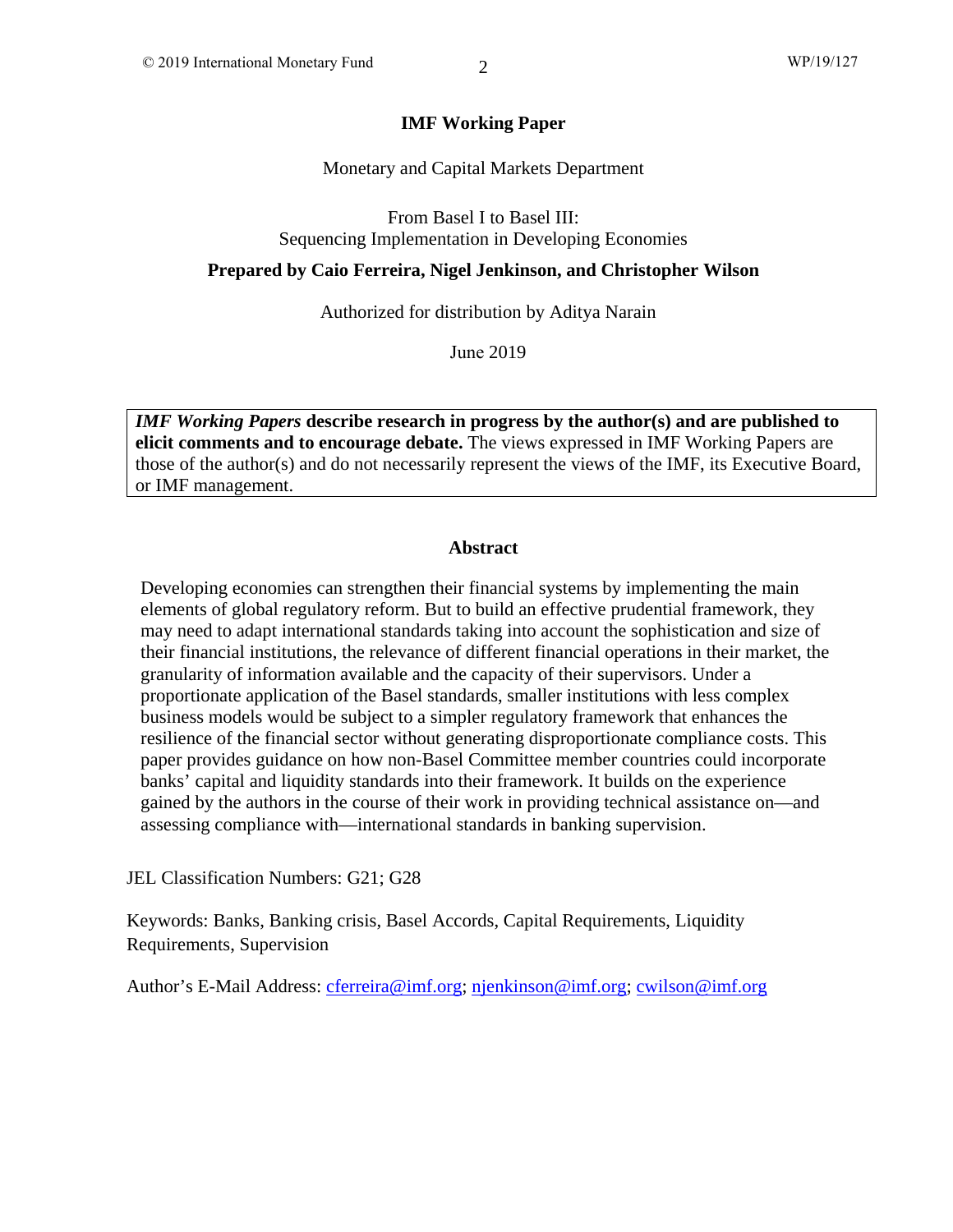| Contents                                                                                                                                                                   | Page |
|----------------------------------------------------------------------------------------------------------------------------------------------------------------------------|------|
|                                                                                                                                                                            |      |
|                                                                                                                                                                            |      |
|                                                                                                                                                                            |      |
| II. Establishing the Priorities: The Basel Core Principles for Effective Banking Supervision7                                                                              |      |
|                                                                                                                                                                            |      |
|                                                                                                                                                                            |      |
|                                                                                                                                                                            |      |
| Figures<br>1. Adoption of Banking Standards among Non-Basel Committee Members13<br>3. Possible Priority for Implementation of Basel Prudential Standards33<br><b>Boxes</b> |      |
| 5. Principles for Sound Liquidity Risk Management and Supervision30                                                                                                        |      |
| Appendices                                                                                                                                                                 |      |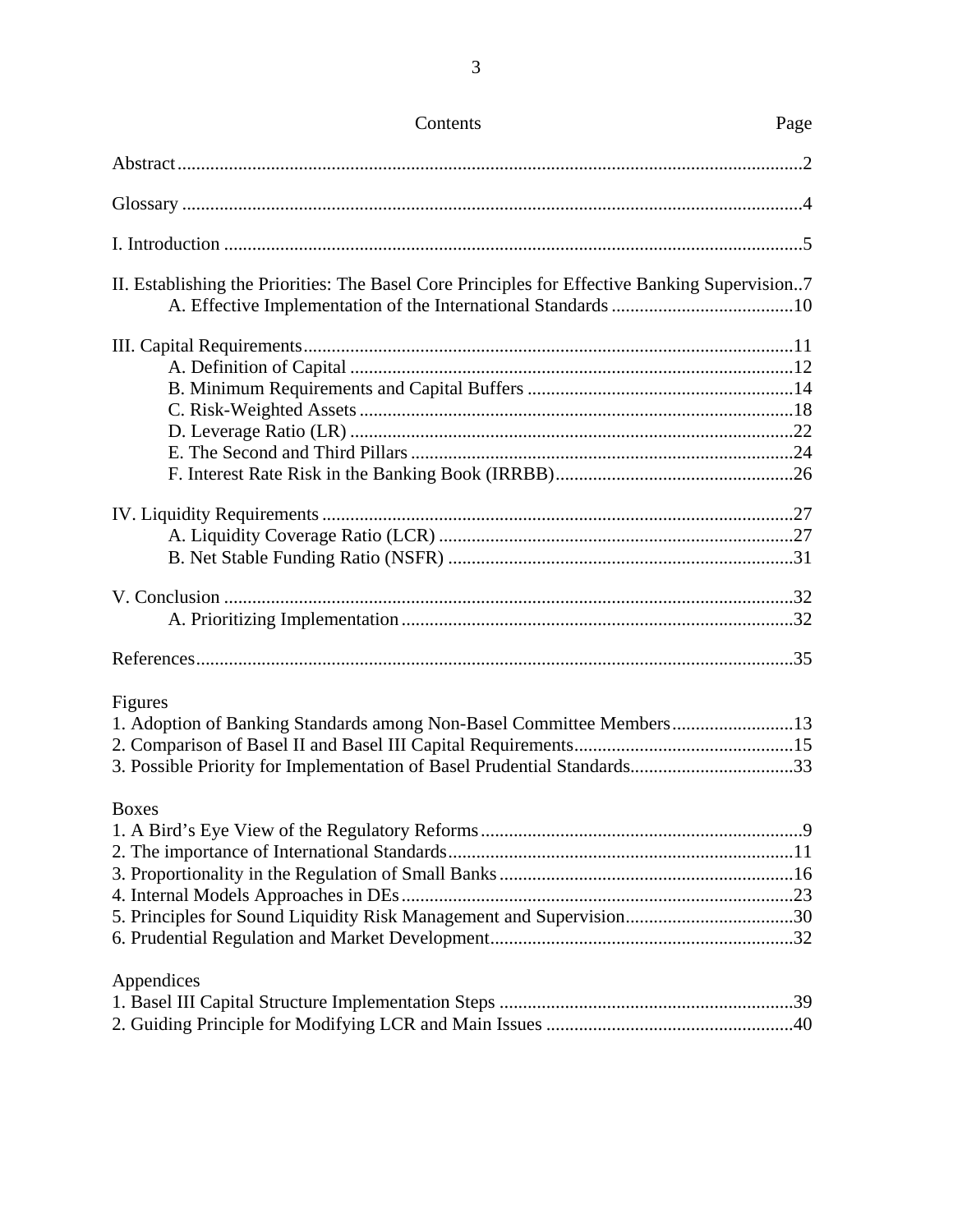## **GLOSSARY**

| AE            | <b>Advanced Economies</b>                                            |
|---------------|----------------------------------------------------------------------|
| <b>BCP</b>    | Basel Core Principles for Effective Banking Supervision              |
| <b>BCBS</b>   | <b>Basel Committee on Banking Supervision</b>                        |
| <b>CAMELS</b> | Capital adequacy, Asset quality, Management, Earnings, and Liquidity |
| <b>CCF</b>    | <b>Credit Conversion Factor</b>                                      |
| D-SIB         | <b>Domestic Systemically Important Bank</b>                          |
| <b>DEs</b>    | Developing Economies                                                 |
| <b>FSAP</b>   | <b>Financial Sector Assessment Program</b>                           |
| <b>FSB</b>    | <b>Financial Stability Board</b>                                     |
| <b>GFC</b>    | <b>Global Financial Crisis</b>                                       |
| G-SIB         | <b>Global Systemically Important Bank</b>                            |
| <b>HQLA</b>   | <b>High-Quality Liquid Asset</b>                                     |
| <b>ICAAP</b>  | <b>Internal Capital Adequacy Assessment Process</b>                  |
| <b>IMF</b>    | <b>International Monetary Fund</b>                                   |
| <b>IRB</b>    | <b>Internal Ratings-Based Approach</b>                               |
| <b>IRRBB</b>  | Interest Rate Risk in the Banking Book                               |
| <b>LCR</b>    | <b>Liquidity Coverage Ratio</b>                                      |
| LR            | Leverage Ratio                                                       |
| <b>NSFR</b>   | Net Stable Funding Ratio                                             |
| QIS           | <b>Quantitative Impact Study</b>                                     |
| <b>RBS</b>    | <b>Risk-Based Supervision</b>                                        |
| <b>RWA</b>    | <b>Risk-Weighted Assets</b>                                          |
| SIB           | <b>Systemically Important Bank</b>                                   |
| <b>SME</b>    | Small- and medium-sized enterprises                                  |
| <b>SRP</b>    | <b>Supervisory Review Process</b>                                    |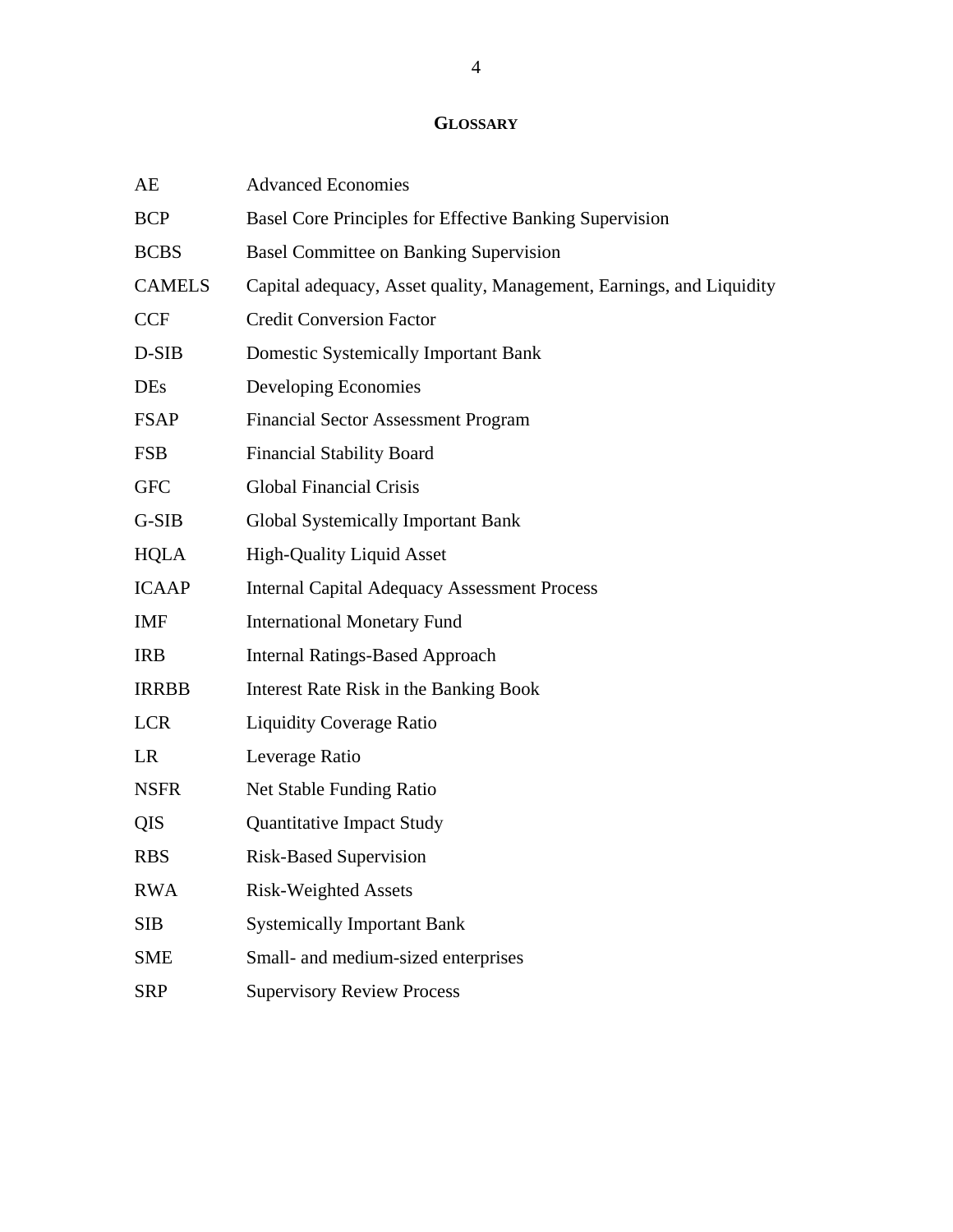#### **I. INTRODUCTION[1](#page-4-0)**

The Global Financial Crisis (GFC) spurred an unprecedented review of international prudential standards. In response to the crisis, the international community launched a major reform program aiming to address the fault lines at the source of the crisis. These flaws included regulatory and oversight system deficiencies; inappropriate incentives for bank and risk managers; flaws in techniques used to measure, price, and manage risks; and corporate governance weaknesses that hindered proper monitoring of banks' risks, as well as maintenance of ethical integrity. The reforms addressed these regulatory weaknesses and substantially strengthened the financial system (Box 1).

While the reforms provided an essential response to regulatory weaknesses, they focused primarily on large internationally active financial institutions and complex financial markets. The membership of international standard setters has been expanded to encompass some important emerging markets. This expansion has helped enhance the global reach of the international standards. However, the relative importance of internationally active banks and advanced economies for global financial stability, and the immediate source of the problems that were being addressed, guided the technical discussions and political compromises that led to the new standards. As a result, the full set of the international standards may not always be applicable to less complex and smaller financial markets, whose financial systems and supervisory capacity are still developing. At the same time, the principles underlying these standards remain relevant for all, as they provide important directions and considerations to be taken in to account in crafting the approaches to their implementation.

The new international standards provide a good basis for strengthening the financial systems in developing economies (DEs). [2](#page-4-1) While the origins of the GFC and its direct impact was concentrated mainly on advanced economies, it provided lessons that can be drawn on by DEs to avoid similar setbacks. A lack of high quality and appropriate levels of capital and excessive leverage, issues that to some extent have already been identified and addressed in many DEs, were some of the regulatory weaknesses that became clear during the crisis. However, there are several issues that DEs still need to tackle which were highlighted by the GFC, including the importance of: (i) liquidity buffers to avoid destabilizing fire sales and the need for early intervention by public authorities; (ii) a greater system-wide or macroprudential approach to regulation and supervision to help safeguard financial stability; (iii) efforts to make systemically important institutions resolvable to mitigate moral hazard and avoid costly bail outs; (iv) sound corporate governance and risk management to help ensure the proper functioning of the banking

<span id="page-4-0"></span><sup>&</sup>lt;sup>1</sup> The authors are grateful to Daniel Tarullo, Willian Coen, Aditya Narain, Alejandro Lopez Mejia, Fabiana Melo, Jennifer Elliott, Antonio Pancorbo, Dirk Jan Grolleman, Hee Kyong Chon, Luc Riedweg, Kate Seal, Nobuyasu Sugimoto, Pierpaolo Grippa, Rachid Awad, and participants in the MCM Policy Forum for many helpful comments on an earlier draft.

<span id="page-4-1"></span><sup>&</sup>lt;sup>2</sup> The term developing economies (DE) is used in this paper to designate those countries with less developed financial systems typical to the low-income country classification as applied by the IMF. Advanced economies and emerging market countries that are members of the Basel Committee members have committed to fully implement the standards (see discussion in Box 2). However, the discussion of proportionality in this paper would also apply to smaller banks with simpler business models in these jurisdictions as well.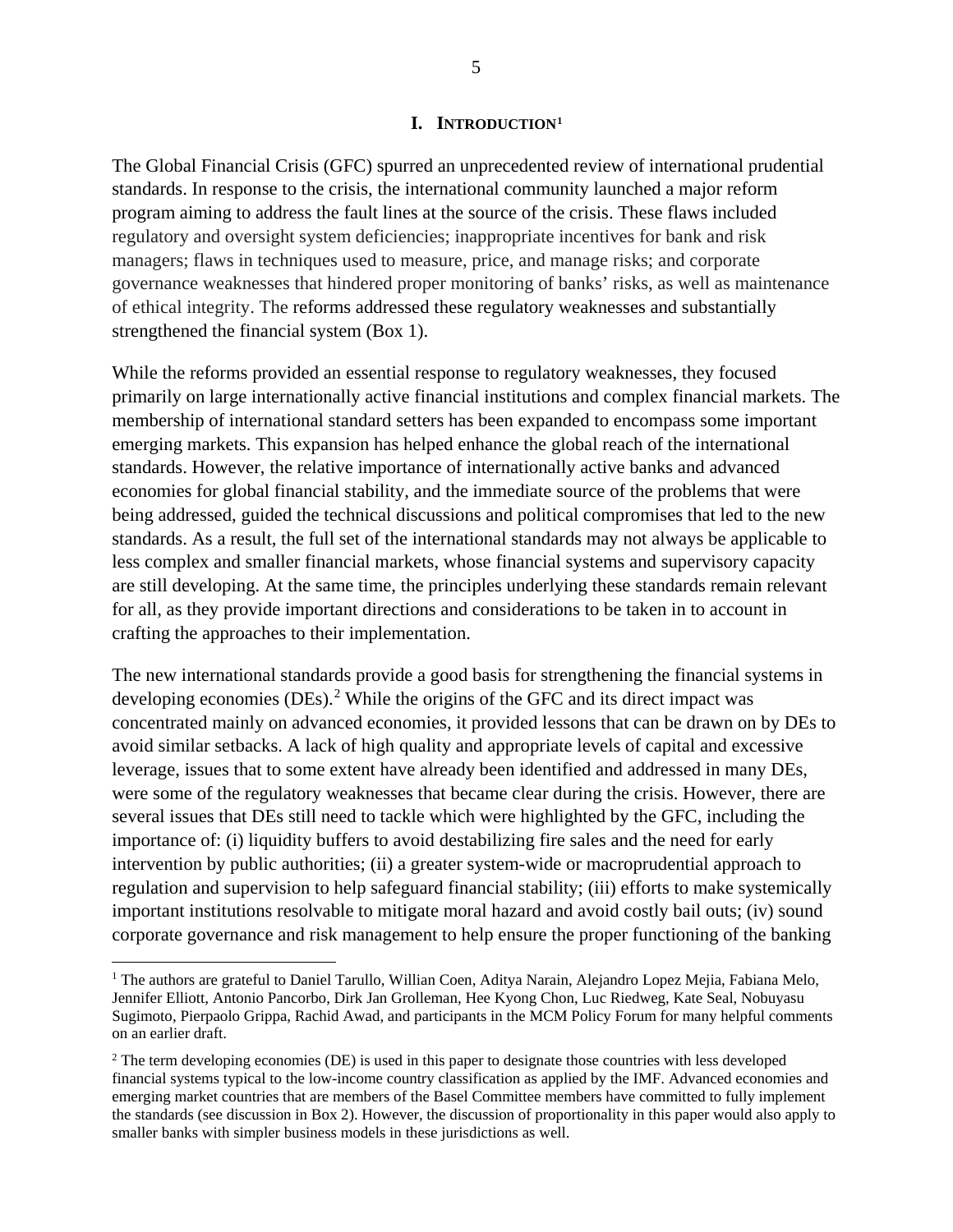sector; and (v) a legal and operational framework for financial sector oversight to allow supervisors to take corrective measures at an early stage, even when no minimum regulatory threshold has been breached.

To build an effective prudential framework, DEs can consider their specific characteristics when implementing international standards. DEs are a large and heterogeneous group of countries whose financial systems differ among each other and from those in advanced economies. Broadly speaking, financial systems of many DEs are still deepening and are composed of relatively smaller and simpler institutions. Financial market infrastructure also tends to be less developed and the institutional framework less mature. In this context, the simple transposition of international standards designed primarily from the experience of more advanced financial markets might lead to inadequate prudential buffers, compliance costs not commensurate with the benefits of implementation, challenges to the enforcement of regulation, inappropriate economic incentives, and, ultimately, an ineffective regulatory framework. DEs could thus consider adapting the international standards to the sophistication and size of their financial institutions, the relevance of different financial operations in their market, the granularity of information available and the capacity of their supervisors (see Box 2 for a broader discussion on tailoring of international standards).

The following guiding principles should guide any such adaptation:

- **Rigor**: Although international standards may need to be adapted to better suit DEs, changes should not lead to less rigorous prudential frameworks that lead to less resilient financial institutions or promote riskier behavior.
- **Context:** Furthermore, the regulatory framework must take into account the features of the risk environment that could be more pronounced, such as market illiquidity, high volatility, and challenges to the enforcement of claims and the execution of collateral.
- **Scope**: While the characteristics of their financial systems may favor simpler standards, authorities should not compromise on the scope of regulation and must take in to account the fundamental regulatory weaknesses identified during the financial crisis.
- **Evolution**: In adapting the standards and phasing in their implementation, it must be kept in mind that as financial systems deepen and become more complex, the regulatory framework will also need to support convergence to international practices.
- **Effectiveness**: While the full set of international standards may not always be applicable to less complex and smaller financial markets, the underlying preconditions and expectations of the Basel Core Principles (BCP) for Effective Banking Supervision should be met.

This paper provides practical guidance on how DEs could incorporate international standards into their prudential framework. The paper builds on the extensive experience gained on technical assistance missions on banking supervision and regulation that the IMF provides every year to more than 70 countries as well as from the Financial Sector Assessment Program (FSAP),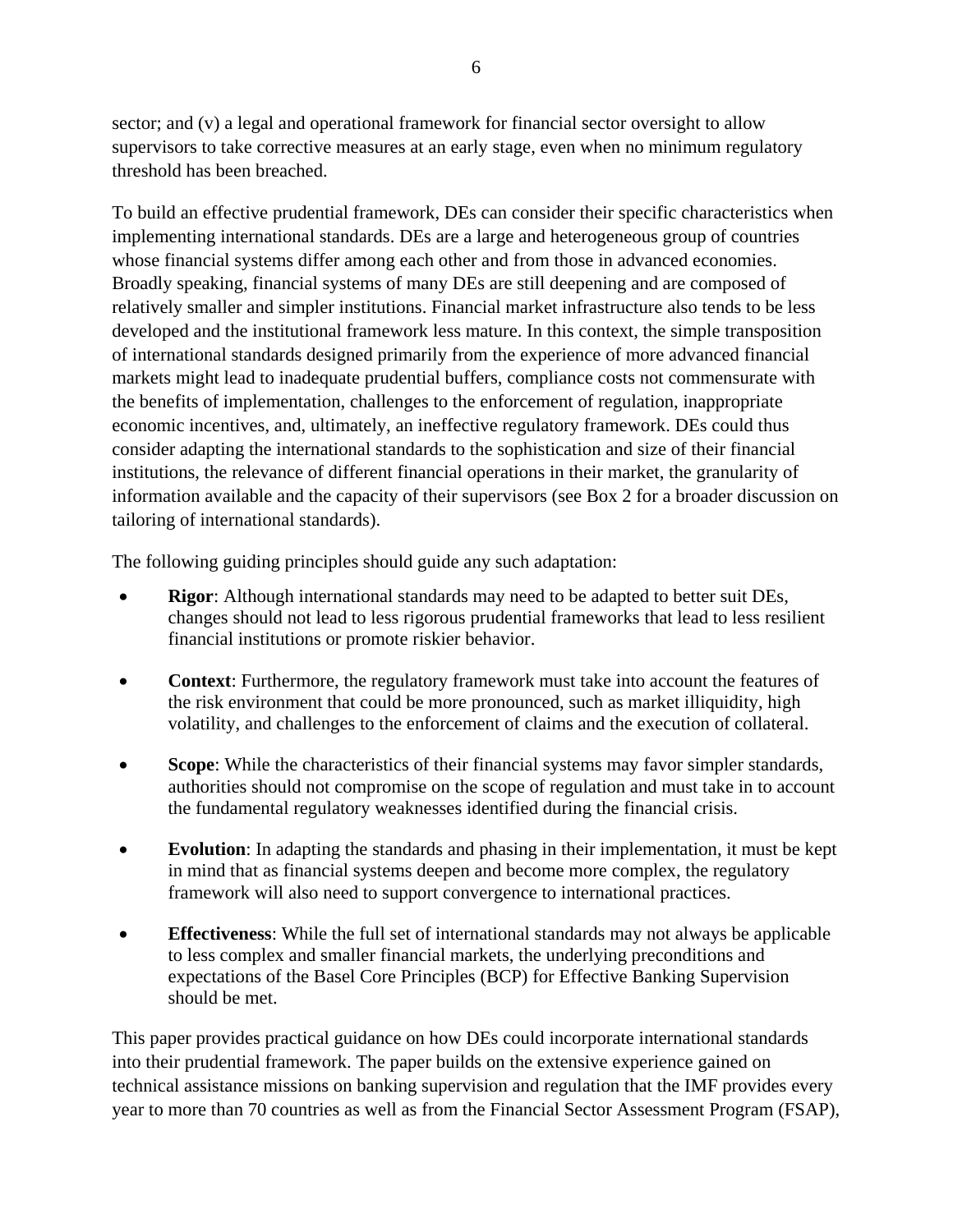which has undertaken some 280 detailed assessments of banking supervision in over 160 jurisdictions since its inception in 1999.[3](#page-6-0) Considering the dominance of banks in the financial system of most DEs, the paper focuses on banking regulatory and supervisory issues. Section II discusses how the Basel Core Principles for Effective Banking Supervision (BCP) can be used to set appropriate priorities for improving banking sector oversight. The BCP provide high-level principles that have proved to be useful when adapting and implementing international standards in many DEs from the IMFs membership. Sections III and IV discuss the enhanced capital and liquidity prudential requirements, which have been developed post-GFC, respectively. Finally, Section V discusses priorities when moving from Basel I to Basel III.

#### **II. ESTABLISHING THE PRIORITIES: THE BASEL CORE PRINCIPLES FOR EFFECTIVE BANKING SUPERVISION**

Increasing the resilience of the financial system requires a sound oversight framework that goes well beyond the implementation of the latest Basel capital standards. The GFC revealed weaknesses both in the regulatory and supervision frameworks. Often supervisory powers, resources, processes, and requirements were insufficient to allow an appropriate assessment of risks and timely action to address unsustainable practices. Further, the supervisory approach had become increasingly *laissez-faire* and "light touch" while often maintaining an implicit public-sector guarantee of the banking sector. The post-crisis consensus is that supervision needs to be more comprehensive and intrusive (BCBS, 2015b; and FSB, 2010). As IMF (2010) puts it, good supervision requires learning to say "no."

The BCP for Effective Banking Supervision have served as the key tool to identify priorities and enhance the banking oversight framework of countries. The BCP are a framework of minimum standards for sound supervision and regulation that are universally applicable. The proportionality approach embedded in their methodology allows assessments to consider the context in which the supervisory practices are applied, commensurate with the risk profile and systemic importance of a broad set of banks, and different stages of development and complexity of financial systems.

The IMF and the World Bank routinely assess compliance of countries with the BCP, normally in the context of the FSAP. The BCP were enhanced in 2012 to incorporate the lessons from the GFC. Assessments of the BCP have revealed progress over the years, but significant and substantial weaknesses still remain across the membership. Some common weaknesses that can undermine the effectiveness of the supervisory process include:

<span id="page-6-0"></span> <sup>3</sup> Se[e https://www.imf.org/en/About/Factsheets/Sheets/2016/08/01/16/14/Financial-Sector-Assessment-Program](https://www.imf.org/en/About/Factsheets/Sheets/2016/08/01/16/14/Financial-Sector-Assessment-Program) for a description of the FSAP program.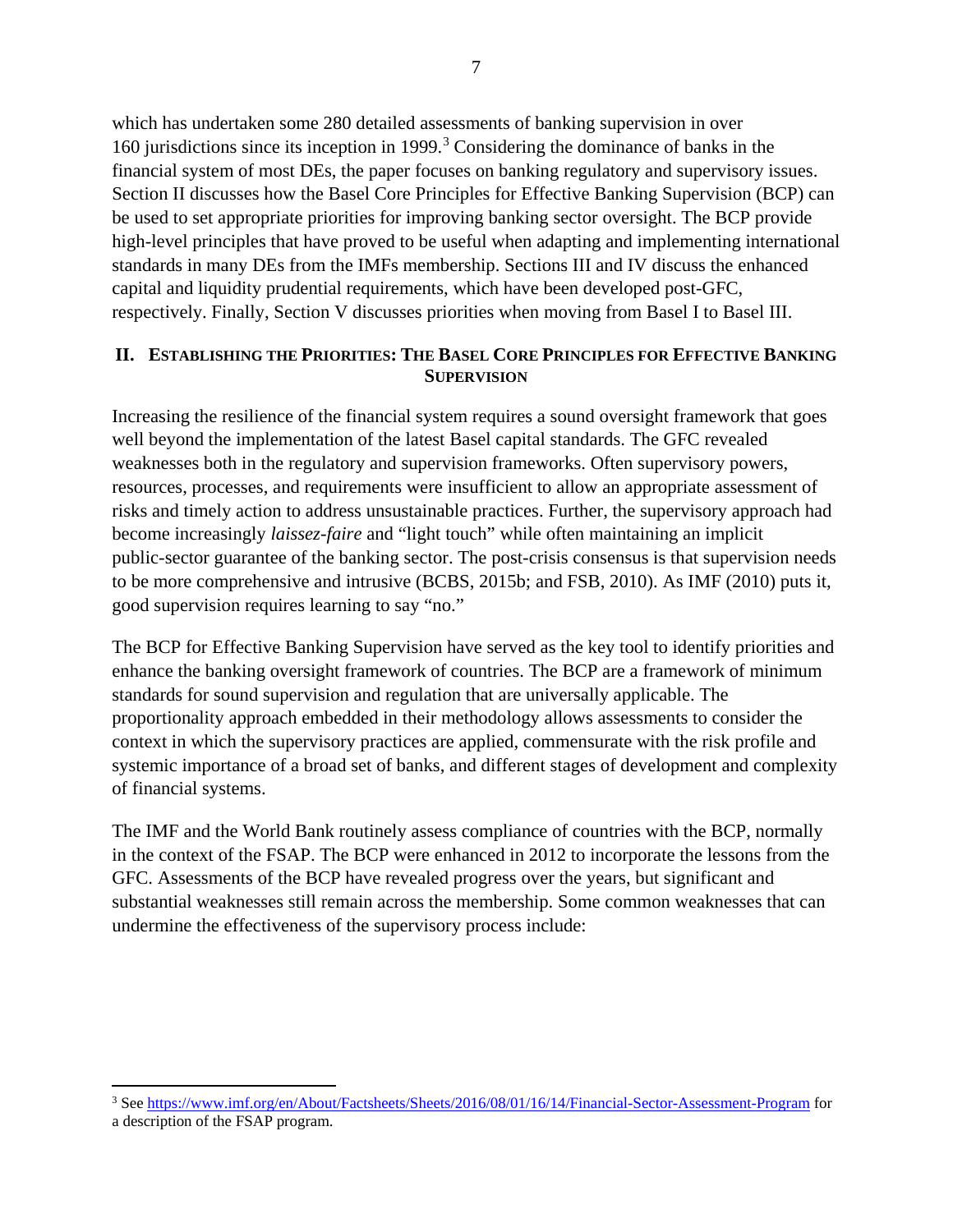- **Inappropriate institutional setting**. Mandates without sufficient weight to financial stability as well as lack of operational independence and legal protection for supervisors can inhibit timely supervisory actions.[4](#page-7-0)
- **Lack of skilled resources**. The foundation of supervision is sound supervisory judgment. Supervisors need to understand and be able to rigorously challenge industry practices to ensure robust risk management and effective implementation of regulations. This difficult task requires strong technical skills and experience in dealing with financial institutions.
- **Insufficient forward-looking analysis**. Many supervisors struggle to make risk-based forward-looking assessments of banks and take early action to address weaknesses on a timely basis (i.e., before minimum regulatory requirements are breached).
- **Lax credit risk standards**. Standards for credit risk management are often weak. Supervisors can enhance their scrutiny of credit underwriting policy, procedures, and criteria, especially with regard to the approval of (new, renewed, or restructured) loans and their financial analysis. Further, many countries would benefit from a more proactive supervisory role in assessing loan classification and valuation of collateral to underscore prudent provisioning practices. Supervisory authorities need to develop the capacity to challenge bank management valuation of loans and should provide banks with conservative guidance on loan classification and provisioning.
- **Inappropriate liquidity risk standards and monitoring**. Some supervisors do not gather enough information to have a clear view of the liquidity risk incurred by banks. In addition, some do not enforce sufficiently sound liquidity risk management, and many banks do not manage their liquidity needs factoring in scenarios of market wide strain or severe liquidity disruptions.
- **Weak corporate governance**. Chief Risk Officers are often not senior enough and do not have the appropriate incentives to flag risks to the Board. Banks' Board of Directors need to play an active role in the risk management framework. They should be held accountable for the effectiveness and independence of the risk management function within banks. This is key to create the preconditions for sound business practices and reliable supervisory data (BCBS, 201[5](#page-7-1)c).<sup>5</sup>
- **Weak enforcement**. Supervision needs to be conclusive. Supervisors must follow through persistently on matters that are identified as these issues progress through the supervisory process. Actual implementation of the regulatory framework and adequate enforcement are key to supervisory credibility.

<span id="page-7-0"></span> <sup>4</sup> See IMF blog by Tobias Adrian and Aditya Narain "Let Supervisors Do Their Job," February 2019 <https://blogs.imf.org/2019/02/13/let-bank-supervisors-do-their-jobs/> .

<span id="page-7-1"></span><sup>&</sup>lt;sup>5</sup> In July 2015, the BCBS revised a set of corporate governance principles that emphasize the critical importance of effective corporate governance for the safe and sound functioning of banks.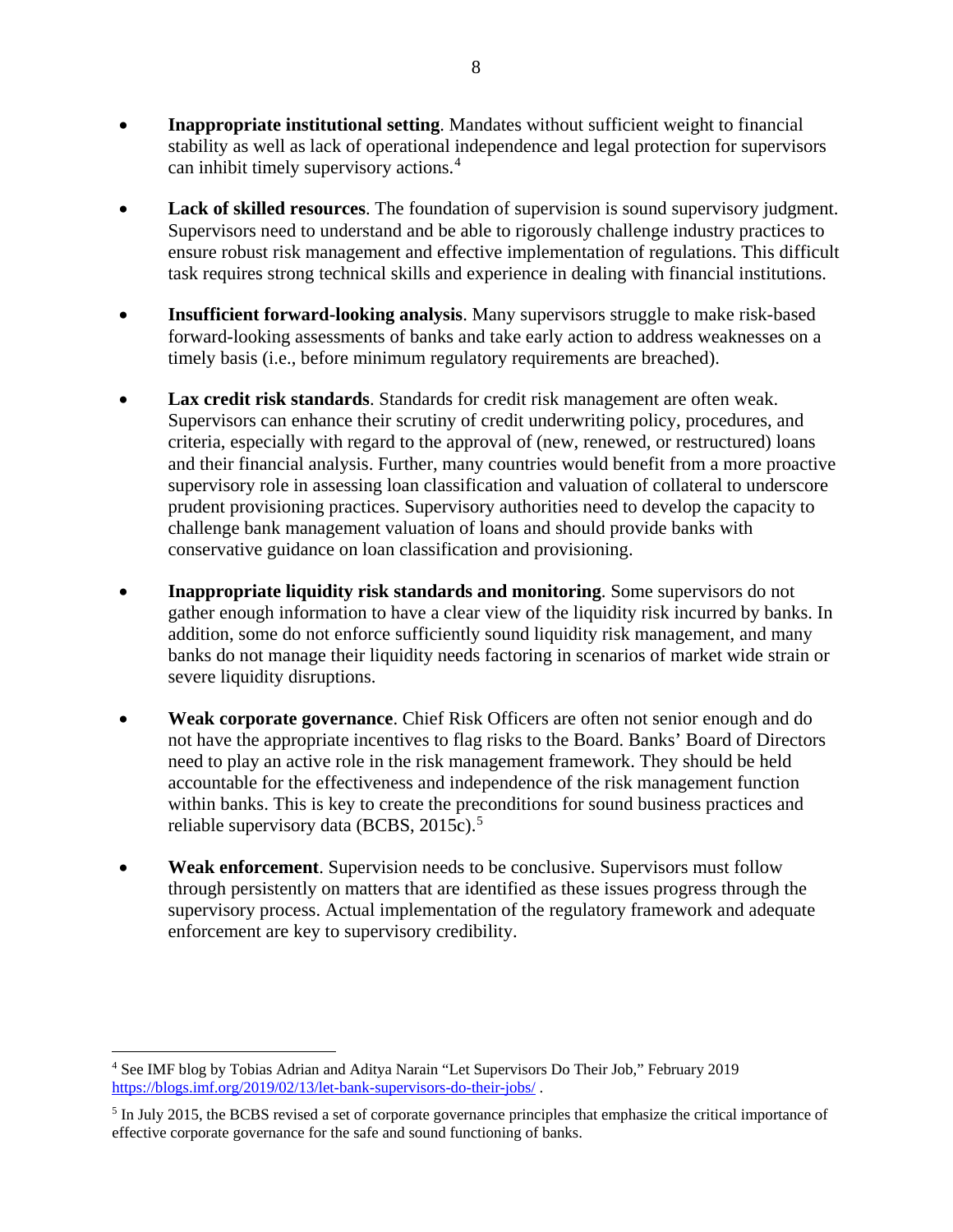#### **Box 1. A Bird's Eye View of the Regulatory Reforms**

**The tremendous costs of the GFC on the global economy led the international community to embark in an unprecedented program of regulatory reforms to increase the resilience of the global financial system.** The major reforms are usually categorized into four building blocks:

- **Building resilient financial institutions**. Prior to the crisis, deficiencies in regulation and supervision standards allowed institutions to be weakly capitalized, poorly protected against liquidity shocks and to focus on short term profits without much consideration for long-term business sustainability. Major initiatives to address these issues included new capital and liquidity requirements (BCBS, 2011a and 2017b) and guidelines on compensation practices to reduce bank managers and staff focus on short-term performance at the expense of long run risks (FSB, 2009).
- **Ending too-big-to-fail**. Due to fragilities in capital ratios and lack of effective resolution frameworks, systemically important banks were bailed-out to keep key financial services available and avoid an even greater impact on the real economy. As a result, a new framework for systemically important institutions was agreed, comprising higher loss absorbance requirements (BCBS, 2013c), the introduction of new resolution frameworks (FSB, 2014) to make these institutions resolvable without meaningful market disruption and taxpayer support, and additional and more intensive supervision requirements (FSB, 2010).
- **Making derivatives markets safer**. Prior to the GFC, derivatives were mostly traded and cleared bilaterally, creating an opaque market that increased systemic risk due to interconnectedness. New standards require the reporting of over-the-counter contracts to trade repositories and clearing of standardized contracts through central counterparties (BCBS 2015d; FSB, 2017b).
- **Transforming shadow banking into resilient market-based finance**. Nonbank and non-insurance institutions were mostly left outside of the prudential regulatory perimeter based on the assumption that they would not represent a risk for financial stability. New standards strengthened the oversight and regulation of the shadow banking system (FSB, 2013; and FSB, 2017a).
- **These major reforms were complemented by other policy changes to help strengthen the financial system**. These policies include guidance on central counterparty resolution (FSB, 2017d); enhanced disclosure requirements (BCBS, 2017c); revised capital treatment of securitizations (BCBS, 2018b); guidelines for the prudential treatment of problem assets (BCBS, 2017d); principles for sound corporate governance (BCBS, 2015c); and guidelines for effective risk data aggregation and reporting (BCBS, 2013).
- **The post-crisis regulatory reform substantially strengthened the financial system**. The quantity and quality of bank regulatory capital has improved significantly from pre-crisis levels and new liquidity requirements have better equipped banks to withstand liquidity shocks. The reforms have also set proportionately higher regulatory standards, supervisory expectations, and resolution approaches for systemically important financial institutions, potentially reducing the likelihood of the materialization of systemic risks and enhancing the ability to deal with them if they do materialize. While some key aspects remain ongoing work, progress can also be seen in policy areas such as crisis management, shadow banking, financial markets infrastructure, and derivatives (FSB, 2017c).

Addressing weaknesses in the implementation of the BCP are the best approach for DEs to improve supervisory standards. Internal and external assessments of compliance with the BCP are very useful exercises that help create a road map to sounder supervisory practices. For example, the BCP on capital requirements is among the principles with the highest rate of compliance, suggesting that priority should now be given to improving compliance with other principles in order to enhance the resilience of the financial sector. In addition, some enhancements to global standards aim to address weaknesses associated with products and market practices that are not often relevant in DEs. Securitization products and complex derivatives, for instance, tend to substantially increase the complexity of prudential standards,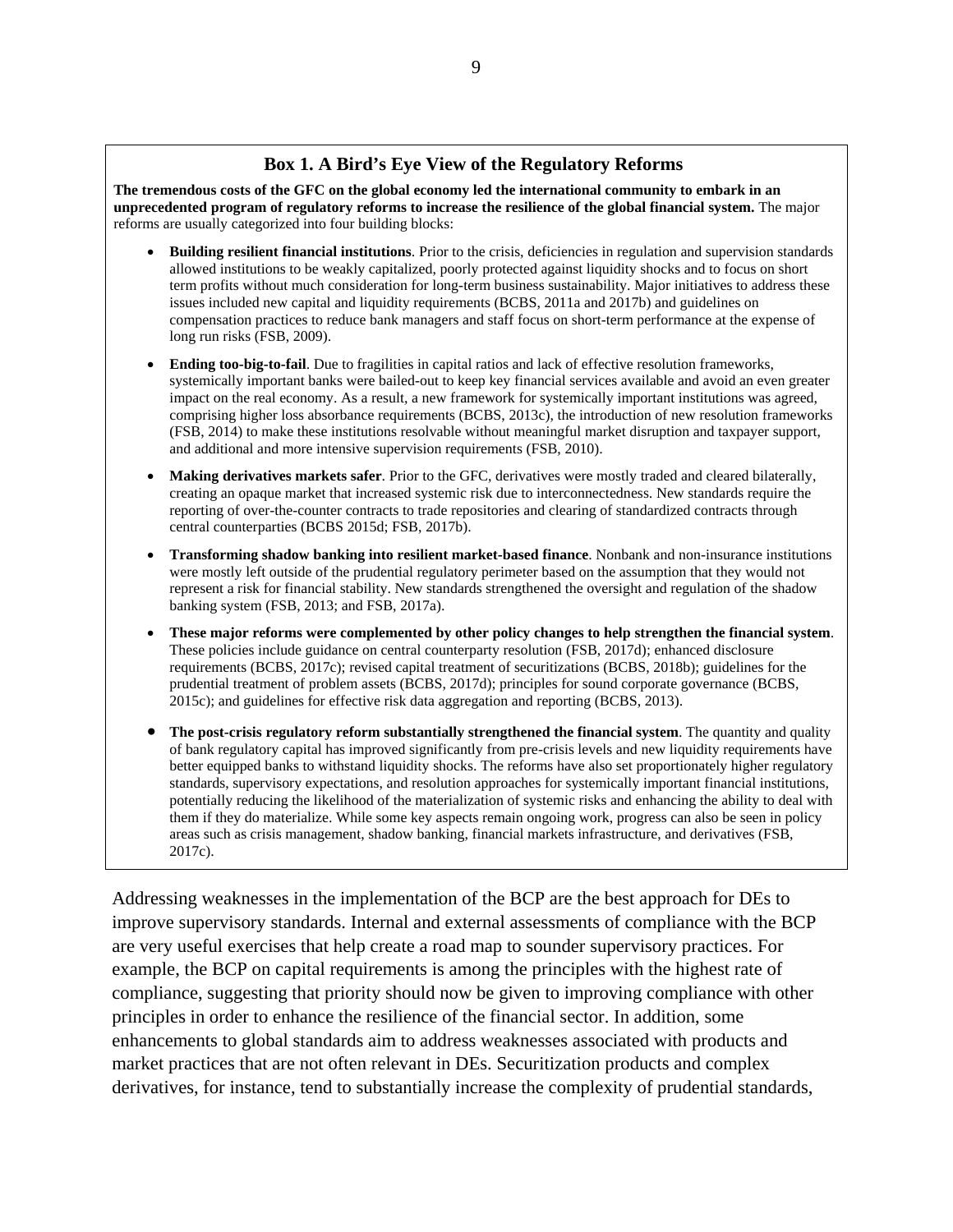but are often not currently material in DEs. The implementation and enforcement of standards dealing with such issues might divert scarce supervisory resources from more pressing priorities.

Supervisors should also identify and address weaknesses in the resolution framework. Even with strong regulation and supervision, banks fail. To mitigate the risk associated with crises and the risk that taxpayers will need to foot the bill, a sound resolution framework, along the lines of the FSB's Key Attributes for Effective Resolution Regimes, is critical. Most DEs have been improving their resolution frameworks, but fragilities are still evident. In many countries, the mandate for resolution is unclear and coordination mechanisms among agencies and authorities are ineffective. A lack of independence and inadequate legal protection for supervisors create risks of decisions being delayed or avoided. Resolution powers are often insufficient and recovery and resolution plans, with appropriate cross-border coordination where needed, are available in only a few places. Supervisors and national authorities should find a satisfactory approach to how they would handle the failure of their largest financial institution.

## **A. Effective Implementation of the International Standards**

A BCP assessment can reveal specific points of the capital and liquidity framework that need improvement. While BCP assessments include a thorough evaluation of the adequacy of the capital and liquidity framework, the BCP do not require every country to comply with Basel III in full since they take a proportional approach recognizing the specific characteristics of banks and financial systems in each country. Internationally active banks in BCBS member countries are expected to be subject to the Basel III standards, but such expectation does not apply to smaller banks operating in less complex financial environments. The BCP assessment considers all the different elements of a sound supervisory frameworks and flags potential weaknesses.

The effective implementation of the international standards in DEs is likely to require some adaptations to local circumstances and can usually be enhanced by considering the following:[6](#page-9-0)

- Implementing the standards needs to be accompanied with the development of supervisory capacity. The core element of effective banking supervision is sound supervisory judgement to enforce regulation and challenge banks' practices.
- Taking a conservative approach, adjusting international capital and liquidity standards to reflect key differences with financial systems in advanced economies. Adjustments should reflect international minimum thresholds and actual risks of the local financial system.
- Drawing closely on the international standards when framing national regulations, following them in spirit to ensure resilience, increase international comparability, and minimize revisions as financial markets evolve and mature. Departures from international standards should be considered only when there are clear reasons and benefits.

<span id="page-9-0"></span> <sup>6</sup> See Appendix 1 for an indicative roadmap for the implementation of prudential standards.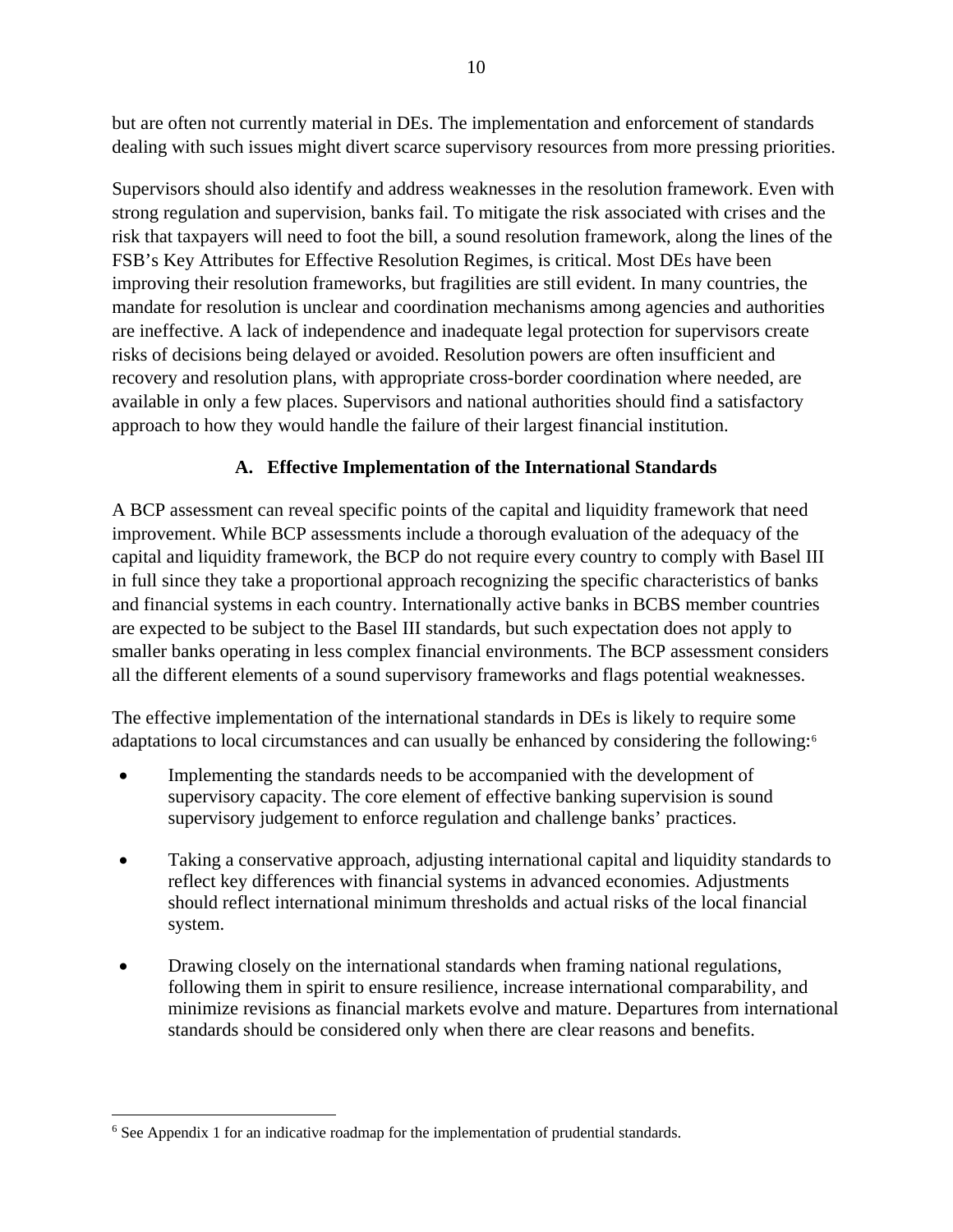- Facilitating industry engagement to ensure consistency of understanding and realistic implementation plans.
- Undertaking quantitative impact studies (QIS) to help inform calibration and policy issues. These should be conducted at an early stage and repeated throughout the policy development and implementation phases. Such studies also enable banks and supervisors to gain familiarity with the new and revised regulations before they are formally in place.
- Implementing transitional arrangements in a manner consistent with operational challenges and banks' abilities to meet prudential ratios without causing substantial disruptions to the banking system. If the impact is meaningful, an appropriate phase-in period that gradually increases the requirement over several years could be established.
- Considering establishing different regulatory tiers to ensure the tailoring of the regulatory framework to the size and complexity of banks (Box 3).

## **Box 2. The Importance of International Standards**

**By establishing minimum prudential requirements, international standards play a key role in promoting stability and efficiency of global financial markets.** Disregard to international standards may start a race to the bottom. In a competitive environment, jurisdictions may opt to underbid each other in lowering prudential requirements, hoping to become more attractive to foreign financial firms. This process can become acute in modern financial markets if individual authorities do not adequately consider spillovers and contagion effects that negatively impact other countries. A fragmented global regulatory framework might hinder the trust in the global financial system and the ability of countries to rely on each other's systems. This would create inefficiencies by fragmenting pools of capital and liquidity and impacting cross-border flows. The net result would be inefficient financing and higher risks to national economies. This rationale underpins the multilateral approach to financial regulation and the creation of international standards setting bodies such as the BCBS and the FSB.

**Significant deviations from international standards by member jurisdictions would undermine the global standardsetting process.** Standard-setter bodies such as the BCBS and FSB develop and agree upon certain standards but have no legal enforcement power. They rely on the commitment of their members to implement what has been agreed as well as on peer pressure mechanisms that encourage jurisdictions to comply with the agreed framework within an established time period. For instance, the BCBS has in place an implementation program called the Regulatory Consistency Assessment Program (RCAP), which is based on peer reviews and disclosure. Full, timely, and consistent implementation by member countries is key to support the international recognition of the standards. Standard-setters' member jurisdictions should therefore lead by example.

**At the same time, international standards allow room for adaptations and tailoring, that can be used to establish a proportional regulatory regime.** Many international standards, such as the BCP, are expressed as principles or high-level elements that allow jurisdictions to define implementation details according to their specific characteristics. More prescriptive standards can also contain national discretions that are useful to address meaningful differences across jurisdictions. Basel III, for instance, contains provisions that allow jurisdictions to accommodate different practices in relation to external credit rating agencies and different options to treat exposures to public sector entities, banks, and commercial real estate. Moreover, international standards are minimum requirements and national regulators can establish additional or complementary measures that go beyond the agreed minimum. Also, standards such as Basel III are designed for large internationally active banks and regulators can establish different regimes for other banks, when appropriate. Finally, transitional arrangements are national discretions and member jurisdictions can implement standards when they wish but not later than the agreed deadlines. Non-member jurisdictions may consider to implement standards later than these deadlines.

## **III. CAPITAL REQUIREMENTS**

The low quality and low quantity of capital observed in advanced economies (AE) prior to the GFC was not so pronounced in most DEs. Based on lessons learned from emerging markets financial crises in the late "1990s", several DEs had tightened their regulation beyond the requirements prescribed by pre-GFC international standards. Specific circumstances also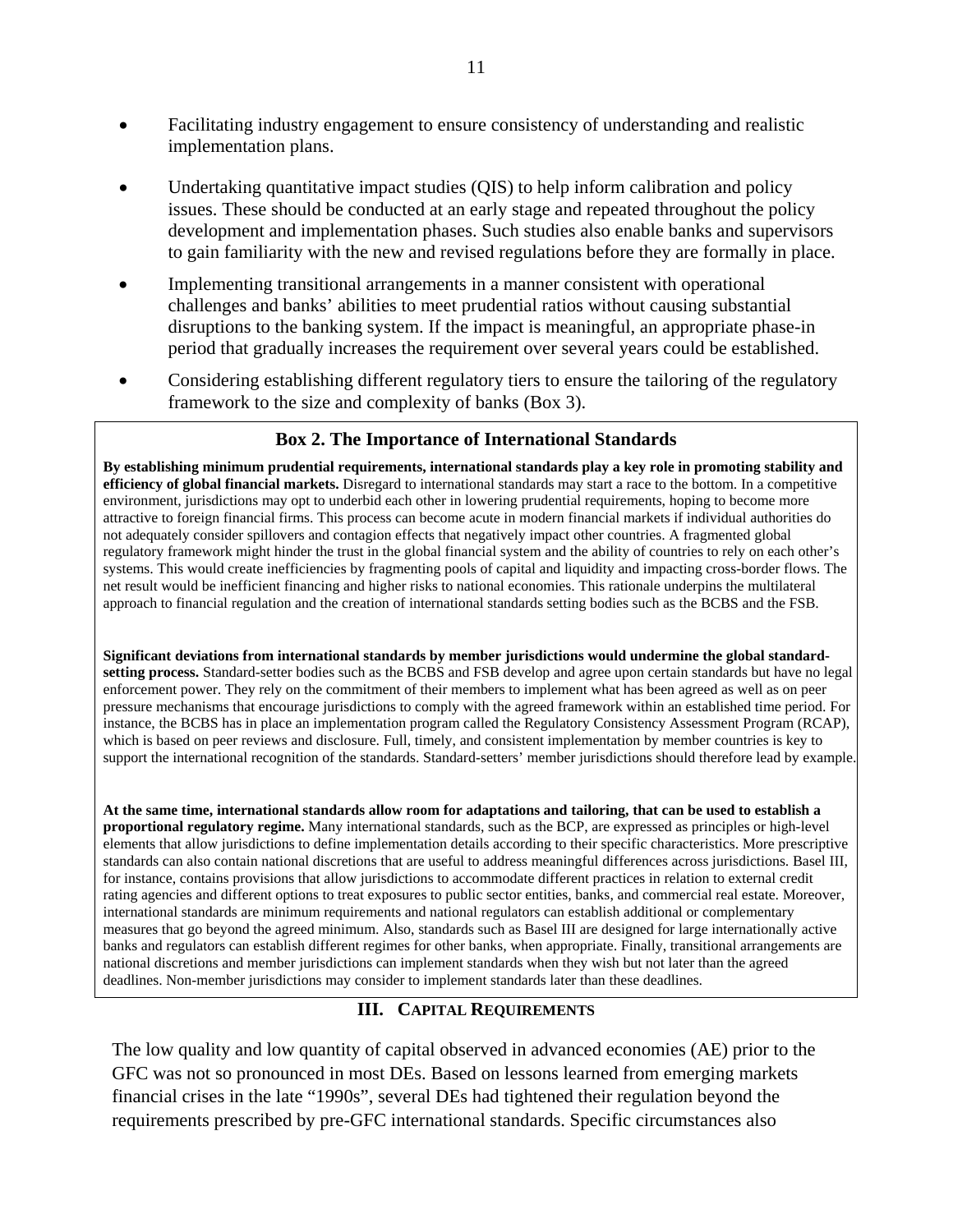contributed to levels of capital that were generally relatively more robust than banks in AEs. Banks in DEs, for instance, may have limited access to innovative hybrid instruments, which leads to a heavier reliance on common equity and improves the quality of regulatory capital. Additionally, most banks in DEs do not use complex internal models approaches that may have contributed to a less stringent capital framework in AEs.<sup>[7](#page-11-0)</sup>

That said, most DEs have room to improve their capital framework. Most DEs operate under Basel I or a partial version of Basel II. There are gains from improving the quality of capital, risk coverage, risk sensitivity, and the system-wide or macroprudential dimension of the regulatory framework (Figure 1). This section discusses how international standards can be adapted and implemented in DEs to build a sounder regulatory capital framework. Given the modular nature of the Basel framework, which allows some flexibility in implementation, jurisdictions can consider prioritizing the different elements taking into account their expected benefits and implementation challenges.

## **A. Definition of Capital**

The reforms substantially increased the capacity of banks to absorb losses by increasing the quality of regulatory capital. These improvements came mainly from: (i) greater focus on common equity, (ii) more comprehensive set of regulatory adjustments and deductions from capital, and (iii) stronger requirements for hybrid and debt instruments to be considered eligible for Tier 1 and Tier 2 capital (BCBS, 2011a). These are important advances that should be considered in all countries.

The implementation of the new definition of capital could improve the quality of capital in the future without imposing material costs in DEs. Most DEs rely more heavily than AEs do on common equity, and regulatory deductions are usually not meaningful, reducing the impact of adjusting the framework to the new Basel III definition. But there are exceptions. Banks in some DEs, for instance, hold substantial levels of deferred tax assets or investments in insurance entities. In addition, some DEs' capital frameworks do not deduct good will and intangibles, potentially overstating banks' capital ratios in comparison to the new definition of capital agreed by the Basel Committee.

Implementing the Basel III definition of capital should be a priority in all countries. A strong definition of capital is the cornerstone of an effective prudential framework. Even though the new definition may not affect DEs' banks capitalization in the short run in most cases, it nonetheless ensures that regulatory capital will continue to absorb losses in the future, as banks might change their profile. The absence of an immediate impact substantially facilitates implementation and should be used to the regulators' advantage. If there is a meaningful impact, this is a sign that the quality of capital is low, and that capital may be unable to absorb losses as expected. In these cases, despite implementation challenges, the objective is even more important.

<span id="page-11-0"></span> <sup>7</sup> See Box 4 for a discussion about internal models approaches in DEs.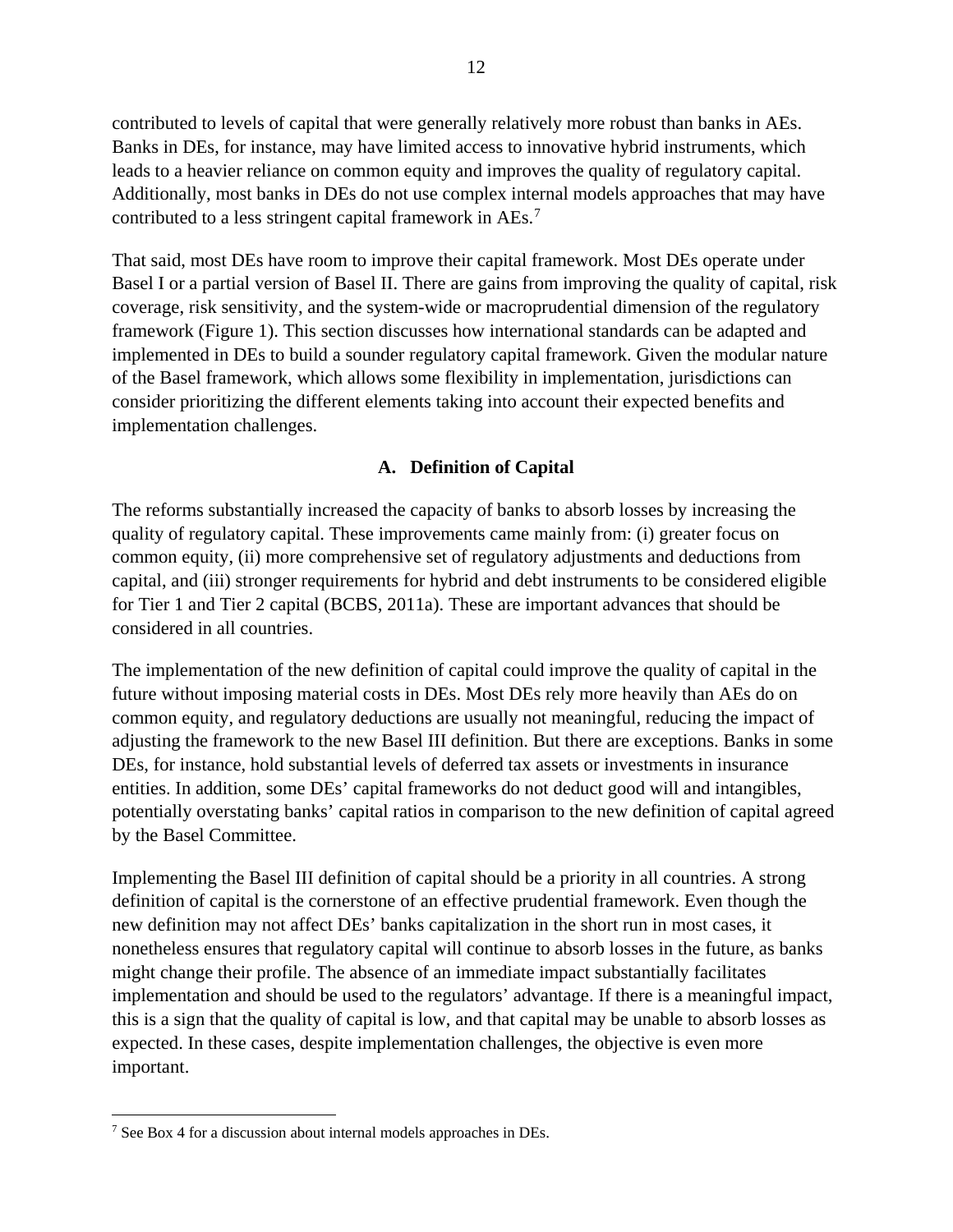

DEs can implement the Basel III definition of capital in a simpler but still robust way. Some regulatory adjustments and waivers for deductions have complex rules that reflect the specific circumstances of the international standard-setting process relating to particular AEs and typically do not apply to DEs. DEs could consider, for instance, fully deducting: (i) mortgage servicing rights; (ii) deferred tax assets from time differences; and (iii) significant investments in unconsolidated financial institutions. This would create a simpler framework, typically without a substantial impact.

The negative impact of deducting hybrid and debt instruments, which were eligible for capital under Basel I/II and will no longer be accepted, could be mitigated through transitional arrangements. The implementation of the Basel III definition of capital is likely to make previously issued hybrid and debt instruments ineligible for regulatory capital. These instruments usually have long maturities and are more expensive than senior debt funding. Authorities need to consider their volume in the banking system, as well as their maturity and the possibilities of redemption when designing the transition. One way to support the transition would be to encourage or request the industry, when issuing those instruments, to include a regulatory event clause before the conclusion of the regulatory changes. Considering that the new debt instruments are likely to be more expensive than those allowed under Basel I/Basel II, authorities should avoid creating incentives for banks to front load issuances of instruments that will no longer be eligible under Basel III rules. Such incentives could be mitigated to some extent by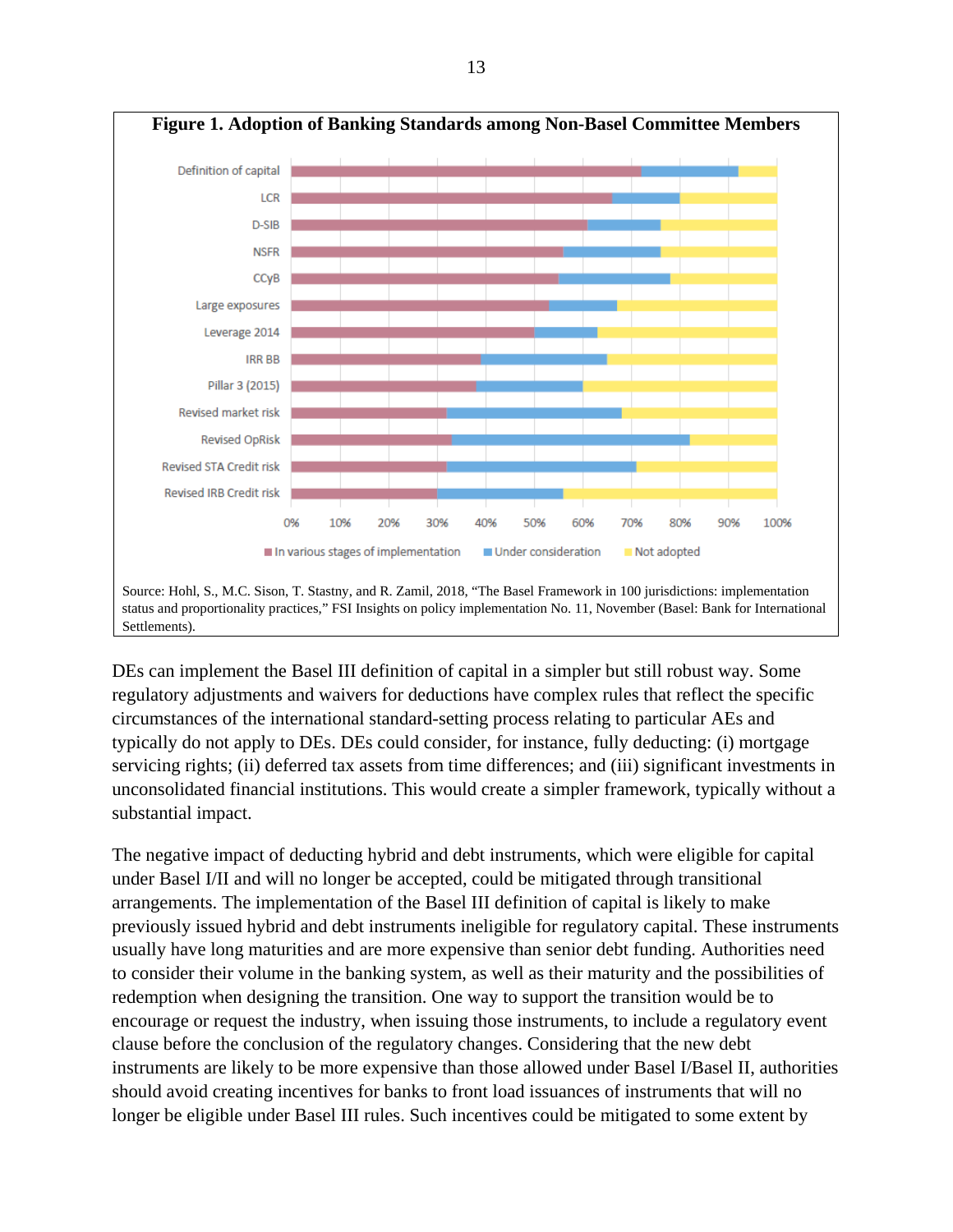restricting grandfathering only to instruments issued before the announcement (not before the implementation) of the new regulation.

#### **B. Minimum Requirements and Capital Buffers**

Basel III changed the structure of the capital framework by creating three independent minimum capital ratios and supplementing them with buffers that can be drawn down in periods of stress (Figure 2). Banks are required to meet different ratios of common equity, Tier 1, and total capital. The three established minimum ratios should be observed at all times. In addition, aiming to reduce the cyclicality of regulation and to encourage the buildup of capital though the retention of earnings, banks are expected to build up higher capital in good times, which can be drawn down when losses arise (capital buffers).

The implementation of the new capital structure is important for DEs. The implementation of the new structure is not complex and supports the greater emphasis on common equity.<sup>[8](#page-13-0)</sup> Having the definition of the three independent ratios established in regulation is also important for disclosure and market discipline, as common equity and Tier 1 capital ratios are now common benchmarks to assess capitalization of banks.

#### **Capital Conservation Buffer**

The creation of capital buffers in addition to minimum requirements enhances the macroprudential dimension of regulation and facilitates gradual supervisory action. The capital buffer established by Basel III is formed by three elements: the capital conservation buffer, the countercyclical capital buffer, and the systemically important banks buffer. In practice, these three elements complement each other and form a single capital buffer.

The capital conservation buffer suits the needs of DEs. The requirement is based on a simple capital conservation rule that is uniformly applicable to all banks and is not expected to change over time. When buffers are drawn down, the rule limits dividends distributions, share-backs and staff bonus payments and thus facilitates the preservation of capital. The simplicity of the rule can help many countries that are challenged in limiting the distribution of earnings and taking remedial actions before breaches of the minimum regulatory thresholds occur. In this context, the separation of minimum requirements and capital buffers and the gradual automatic restrictions embedded in the framework are particularly useful.

<span id="page-13-0"></span><sup>&</sup>lt;sup>8</sup> The new structure would encompass separating minimum requirements and capital buffers and establishing three independent minimum capital ratios (common equity, Tier 1, and total capital).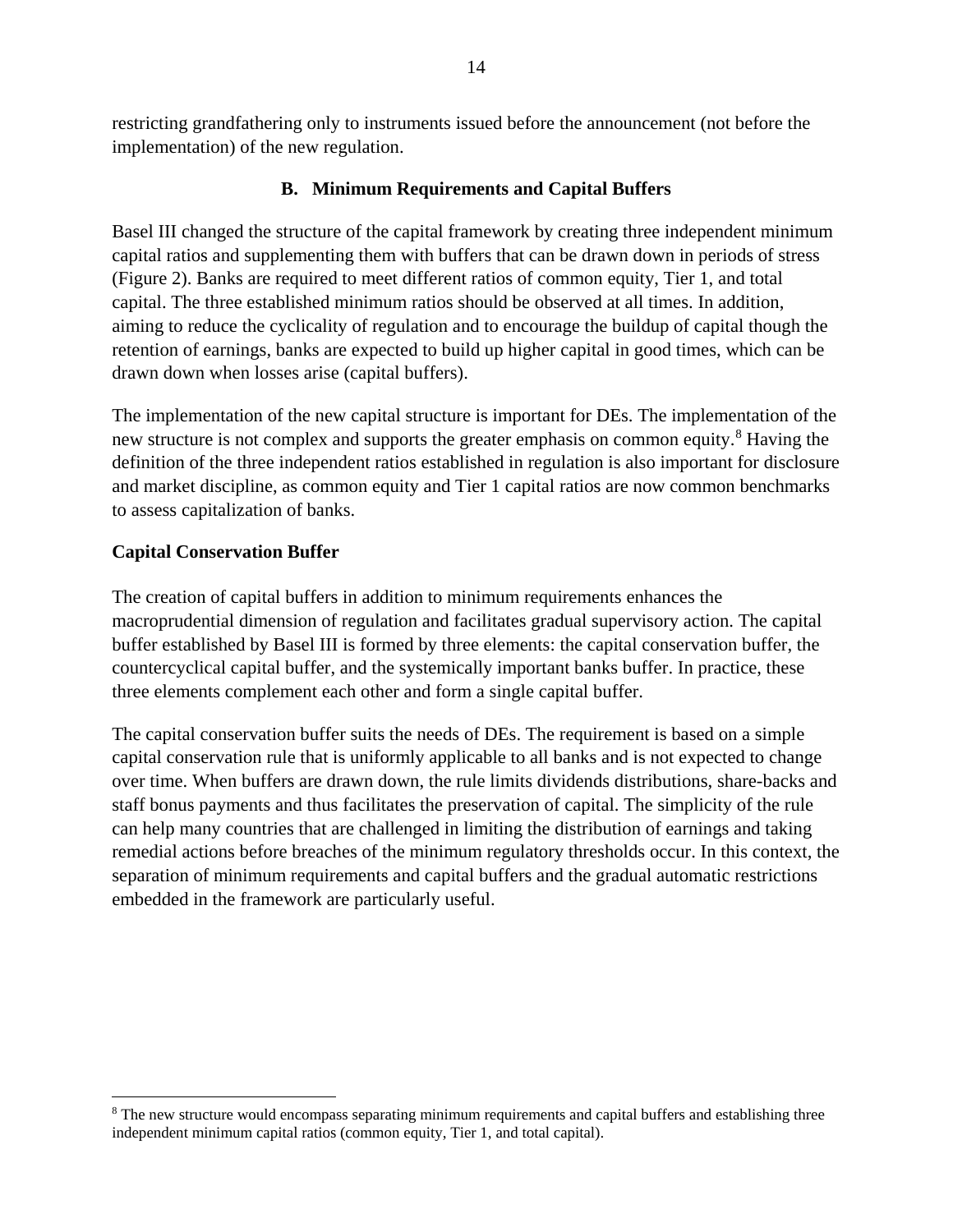

DEs should exercise caution to not automatically recalibrate the thresholds prescribed by Basel III, because they have typically already established minimum capital requirements that are substantially higher than those prescribed by Basel II. The additional capital served them well during the GFC and is usually necessary due to higher economic and financial volatility and weaker institutional settings, which lead to higher risks than in the AEs. The authorities should carefully consider the appropriate target level of capital, including all capital buffers, to ensure appropriate capitalization without hindering the proper function of the banking system.

## **Countercyclical Capital Buffer**

The countercyclical capital buffer is designed to protect the financial system from periods of excessive credit growth that have often been associated with the build-up of systemic risks (BCBS, 2010). The aim is to ensure that the banking sector, in aggregate, has enough capital to maintain the flow of credit after a systemic shock. The buffer may also help to lean against the build-up phase of the cycle. The tool requires national authorities to monitor the build-up of systemic risk and apply judgement to determine the appropriate level for the capital buffer.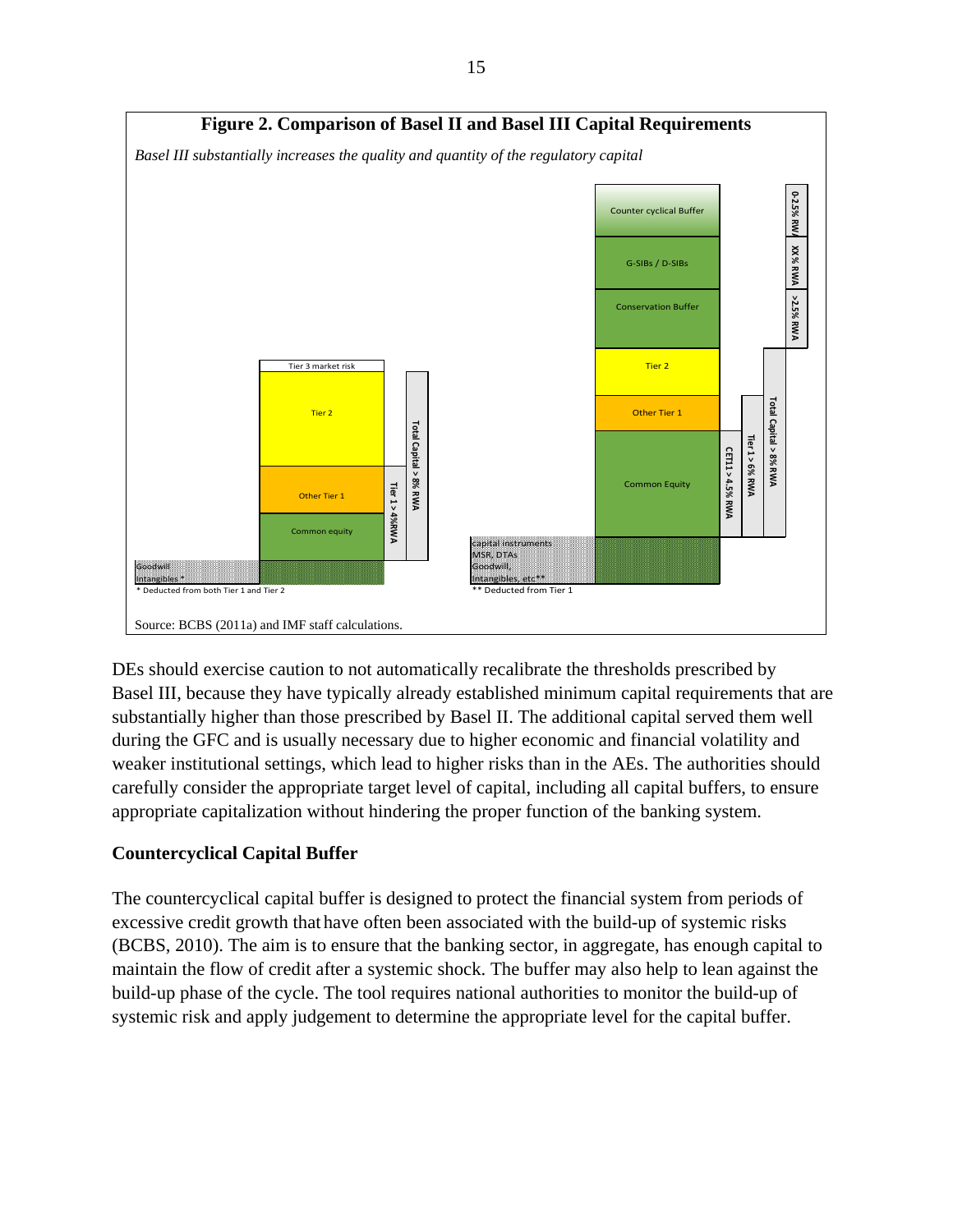#### **Box 3. Proportionality in the Regulation of Small Banks**

**Compliance costs associated with prudential regulation can be substantial for small banks.** The post-crisis regulatory reform completed the prudential regulatory framework, closing gaps identified after the GFC. However, it increased its complexity, particularly in risk areas where many small banks have little or no business. As a result, small banks might not have the necessary scale or business model that warrants the full implementation of the new standards.<sup>1</sup>

**It might be appropriate to differentiate regulation and establish simpler, but not less conservative, requirements for small banks.** The failure of a small institution can have significant impact on the reputation of supervisors. Small institutions are also prone to contagion and their collective failure may have financial stability implications. Therefore, while it might be advisable to adjust the regulation developing simpler standards, the prudential framework should not jeopardize financial stability.

**Size is not the only variable that should be considered when identifying banks eligible for simpler standards.**  While the size of a bank is an important dimension, the risk profile and business model are also important factors. Small banks that rely on sophisticated products and complex business models should be subject to a regulatory framework that is able to capture their risks.

**An alternative could be to use existing financial statements and reports to impose capital requirements.** The regulatory framework should, to the extent possible, aim to maintain risk sensitivity while avoiding the creation of additional supervisory reports and processes for its implementation. In this sense, an alternative is to calculate riskweighted assets by using risk weights that apply to exposures already calculated and segregated for other purposes (e.g., accounting or other existing supervisory reports). This approach can be easily implemented, does not require the development of costly new information systems, and is more risk sensitive than simple LRs.

**The benefits of some key reforms nonetheless outstrip the additional compliance costs of some regulations for smaller banks.** Liquidity and concentration risks tend to be higher in small banks. While some reporting burden may be alleviated, new reports may still be needed to ensure timely supervisory assessment.

**Strong corporate governance is essential regardless of the size of the bank.** Many episodes of small bank failures are driven by corporate governance issues. Supervisors should enforce standards consistent with international best practices.2

**Strong resolution frameworks and effective financial safety nets are important when considering proportional regulation for smaller banks**. These would ensure that the resolution of smaller banks can be effected in an orderly manner without endangering financial stability.

<sup>1</sup> See Carvalho et al. (2017) and Hohl et al. (2018) for discussions about proportionality approaches implemented by different jurisdictions.

<sup>2</sup> See BCBS (2015b).

Lack of data and an underdeveloped institutional setting can constrain the operation of the countercyclical capital buffer in DEs. The countercyclical buffer is subject to a range of biases towards inaction. Inaction is often exacerbated by political pressures and lobbying from the financial industry that focus excessively on short-term costs and disregard long-term benefits, such as financial stability. Independent institutions and a strong accountability framework that could counterbalance these pressures are not always present. In such cases, a stronger role for rules (rather than judgement) in the decision framework to activate the buffer may be advisable.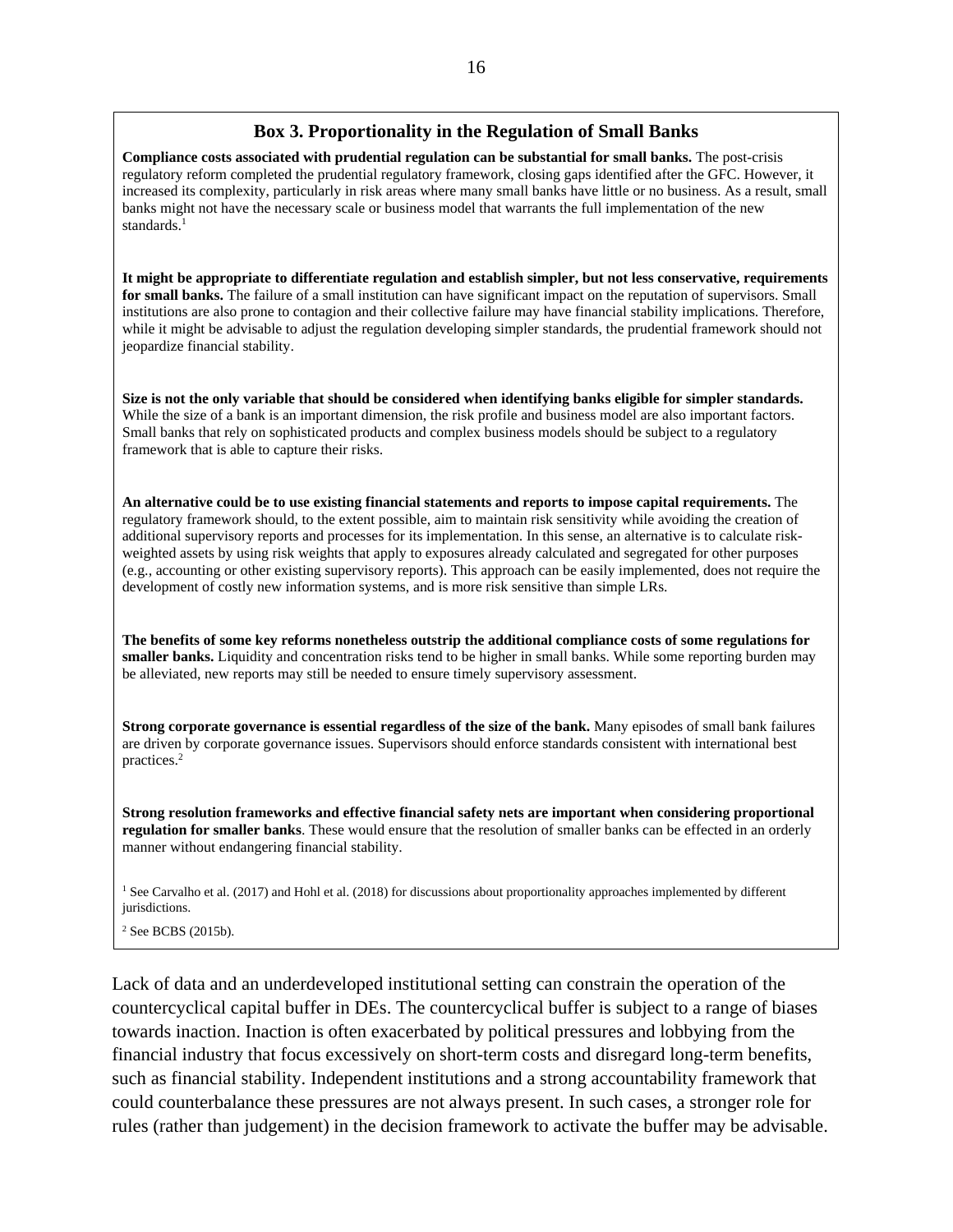The assessment of systemic vulnerabilities and, therefore, the use of the buffer can also be hampered by the lack of sufficiently long economic and financial data series. DEs should invest in improving the quality of data collection to ensure appropriate policy making (IMF, 2014a, 2014b, 2014c).

## **Domestic Systemically Important Banks (D-SIBs)**

The impact that the distress or failure of a systemically important bank (SIBs) can have on the real economy motivated the adoption of higher loss absorbency requirements.<sup>[9](#page-16-0)</sup> Some large, interconnected banks can have a disproportional impact in the domestic financial system when compared to non-systemic institutions. To mitigate the negative externalities posed by D-SIBs and the moral hazard costs associated with implicit government guarantees, the Basel Committee developed a set of principles to guide jurisdictions in the identification of these institutions and to establish higher loss absorbance standards for them (BCBS, 2012b).

The D-SIBs framework has broad rationale and applicability and addresses the needs and characteristics of DEs. The principles are flexible and allow regulators to impose additional requirements based on the specific features of the country and its domestic banking sector. The challenge for DEs is to make the high-level recommendations operational.

To apply the framework, DEs may not benefit from developing complex scoring functions to identify D-SIBs and allocate them into buckets. SIBs are often easier to identify in a national context. Supervisors and market participants usually have a clear view about which are the D-SIBs operating in their markets. The challenge is to develop a procedure to formally identify and nominate the institutions as D-SIBs to avoid the perception that the nomination is arbitrary. In this regard, scores generated by mathematical formulas that weight different indicators of systemic importance can be helpful. Nevertheless, it is important not to be misled by the precision suggested by these approaches. It is key to ensure that the result is intuitive and that it treats similar institutions equally. It might also not be necessary to include many indicators in the scoring formula. Traditional indicators such as size, interconnectedness, lack of substitutes, and complexity are usually highly correlated in DEs. If all the indicators are pointing to the same institutions, a parsimonious approach helps to keep the regulatory framework simple and intuitive.

The calibration of the higher loss absorbency requirements for D-SIBs involves supervisory judgment. Quantitative analyses that estimate the impact of a D-SIB failure on the domestic economy are useful exercises to consider in the calibration. Usually, several approaches are taken into account to calibrate the D-SIB buffer, including historical losses in the country's banking sector and stress test results. Another common methodology is the equal expected impact approach. This approach calculates the buffer required to bring down the probability of default of a D-SIB to the level that reduces the economic cost of failure of the bank to that of a

<span id="page-16-0"></span> <sup>9</sup> The approach for D-SIBs draws on the approach taken for globally systemic banks (G-SIBs) developed by the BCBS and the FSB. See BCBS (2012b) "A Framework for dealing with domestically systemically important banks" [https://www.bis.org/publ/bcbs233.htm.](https://www.bis.org/publ/bcbs233.htm)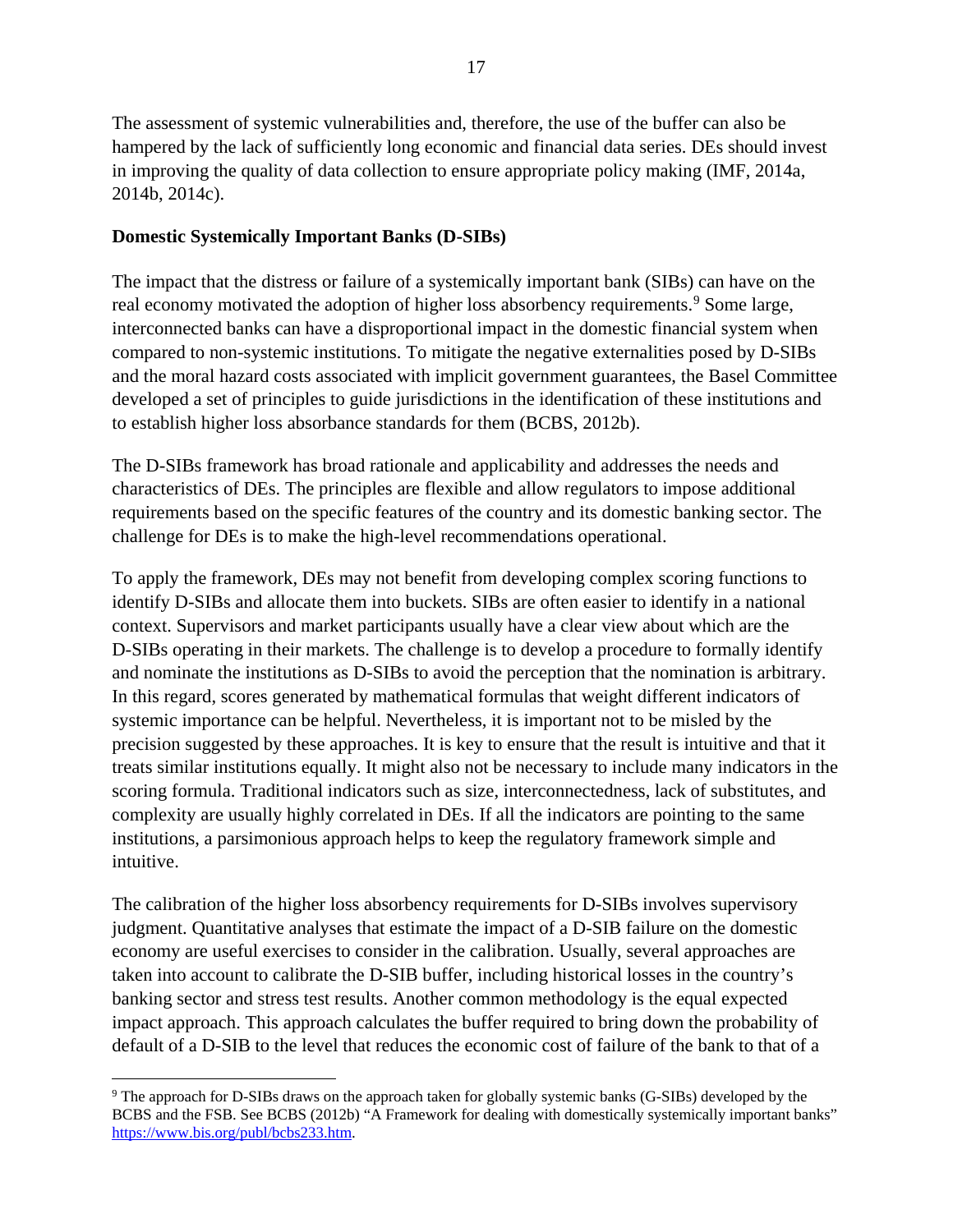reference bank that is not a D-SIB. However, these analyses have limitations that need to be considered by the authorities. The final decision needs to include, among other criteria, the degree of systemic importance of the banks and the soundness of the resolution framework.

Supervisors should be aware that the D-SIB exercise risks creating a perception that these institutions that might be considered too-big-to-fail. Moral hazard costs associated with expectations of implicit government support may amplify risk-taking, reduce market discipline and create competitive distortions. While possible restrictions on distributions created by the capital buffer may not allow to keep the identification of D-SIBs confidential, communication efforts should stress that the goal is to reduce the impact and negative externalities of eventual failures and that institutions are not considered too-big-to fail.

The D-SIB framework should also include stronger supervision and resolution requirements. D-SIBs should be subject to more intense supervision that includes more frequent inspections and interactions with senior management and higher supervisory expectations on corporate governance, risk management, and data reporting. Supervisors should also require D-SIBs to prepare recovery and resolution plans that should be thoroughly analyzed and challenged to ensure that they are effective and implementable.

## **C. Risk-Weighted Assets**

## **Standardized Approach for Credit Risk**

The robustness of the standardized approach for credit risk has been strengthened. The Basel Committee revised the minimum standard aiming to reduce automatic reliance on external credit ratings, enhance granularity and risk sensitivity, update calibrations, and provide better clarity on its application (BCBS, 2017b). The new standard also improved the treatment of off-balance sheet exposures and addressed previously unattended risks, such as the ones from exposures with currency mismatch.

The standardized approach for credit risk is the most relevant, and sometimes the only variable driver of the capital charge in DEs. Banks in DEs tend to have limited trading-book operations and, in some cases, have not implemented the operational risk and market risk frameworks. Due to its complexities as well as data requirements and other minimum requirements, the Internal Ratings-Based (IRB) approach has not been considered a viable option in most DEs. The standardized approach is also used by many banks in AEs and will be used as the base of the output floor for IRB banks, making it universally relevant.

DEs should incorporate the new standard focusing on their most relevant credit portfolios. Considering that the revisions finalized by the Basel Committee kept the same structure prescribed by Basel II, there is no need to revamp the whole framework at once. The regulatory treatment for housing mortgages portfolios, for instance, had shortcomings under Basel I and II standardized rules despite their importance in most countries. The new standardized approach achieved substantial progress in making the framework clearer and more risk sensitive and, thus, could be considered by the DEs where such portfolios are significant. Other portfolios, such as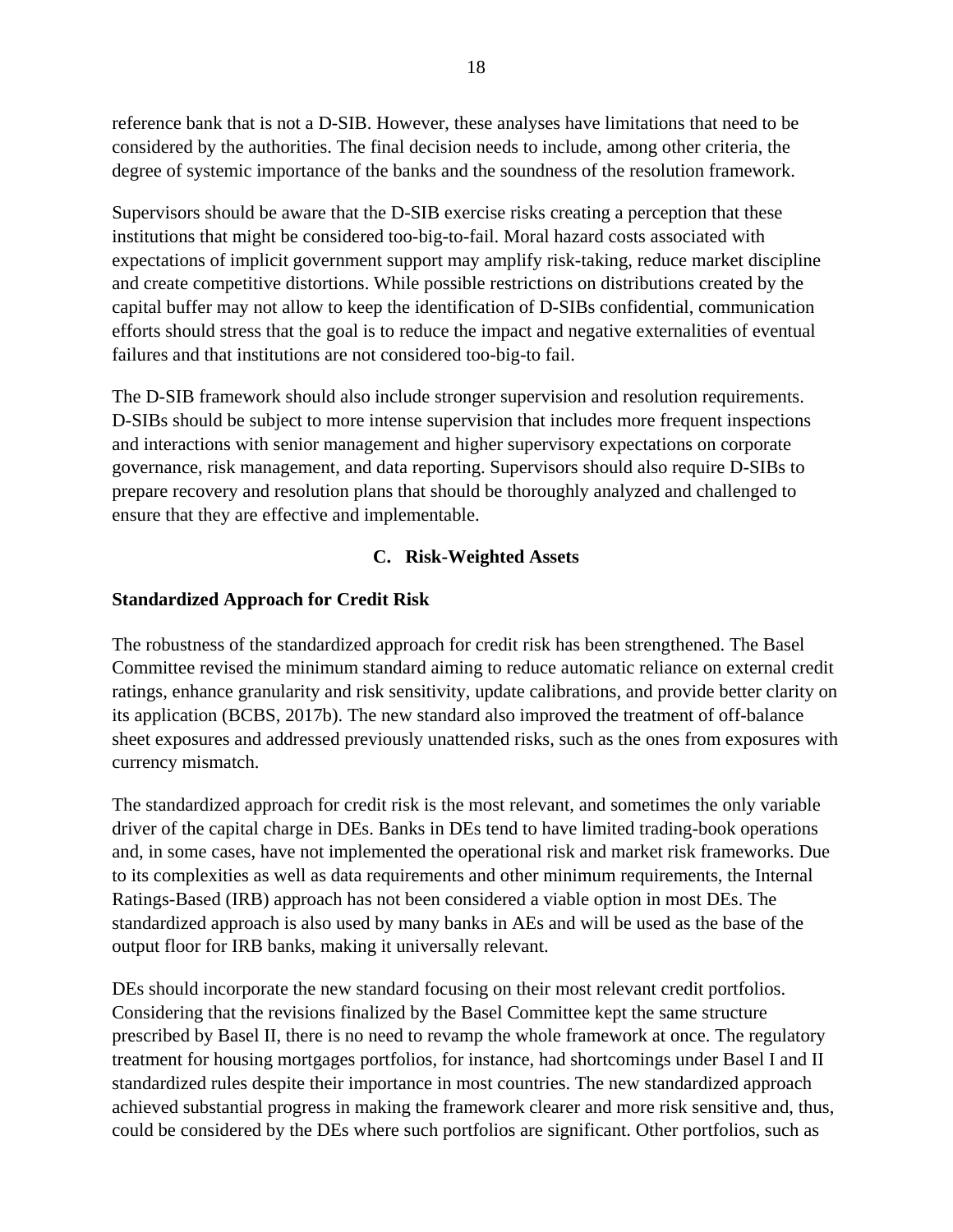retail loans had revisions that generated a more granular treatment by distinguishing, for instance, between revolving facilities (where credit is typically drawn upon) and trans-actors (where the facility is used to facilitate transactions rather than a source of credit). However, these distinctions are typically less relevant to DEs.

DEs could go beyond the revisions finalized by the Basel Committee to further increase the risk sensitivity of the capital framework. While reducing mechanistic reliance on external credit ratings, the new standardized approach continues to use such ratings to differentiate loans by their risks. This approach has limited applicability for DEs due to the low share of borrowers that are rated.[10](#page-18-0) On the other hand, some asset classes that tend to be more important in DEs, such as regulatory retail exposures, are subject to a limited granular treatment. DEs may consider the merits of providing greater risk sensitivity by using objective drivers of risk, such as characteristics of the borrowers (e.g., leverage, profitability, size) or the characteristics of certain types of collateral to further differentiate the operations. Although it has proved difficult to select such drivers at a global level, it is usually possible to do so at a country level. For instance, in some DEs, based on historical experience, credit card loans tend to be riskier than auto loans or payroll deduction loans. Efforts to further differentiate risk across credit operations should not result in average lower capital requirements than those implied by the Basel rules. For instance, if a jurisdiction opts to create further different classes of retail exposures, the weighted average risk-weight for the combined retail classes should not be lower than those prescribed by the Basel Committee.

Parameters defining portfolios may need to be adjusted to better fit DEs. The Basel framework prescribes some objective parameters to define portfolios. For instance, the framework defines small- and medium-sized enterprises (SMEs) as "corporate exposures where the reported sales for the consolidated group of which the firm is a part is less than  $\epsilon$ 50 million." The  $\epsilon$ 50 million criteria may be too high for many DEs. The limit could be lowered to ensure that the resulting SME portfolio has a minimum granularity and is composed of firms whose risk is actually managed by banks as SME risk. A similar issue arises in the definition of the regulatory retail portfolio.

Countries should carefully consider challenges to implement the option that allows banks to classify corporates as "investment grade." The new standardized approach allows banks that are incorporated in jurisdictions that prohibit the use of external ratings for regulatory purposes to apply a lower risk-weight for corporates that banks classify as "investment grade." The criteria for this classification may be subjective and difficult to enforce. Unless their supervisory systems can ensure compliance with the standards and consistent classification across banks, supervisors are strongly encouraged to carefully assess the risks of an inadequate implementation of this option.

<span id="page-18-0"></span><sup>&</sup>lt;sup>10</sup> The new framework provides an alternative to the use of external credit ratings for corporates and banks. Nevertheless, implementing these alternatives can be a challenge and their benefits in terms of risk sensitivity is relatively limited.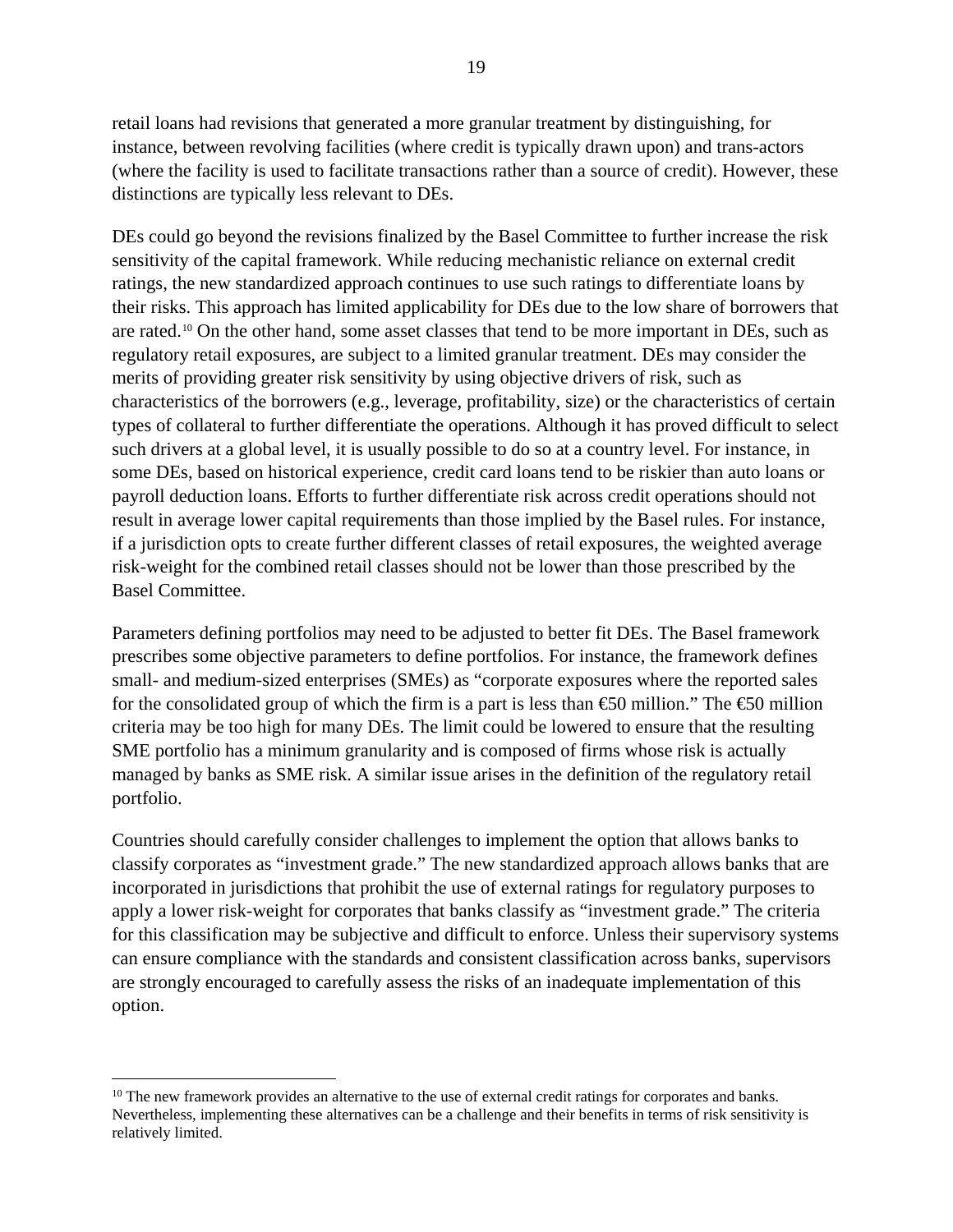Improvements to the regulatory treatment of off-balance sheet exposures and treatment of unhedged exposures are pertinent for most DEs and are recommended as an implementation priority. The new standard creates a risk-weight multiplier for certain exposures that embody currency mismatch. The goal is to address the additional credit risk posed by unhedged retail and residential real estate exposures to individuals where the lending currency differs from the currency of the borrower's source of income, such as mortgages denominated in foreign currency. In several countries, these exposures are relevant. In such cases, the increased risk weight would help to mitigate the risks that these exposures pose to financial stability. The new standard also recalibrates the credit conversion factors used to estimate the risk posed by some off-balance sheet exposures. The zero percent credit conversion factor for unconditionally cancellable commitments was increased. This increase is especially relevant for countries where the legal framework, risk management capabilities, and other factors constrain banks' ability to cancel such commitments in practice.

Countries whose banks have significant investments in asset management products would benefit from an update to the regulatory treatment of such exposures. The Basel Committee revised the policy framework for the prudential treatment of banks' investments in the equity of investment funds (BCBS, 2013e). The revised treatment is based on the principle that banks should apply a look-through approach to identify the risks of underlying assets whenever they are investing in funds. The revised standard better accounts for funds' leverage and reflects more appropriately the risk of a fund's underlying investments, substantially improving the regulatory treatment.

## **Market Risk**

The new framework for market risk substantially upgrades the existing framework by increasing consistency, coherence, and risk capture. It is expected to better capture tail risks and preventing arbitrage across the banking and trading books, while raising the bar for using internal models (BCBS, 2019). It also substantially raises the requirements for market risk capital, thus addressing the material undercapitalization of trading-book exposures prior to the GFC.

The new framework is formed by three different approaches: internal models, standardized, and simplified standardized. The complexity of the internal models and, to some extent, of the standardized approach, makes them relatively challenging to implement. These approaches increased the number of risk factors and enhanced the use of correlations across them, improving risk capture but sacrificing simplicity. The greater reliance on risk sensitivities as input into the capital calculation ultimately makes the new standardized approach reliant on pricing models of banks, complicating its consistent implementation in smaller institutions and in DEs. Aware of these challenges, the BCBS created a simplified standardized approach for use by banks that have small or non-complex trading portfolios.

The relative unimportance and simplicity of the trading book in many DE banks makes the simplified standardized approach the most suitable approach for them. The simplified standardized approach relies on the same structure of the Basel II market risk approach, considerably lowering implementation costs. Most importantly, the framework was recalibrated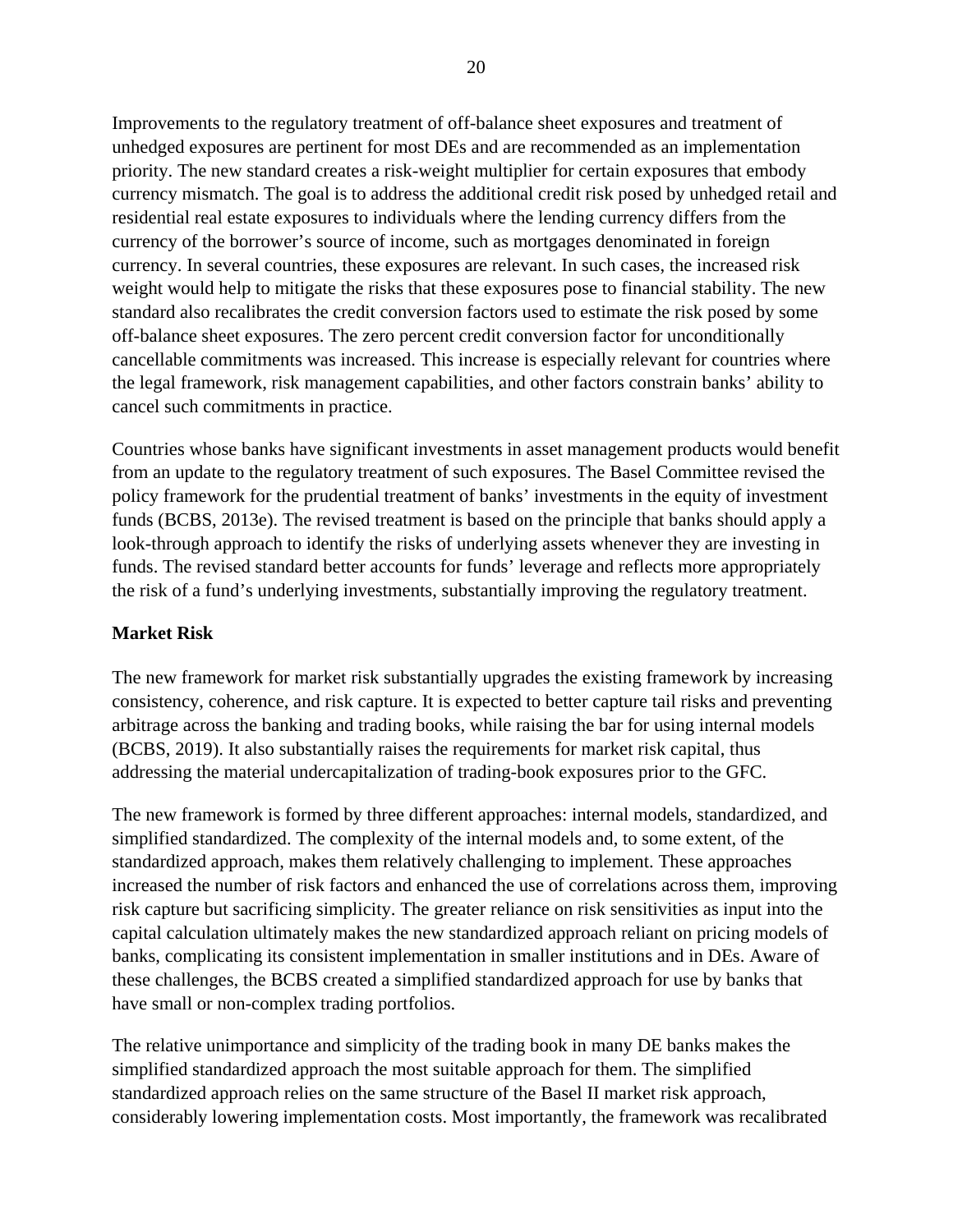to tackle the lessons from the GFC and to reduce arbitrage opportunities between the trading and the banking books.

In jurisdictions where even, the simplified standardized approach is considered not suitable, a flat surcharge to cover market risks could be an option. In countries where market risks are low and relatively uniform across banks, and the size of banks makes compliance and reporting costs a major concern, it might be appropriate to implement a credible flat surcharge to cover market risks. The surcharge could, for instance, increase capital requirements by a fixed amount in terms of risk-weighted assets (RWAs) or total assets that are kept at fair value. As trading books of banks grow and become more complex, the capital treatment should evolve towards the international standard.

Foreign exchange risk requires an appropriate regulatory treatment. While the relatively small size of trading books in DEs might favor very simple approaches for market risk, this is usually not the case for foreign exchange risk (across trading and banking books).<sup>[11](#page-20-0)</sup> Given the modular nature of the Basel framework, it is possible to establish a more risk-sensitive approach for foreign exchange and other relevant risk factors, and complement it with simpler options to tackle the remaining risks.

The revised boundary between the trading book and the banking book should be adopted even if the new framework is not fully implemented. Basel I and II define the trading book based on banks' trading intent. In practice, the definition is difficult to enforce and allows ample room for capital arbitrage. The Basel III framework is more prescriptive, providing additional guidance on the appropriate contents of the trading book and reducing the ability of the banks to arbitrage the boundary. The enhanced boundary definition can be adopted independently of the remaining parts of the framework and, therefore, can be a meaningful improvement to the market risk framework for DEs.

Supervisors should also enforce sound valuation practices of instruments accounted for at fair value. Capital requirements can mitigate market risk but are no substitute for strong prudential valuation practices. The GFC revealed substantial weaknesses in the systems and process of banks that led the Basel Committee to enhance the prudent valuation guidance (BCBS, 2009). The guidance is particularly relevant for illiquid positions that can be meaningful in some banks in DEs.

## **Operational Risk**

The Basel II operational risk capital framework was completely overhauled (BCBS, 2017b). The new standard is expected to address the shortcomings of the previous framework by increasing the consistency and reducing the complexity in RWAs' calculations while better capturing the operational risk incurred by banks. The so-called advanced measurement approach (i.e., the

<span id="page-20-0"></span> $11$  This might also be the case of commodities risk in some countries.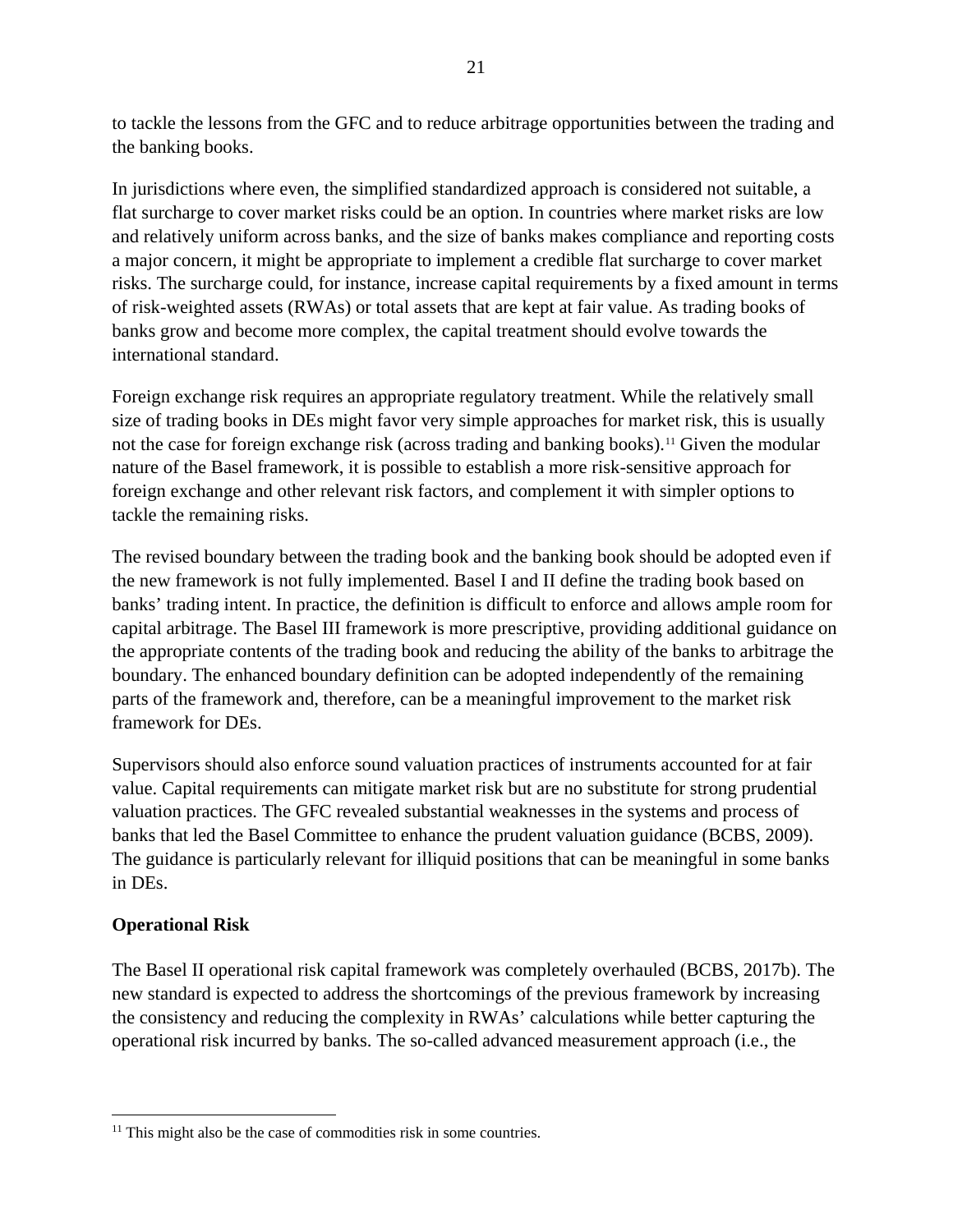internally modelled approach) for calculating operational risk was removed. The new framework consists of a single standardized approach to be used by all banks.

However, the sole adoption of the new Basel III indicator for operational risk may not result in substantial changes for some DEs. The new framework replaces the proxy indicator for operational risk, but the improvement in terms of operational risk capture is relatively limited. Risk sensitivity is expected to increase mainly due to the use of banks' internal operational loss data. Nevertheless, this improvement does not apply to small banks and the methodology requires 10 years of high-quality annual loss data that may be unavailable in some DEs. Finally, the calibration of the framework targets undercapitalization at large banks and should not meaningfully impact small- and medium-sized banks.

Supervisors should prioritize the implementation of operational risk management standards to complement the transition to the new Basel III indicator. The Principles for Sound Operational Risk Management (BCBS, 2011b) represents a comprehensive set of minimum standards to encourage better operational risk management. In moving to the new Basel III indicator, supervisors should require banks to develop operational loss databases regardless of adopting the new framework. Developing internal loss databases is the first step to sound operational risk management. The minimum standards for the use of loss data prescribed in the Basel rules constitute good guidance to ensure sound datasets. Supervisors in DEs might find it useful to enforce the standards proportionally to the size and operational complexity of each bank even if they are not used to calculate the operational risk capital charge.

DEs implementing the proxy indicator for operational risk should pay careful attention to calibration and the variables driving the indicator. The new proxy for operational risk, the Business Indicator, is based on variables such as interest income and expenses, fees and profits.<sup>[12](#page-21-0)</sup> These variables can usually be drawn from financial statements but, depending on the accounting standard adopted in each country, some of these variables might not be readily available according to the exact definition prescribed by international rules. In such cases, it might be preferable to tweak the indicator and use the available accounting information rather than to require banks to prepare new reports. By using financial statements and existing regulatory reporting, supervisors may be able to design the proxy indicator without requiring additional reporting requirements. As long as the changes do not create a bias towards lowering the indicator, this adjustment might reduce compliance and enforcement costs without material adverse consequences.

## **D. Leverage Ratio (LR)**

The regulatory reforms introduced an LR to supplement the risk-based capital requirements (BCBS, 2014a). The LR is designed to constrain the build-up of leverage in the banking sector by reinforcing the capital framework with a non-risk-based measure. The new requirement is expected to mitigate the risk of destabilizing deleveraging processes and introduce additional

<span id="page-21-0"></span> $12$  The Basel II proxy, the Gross Income, is also based on similar variables.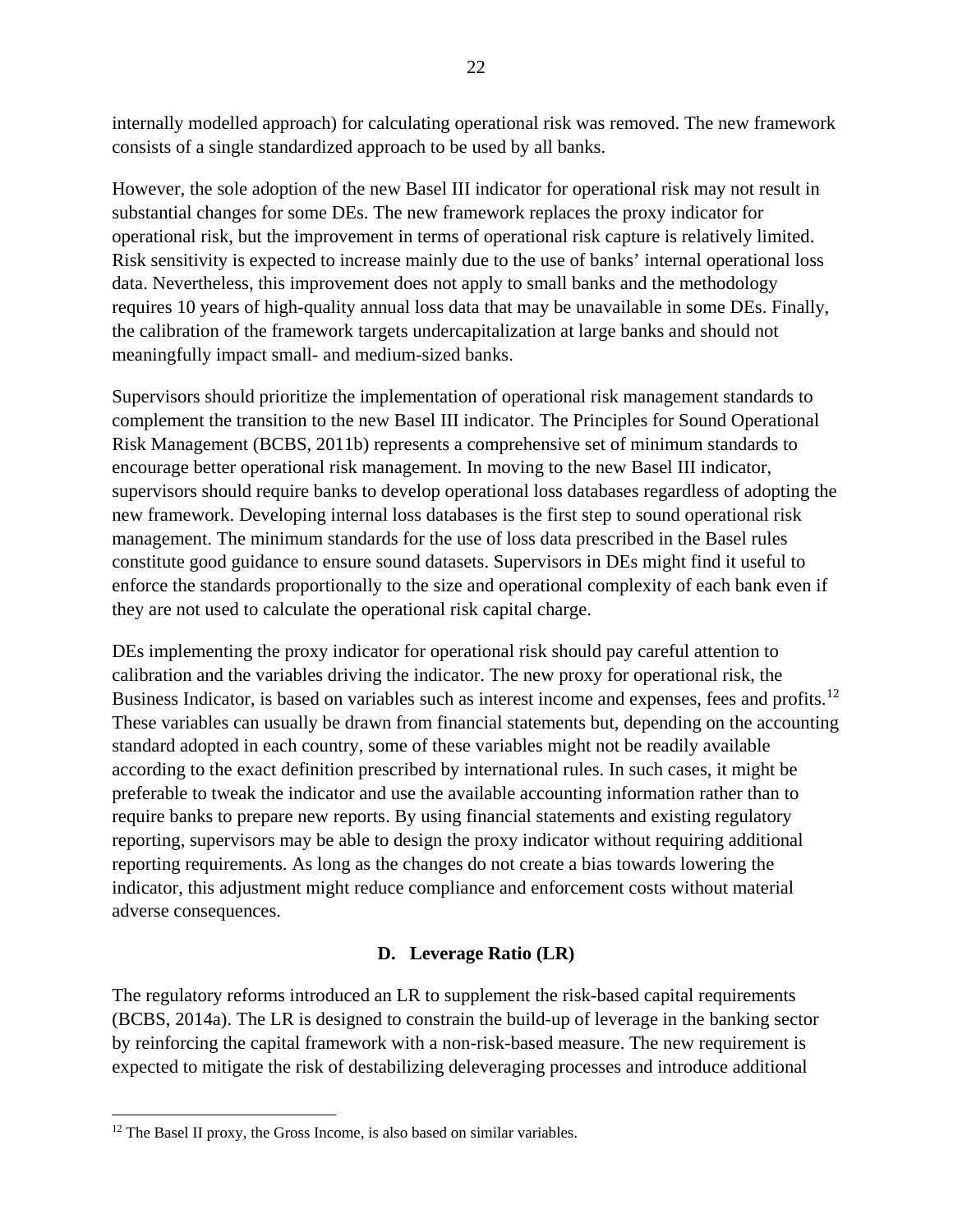safeguards against model risk. In addition, the finalized Basel III reforms introduced an LR buffer to further limit the leverage of G-SIBs (BCBS, 2017).

#### **Box 4. Internal Model Approaches in DEs**

**Internal model approaches were expected to encourage sound risk management**. Internal model approaches were designed to be more risk sensitive, generating a capital charge that better fits the actual risks incurred by banks. Higher skin-in-the-game when banks take more risk should, in principle, provide regulatory incentives against excessive risk taking. Furthermore, capital incentives embedded in the framework were expected to promote the adoption of stronger risk management practices by the banking industry.

**In practice, inconsistency in RWAs' calculations limited the expected benefits**. Basel Committee studies have shown that risk weights for credit and market risk vary significantly across banks (BCBS, 2013b; BCBS, 2013d). Hypothetical portfolio exercises, for instance, revealed a notable dispersion in the estimates of risk parameters. As a result, a meaningful part of the risk weights variability is driven by banks' and supervisory practices. This variability has generated concerns about regulatory arbitrage and inconsistent application, highlighting the challenges to enforce sound internal models approaches.

**IRB requires strong governance mechanisms, skills, and capacity in the banks.** Internal model approaches are complex and require specialized skills sets within banks to apply appropriate modeling techniques used in the estimation of risk parameters. Risk governance is crucial across the three lines of defense to ensure oversight is applied to each phase of model development, deployment, and ongoing validation.

**Accepting internal models for regulatory purposes is resource intensive and might distract supervisors from more pressing issues**. Owing to the complexity the framework requires supervisors with strong knowledge of econometric and statistical techniques, as well as of capital regulation, corporate governance, and risk management. Supervisors may need to authorize many quantitative models, sometimes hundreds, that require maintenance and monitoring over time. This resource intensive and challenging process might divert highly capable supervisors from broader supervisory assessments and actions that might be more important to help ensure financial stability.

**Capital savings provided by internal model approaches may be small (or non-existent) in DEs**. One of the drivers of banks' decision to implement internal models is the expectation of a lower capital charge. Nevertheless, this is often not the case in DEs. Higher market volatility and probability of defaults and legal challenges to enforce collateral that reflect in higher loss given default may result in practice in capital requirements above those prescribed in the standardized approaches.

**DEs that decide to implement internal models' approaches should address supervisory shortcomings first and develop a long-term plan that includes strong interaction with the banking industry.** No country needs to implement internal models approaches to follow the Basel framework and DEs are not expected to do so. However, if DEs decide to allow banks to use internal models for regulatory capital purposes expecting to improve financial stability and foster better risk measurement and management practices, a road map should be developed to allow supervisors and the banking industry to build the necessary capacity. These plans should be sufficiently long (several years) and emphasize communication between supervisors and the industry along the whole process.

Typically, the LR is not a relevant binding constraint in DEs. The GFC revealed that banks could build-up excessive on- and off-balance sheet leverage while still showing relatively strong risk-based capital ratios. One of the main reasons for this discrepancy was the use of internal models approaches that reduced risk weights and increased model risk. Another important reason came from derivatives and other off-balance sheet exposures that were not appropriately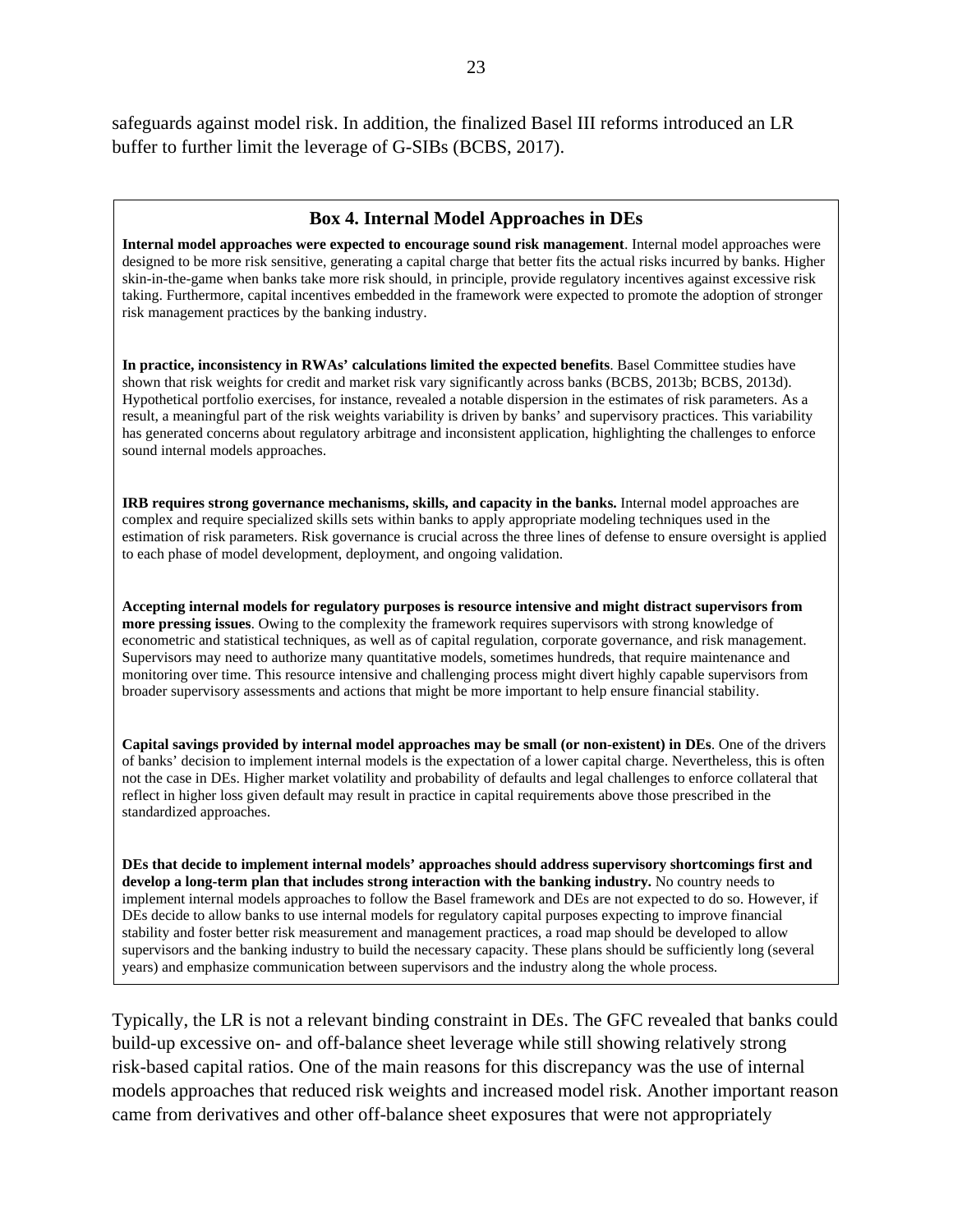captured by the risk-based framework. As banks in DEs do not use internal models extensively for regulatory capital and usually have limited derivatives exposures, implementation of the LR tends to have relatively limited practical impact, particularly when its calibration is maintained along the ratios recommended by the Basel standards.

In some circumstances the LR may be helpful in DEs to limit excessive exposures of banks to sovereigns and other low RWAs. Standardized risk weights may underestimate actual risk and correlations, and the LR can thus potentially be useful to restrict excessive exposures to low RWAs, such as exposures to domestic sovereigns which are usually exempted from the risk-based capital charge and concentration limits. However, the implementation of the LR does not preclude other supervisory and regulatory measures that could be more effective dealing with these risks.<sup>[13](#page-23-0)</sup>

Implementing the LR can be relatively complex. The LR is meant to be a simple and transparent measure of banks' leverage. However, the simplicity of the standard is constrained by the need to establish a global measure that is not biased by differences in accounting practices. Calculation of derivatives exposures, in particular, can be relatively burdensome. DEs that do not have meaningful derivatives exposures should consider simplifying the calculation of total exposures. A possible simplified treatment could, for instance, consider the amounts of derivative exposures already calculated for credit risk purposes.

DEs that opt to implement the LR might need to adjust its calibration to ensure it works as an effective backstop. The proposed 3 percent calibration might be too low for the LR to work as an effective backstop in DEs that have implemented risk-based capital requirements that are higher than international standards. In these circumstances the calibration of the LR should be increased. However, to avoid incentives for excessive risk taking, the revised calibration should ensure that the LR works as a backstop to the risk-based framework. It should not be the binding capital requirement for most banks during the non-boom phase of the financial cycle (Fender and Lewrick, 2015). The 35 percent conversion ratio between the Tier 1 risk-based capital requirements and the LR embedded in the Basel standards is a good reference for appropriate calibration.[14](#page-23-1)

## **E. The Second and Third Pillars**

Pillars 2 and 3 are key components of the Basel capital framework. A robust implementation of Pillar 2, including banks' assessment of their capital adequacy and supervisors review of such assessment, is critical to ensure that risks not appropriately covered under the Pillar 1 are taken

<span id="page-23-0"></span><sup>&</sup>lt;sup>13</sup> See Dell'Arricia et al. (2018) "Managing the sovereign bank nexus,"

[https://www.imf.org/en/Publications/Departmental-Papers-Policy-Papers/Issues/2018/09/14/Managing-the-](https://www.imf.org/en/Publications/Departmental-Papers-Policy-Papers/Issues/2018/09/14/Managing-the-Sovereign-Bank-Nexus-45133)[Sovereign-Bank-Nexus-45133.](https://www.imf.org/en/Publications/Departmental-Papers-Policy-Papers/Issues/2018/09/14/Managing-the-Sovereign-Bank-Nexus-45133)

<span id="page-23-1"></span><sup>&</sup>lt;sup>14</sup> The "conversion" should include minimum requirements and the capital conservation buffer. For instance, assuming an 8 percent minimum Tier 1 requirement and a 2.5 percent capital conservation buffer, the LR could be set at 3.5 percent. Eventual surcharges for D-SIBs could follow the Basel approach for globally SIBs, and create a leverage buffer that equals 50 percent of the risk-based surcharge (BCBS, 2017).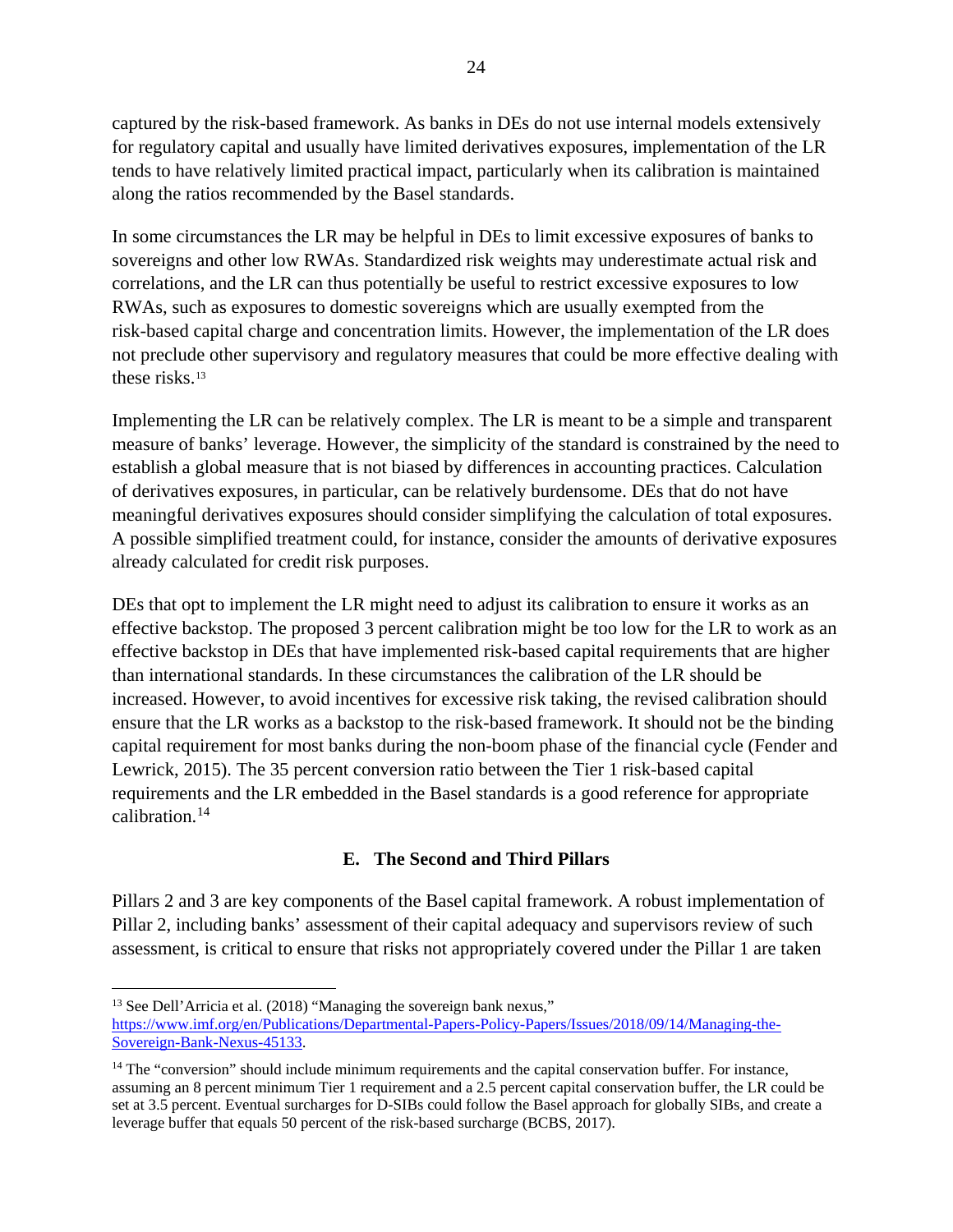into account. Pillar 2 also fosters improvements to banks' risk management and monitoring and requires banks' Boards to take responsibility for their institutions' capital policies. Finally, the disclosures provided under Pillar 3 are essential in ensuring market discipline as a complement to the other two pillars.

A sound Pillar 2 implementation is a challenging long-term project but should be a priority for DEs. Pillar 2 is based on high-level principles that require banks and supervisors to comprehensively assess the risks taken by banks and take corrective or risk mitigating actions when needed. These activities are at the core of the banking supervision function. Implementing the Pillar 2 framework usually takes time due to the need to further enhance supervisory capacity and industry practices but can substantially strengthen supervisory practices and banks' risk management and corporate governance.

Pillar 2 implementation should be comprehensive and ensure that supervisors have the range of powers needed to take timely corrective actions. Supervisors should have the ability to require more capital or liquidity and limit the distribution of dividends based on their assessment of banks' risks. However, increased capital should not be the only option. Other measures—such as strengthening the level of provisions and reserves, imposing limits on specific exposures, and improving internal controls and risk management—must also be available and implemented as needed. Failures to comply with the Basel Core Principle 11 on corrective and sanctioning powers of supervisors are frequently observed in IMF/World Bank FSAP assessments and should be addressed promptly.

Pillar 2 tools and processes should be fully integrated into the supervisory approach. Pillar 2 assessments need to be risk based, forward looking, and generate a comprehensive view of banks' risks and capital adequacy. As such, they are an integrated piece and a key component of the supervisory approach. In particular, the risk-based supervision framework, supervisory risk assessment ratings (such as CAMELS), supervisory stress testing, and the internal capital adequacy assessment process (ICAAP) are integral parts of the supervisory review process and should feed into each other seamlessly. In countries where these tools have been developed independently, there should be an effort to review and integrate the overall supervisory process.

Initial implementation of ICAAP could focus on large banks. Experience shows that the initial stages of the Pillar 2 implementation are critical. To be effective, the ICAAP should form an integral part of the management process and decision-making culture of the bank. It is a learning process for banks and supervisors that usually takes several years and requires intense interaction between the involved parties. In that regard, it might be useful at the initial stages to follow a risk-based approach and therefore establish Pillar 2 requirements only for large banks. This would allow supervisors to gain experience before expanding the requirements to the rest of the banking system. For instance, smaller banks could be exempted from formal ICAAP submissions in the first three years, or an exemption could be established for more complex requirements (e.g., stress testing).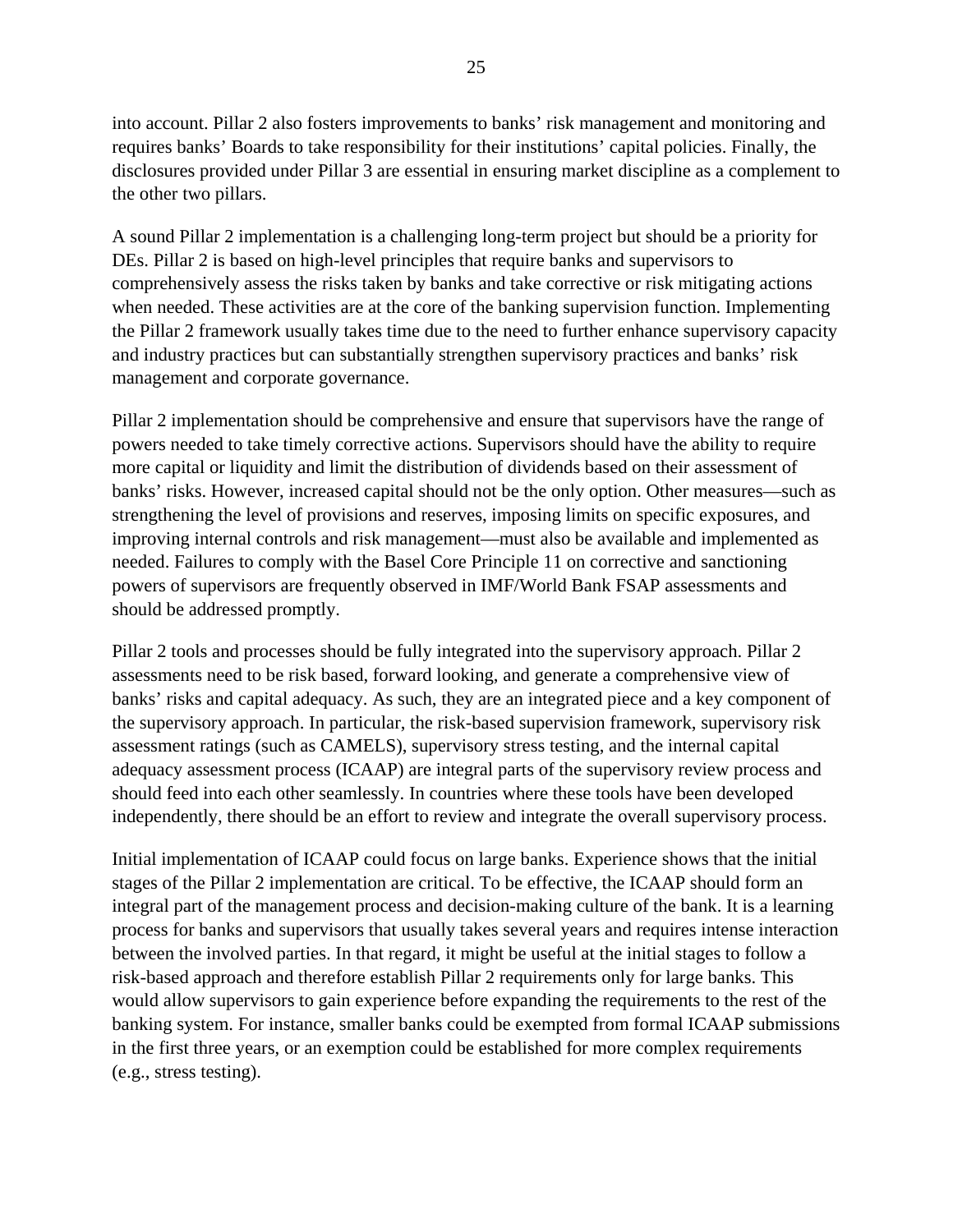Pillar 3 disclosure requirements might warrant adjustments to avoid excessive compliance costs in DEs. Pillar 3 requirements were substantially revised to enable market participants to better compare banks' disclosures (BCBS, 2015a; BCBS, 2017a). The most significant revision introduced templates for quantitative disclosures with precise definitions and a fixed format. While the new templates are a key step forward, their detailed nature and close relationship with international capital standards might make them less relevant and costlier to implement by smaller local banks. Supervisors in DEs should consider simplifying these templates, possibly reducing the granularity of the information required and disregarding templates that cover standards not implemented in their country. Nevertheless, the definitions used in the Basel framework should be maintained to the extent possible to allow comparison with international peers.

## **F. Interest Rate Risk in the Banking Book (IRRBB)**

Interest rate risk in the banking book (IRRBB) refers to the current or prospective risk to the bank's capital and earnings arising from adverse movements in interest rates, which affect the institution's banking book positions. Changes in interest rates can affect a bank's earnings by altering interest-sensitive income and expenses, affecting net interest income. This risk is inherent to the banking business and its successful management can have an important impact on profitability and shareholder value. However, excessive interest rate risk can pose a significant threat to a bank's current capital base and/or future earnings if not managed appropriately.

The Basel Committee has issued standards strengthening the framework for IRRBB (BCBS, 2016). Although the international community has not agreed on a Pillar 1 charge given the heterogeneous nature of the risk, the Basel Committee has enhanced supervisory expectations and disclosure requirements for a bank's IRRBB management process. The standardized framework was also updated and constitutes a useful option for DEs to consider when establishing their capital charge.

IRRBB is often more important to DEs than trading-book risks, as trading books may be small. Given the relevance of this risk, countries should consider imposing an interest rate risk capital charge even if their Pillar 2 framework is still being developed.

Supervisors have discretion to apply either a Pillar 1 or Pillar 2 approach. The Pillar 2 approach tends to be more flexible and, therefore, is better positioned to accommodate complex banks' business models and the wide heterogeneity across banks. However, it is difficult to implement and enforce, requiring high-quality bank risk management, sound supervisory review processes, and strong capacity of supervisors to exercise judgement. A more standardized risk charge, applied under Pillar 1, can be preferable when banks exposures to IRRBB arising from complex financial product are not substantial or when banks risk management and supervisory capacity are still developing.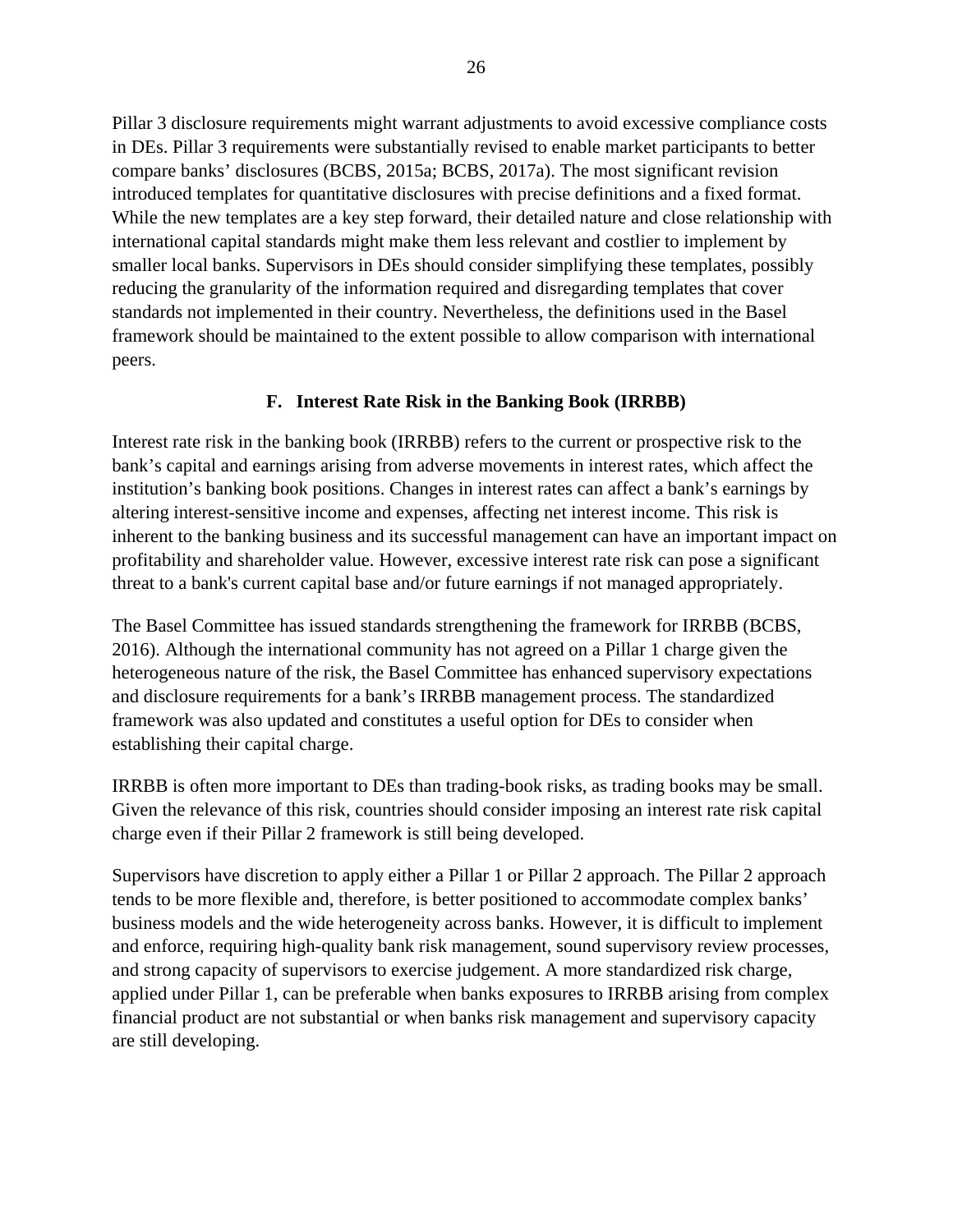#### **IV. LIQUIDITY REQUIREMENTS**

The GFC demonstrated the importance of a strong liquidity base to support financial stability and the proper functioning of the banking system. There is a positive correlation between solvency and liquidity and, while strong capital requirements are necessary for financial stability, there is no substitute for a liquidity base and strong liquidity risk management. Liquidity shocks impair the provision of credit (Strahan, 2012) and can lead to the failure of solvent banks. However, before the GFC, there was no international quantitative standard and guidance on liquidity risk management was weak. This gap was filled by the Basel Committee's "Principles for Sound Liquidity Risk Management and Supervision" (BCBS, 2008) and two minimum requirements aiming to enhance the resilience of banks to liquidity risk.

Basel III introduced a comprehensive framework for liquidity. The Basel III reforms include a set of prudential ratios and risk management standards that represent a comprehensive regime for liquidity regulation. The two ratios are designed to promote short-term resilience to liquidity shocks (Liquidity Coverage Ratio) and encourage a stable funding profile in the long-term (Net Stable Funding Ratio). The risk management standards are designed to set out the minimum expectations for the management and supervision of liquidity risk.

#### **A. Liquidity Coverage Ratio (LCR)**

The LCR aims to improve the short-term resilience of banks' liquidity profile. The LCR framework aims to ensure that banks have an adequate stock of unencumbered high-quality liquid assets (HQLA) that can be converted into cash at little or no loss of value in private markets to meet liquidity needs in a stress scenario (BCBS, 2013a).<sup>[15](#page-26-0)</sup> It is calculated as the ratio of HQLA divided by total net cash outflows for the scenario<sup>[16](#page-26-1)</sup> for 30 calendar days into the future. The standard requires that, absent a situation of financial stress, the value of the ratio be no less than 100 percent.

The LCR has several benefits compared with traditional metrics used to calculate bank liquidity. The LCR builds on traditional "coverage ratio" methodologies as a measure of banks' exposure to contingent liquidity events.<sup>[17](#page-26-2)</sup> While conceptually equivalent to traditional coverage ratios, the LCR has several benefits, including: (i) it is calibrated against stressed assumptions of assets and liabilities; (ii) it introduces rigorous eligibility criteria for HQLA where assets need to meet clear definitions and continually meet market liquidity characteristics; and (iii) it encourages banks to

<span id="page-26-0"></span><sup>&</sup>lt;sup>15</sup> Conceptually, the 30 days calendar period would allow management and supervisors time to take appropriate corrective actions or resolve the bank in an orderly fashion. Furthermore, it would give the central bank additional time to take measures as needed.

<span id="page-26-1"></span><sup>&</sup>lt;sup>16</sup> The stress scenario assumes both an idiosyncratic and market-wide disruption to liquidity funding markets. See BCBS (2013a), paragraph 19.

<span id="page-26-2"></span><sup>&</sup>lt;sup>17</sup> Coverage ratios are typically calculated as liquid assets divided by (short-term) liabilities. Before the LCR there was no universal standard coverage ratio methodology, though most jurisdictions used variations of this ratio as an input to liquidity supervision.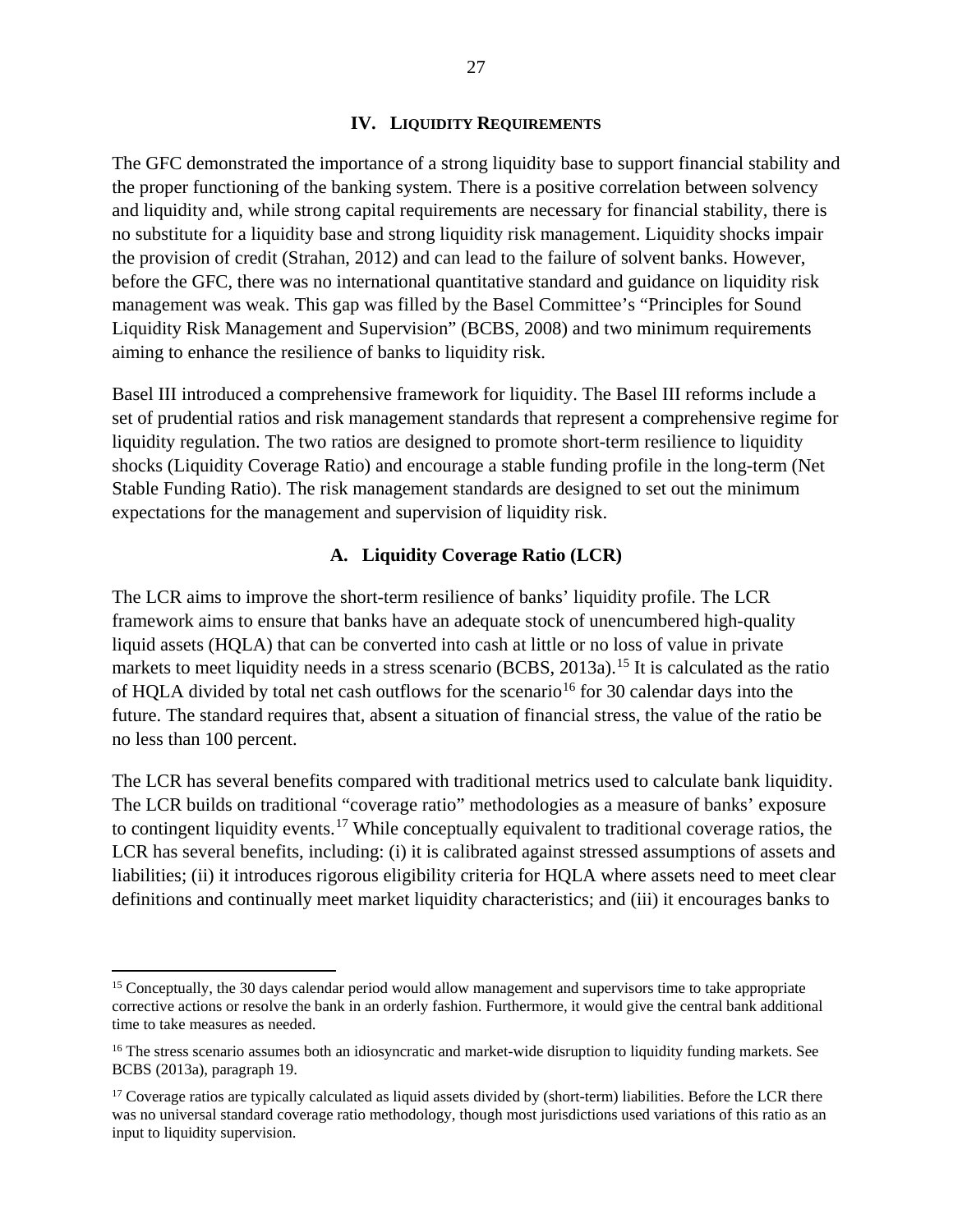strengthen the management of liabilities by differentiating the treatment of liabilities which attract discrete stressed outflow rates.

Implementing the LCR would have several benefits for DEs. These include: (i) a more accurate, forward-looking and risk-sensitive measure of liquidity and funding risk using stressed assumptions; (ii) strengthening the resilience to short-term liquidity shocks; (iii) discouraging reliance on short-term sources of funding; and (iv) encouraging banks to improve liability management.

While the LCR is a more sophisticated approach, design complexity and calibration create a range of policy and implementation issues. Experience suggests that the two main implementation challenges are the availability of HQLA and the calibration of stressed outflows. The LCR introduces strict eligibility criteria for HQLA and, as a result, assets that meet these tests may be scarce in DEs. The other main challenge is the process of segmenting the liability profile to meet LCR definitions and assigning accurate estimates of stressed outflows to each liability category.

Implementation challenges are likely to be more acute for DEs due to their diversity and uniqueness. Applying many of the assumptions underpinning the LCR would present challenges for DEs given their less-mature financial markets and banking systems. For example, in many DEs, the only assets available to meet existing definitions of HQLA are government bonds and cash. Interbank markets are often limited to a small number of participant banks (exacerbated by a dearth of externally rated banks) and there is a lack of secondary market liquidity for securities. The eligibility criteria for HQLA in the LCR is, however, predicated on well-functioning domestic financial systems where high-quality assets can be traded in both good times and under stressed conditions. In reality, while central banks act as the lender of last resort and provide emergency liquidity against government debt to solvent institutions, the LCR requires that banks liquefy HQLA in private markets in the first instance rather than rely wholly on central bank liquidity to fund stressed outflows.<sup>[18](#page-27-0)</sup>

The LCR framework provides several alternatives to help facilitate implementation. The LCR introduces Alternative Liquidity Arrangements, which are three potential options supervisors can use in the event they encounter implementation difficulties, particularly in relation with insufficient supply of HQLA. The three approaches allow possible adaptions to the framework such as: use of a central bank liquidity facility (Option 1), or foreign currency assets to cover domestic currency liquidity needs (Option 2); and additional use of Level 2 assets with a higher haircut (Option 3). These options may provide DEs potential solutions to implementation challenges.

<span id="page-27-0"></span><sup>&</sup>lt;sup>18</sup> As recognized in the LCR framework, HQLA should ideally be eligible at central banks for intraday liquidity needs and overnight liquidity facilities. However, central bank eligibility does not by itself constitute the basis for the categorization of an asset as HQLA. The test of whether liquid assets are of "high quality" is that, by way of sale or repo, their liquidity-generating capacity is assumed to remain intact even in periods of severe idiosyncratic and market stress.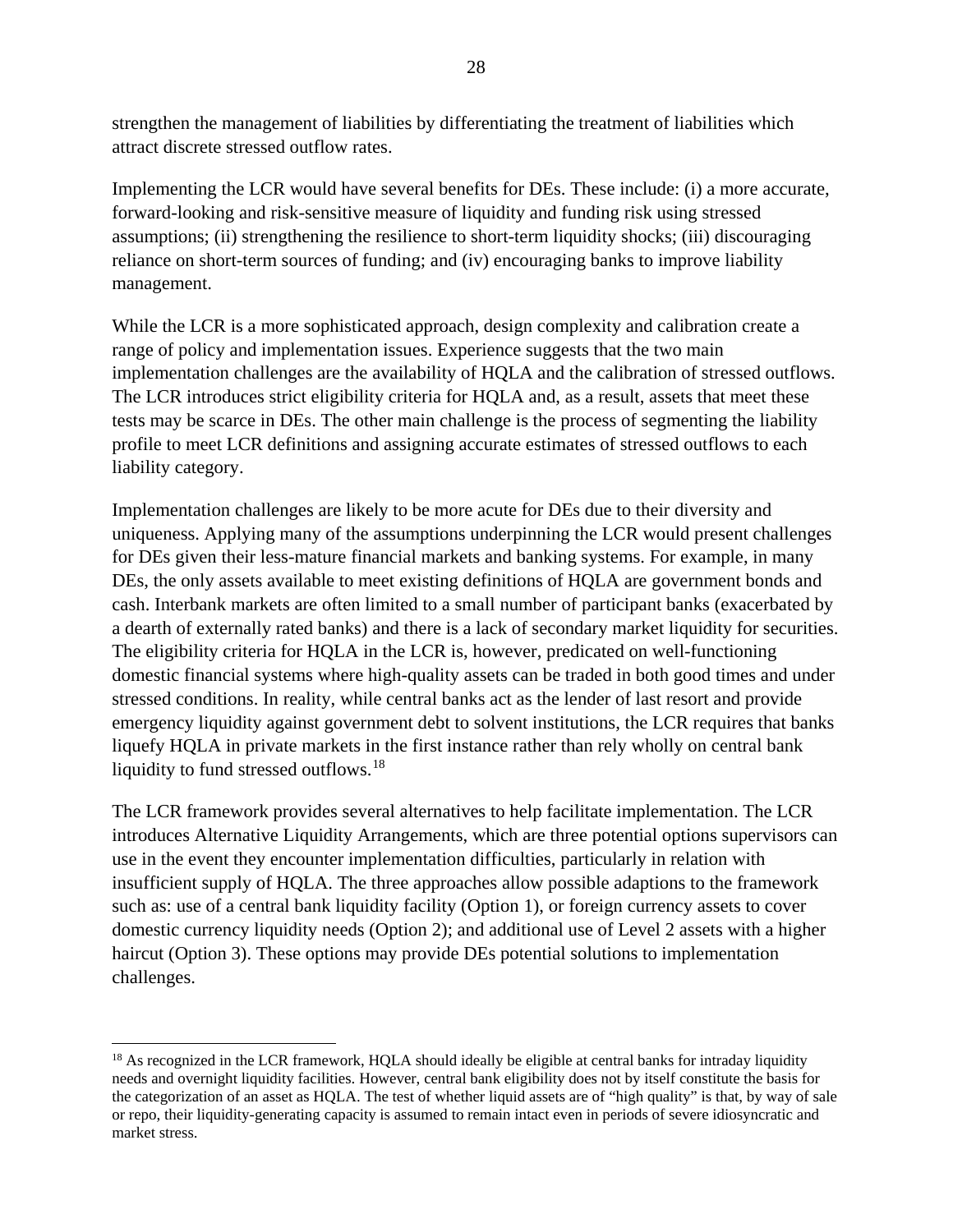The priority for DEs should be the implementation of robust standards of liquidity risk management. Establishing robust standards of risk management is crucial to ensure the presence of healthy banking systems (see Box 5). The fundamental role of banks in the maturity transformation of short-term deposits into long-term loans makes banks inherently vulnerable to liquidity risk (of an institution-specific nature and that affecting markets as a whole). In response to the liquidity phase of the crisis, the BCBS published a set of minimum expectations for management and supervision of liquidity risk (BCBS, 2008).[19](#page-28-0) The set consists of 14 principles that banks are expected to observe, including Board and Senior Management responsibility for liquidity risk, policies and processes, stress testing, and the need to develop contingency funding plans. Implementation of these principles would go a long way in strengthening management of risk and help achieve consistency with the BCP (Core Principle 24: Liquidity).<sup>[20](#page-28-1)</sup>

DEs should take a careful approach in relation to the LCR and initial focus should be on information gathering and liquidity monitoring. Liquidity information is often scarce and available liquidity indicators may be excessively blunt. A useful starting point to enhance liquidity supervision is to design data templates using the information needed for the LCR and the monitoring tools recommended by the Basel Committee as benchmark. However, DEs could consider simplifying the template by reducing the granularity of information when specific funding sources, liquidity needs, and liquid assets are not relevant in their context.

DEs are encouraged to gain experience with the LCR before imposing it as a minimum requirement. Liquidity risk in DEs differs in some important aspects. Financial institutions, for instance, may rely more on customer deposits for funding. Further, debt markets can be shallow, limiting the availability of liquid assets and deposit insurance may be less widespread (Demirgüç-Kunt and others, 2014). These differences with AEs suggest the need to gain additional experience with the LCR and better assess potential unintended consequences before its formal implementation as a minimum requirement.

DEs should target convergence with the LCR over a time horizon that considers local conditions. Consistent with the experience in countries that have implemented the LCR, implementation needs to be managed at a pace that gives banks and depositors enough time to adjust to changes. Given structural surplus liquidity, many DEs will not have difficulty complying with the 100 percent threshold; however, there are other potential adjustments, such as the development of debt and capital markets and the investment in deposit product systems that are needed to accurately estimate stressed outflows.

<span id="page-28-0"></span><sup>&</sup>lt;sup>19</sup> The Basel Committee conducted a review of "the Sound Principles for Liquidity Risk Management in 2019 and concluded that 'the Sound Principles remain fit for purpose, and the Committee advises banks and supervisors to remain vigilant of liquidity risks in financial markets." See BCBS (2019).

<span id="page-28-1"></span> $20$  Core Principle 24 relates to liquidity risk and requires that the supervisor sets prudent and appropriate liquidity requirements for banks that reflect the liquidity needs of the bank. For a full explanation of the requirements of the Basel Core Principles for liquidity risk, see BCBS (2012a).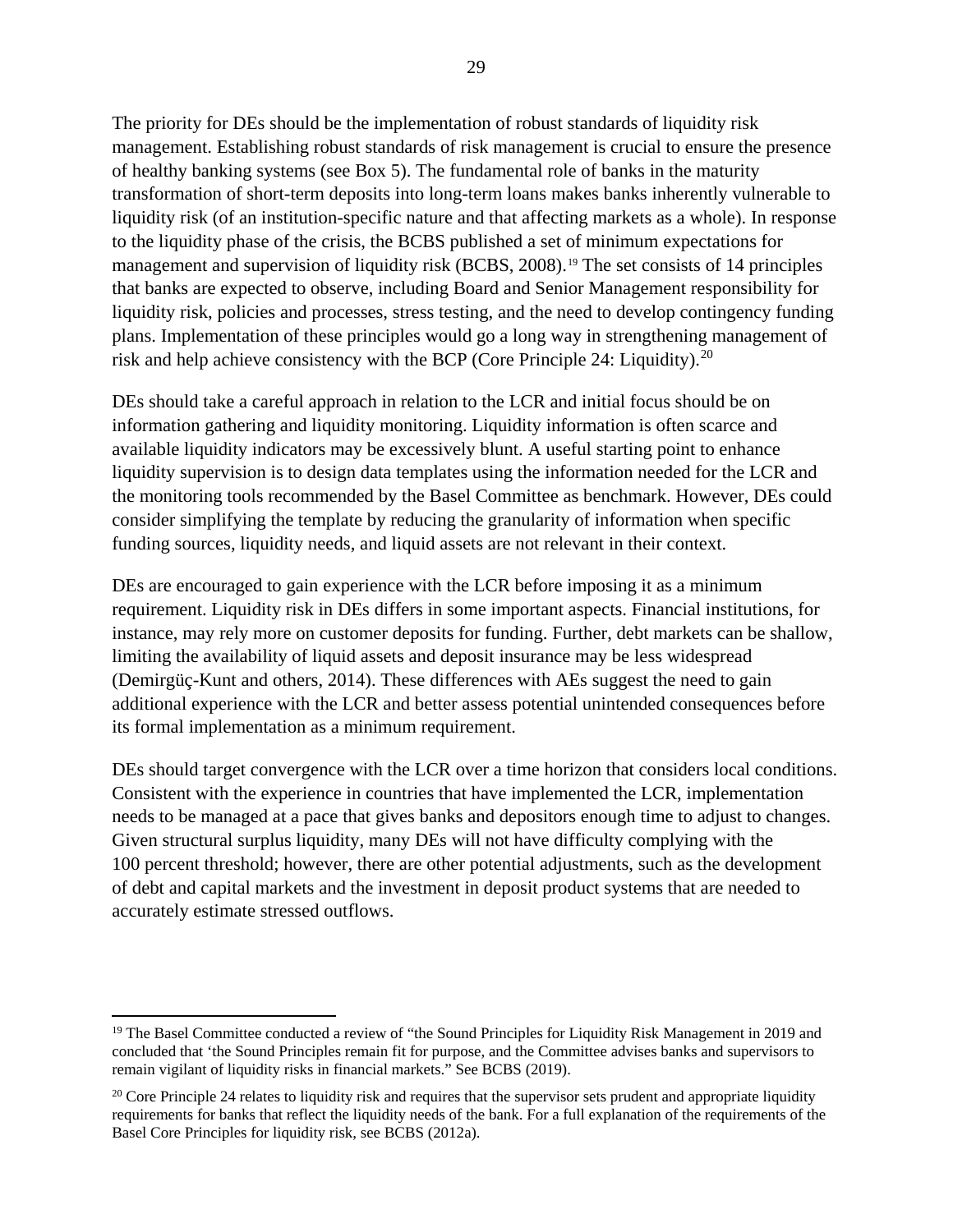#### **Box 5. Principles for Sound Liquidity Risk Management and Supervision**

The *Sound Principles* represent a comprehensive framework for bank liquidity risk management containing 17 principles broken into 5 categories (i) fundamental principle; (ii) governance; (iii) measurement and management; (iv) public disclosure; and (v) the role of supervisors.

**A bank is responsible for the sound management of liquidity risk (Principle 1)**. A bank should establish a robust liquidity risk management framework that ensures it maintains sufficient liquidity, including a cushion of unencumbered, HQLA, to withstand a range of stress events. Supervisors should assess the adequacy of a bank's liquidity position and risk management framework and take actions early.

**Governance of liquidity risk management (Principles 2–4).** A bank should clearly articulate a liquidity risk tolerance appropriate for the business strategy. Senior management should develop strategies, policies and practices to manage liquidity risk within tolerance and be continually reviewed. The Board is ultimately responsible for the liquidity risks assumed by the bank and should review and approve the liquidity strategy, policies and practices. Liquidity costs and benefits should be incorporated into bank internal pricing and performance management and aligned with incentives.

**Measurement and management of liquidity risk (Principles 5–12).** A bank should have a sound process for identifying, measuring, monitoring, and controlling liquidity risk within and across legal entities, business lines and currencies—taking into account legal, regulatory, and operational limitations to the transferability of liquidity. A bank should establish a funding strategy that provides effective diversification in the sources and tenor of funding. A bank should actively manage its intraday liquidity positions. A bank should actively manage its collateral positions, differentiating between encumbered and unencumbered assets. A bank should conduct stress tests on a regular basis for a variety of short-term and protracted institution-specific and market-wide stress scenarios (individually and in combination). A bank should use stress test outcomes to adjust its liquidity risk management strategies, policies, and positions and to develop effective contingency plans. A bank should have a formal contingency funding plan. A bank should maintain a cushion of unencumbered, HQLA to be held as insurance against a range of liquidity stress scenarios.

**Public Disclosure (Principle 13).** A bank should publicly disclose information on a regular basis to help market participants make an informed judgement about the soundness of its liquidity risk management framework and liquidity position.

**The role of Supervisors (Principles 14–7).** Supervisors should regularly perform a comprehensive assessment of a bank's overall liquidity risk management framework and liquidity position to determine whether they deliver an adequate level of resilience to liquidity stress given the bank's role in the financial system. Supervisors should supplement their regular assessments by monitoring a combination of internal reports, prudential reports and market information. Supervisors should intervene early to require effective and timely remedial action by a bank to address deficiencies in its liquidity risk management processes or liquidity position. Supervisors should communicate with other supervisors and public authorities, such as central banks, both within and across national borders, to facilitate effective cooperation regarding the supervision and oversight of liquidity risk management.

Modifications to the LCR framework may be required with a view to reducing variances over time (Appendix II). The wide diversity of financial systems in DEs makes the implementation of a standardized approach to liquidity risk measurement and management challenging. Therefore, modifications in certain areas of the framework may be beneficial to smooth transition. While modification may be necessary initially to achieve implementation across a greater number of jurisdictions, over time the modifications can be rolled back so that the LCR and Net Stable Funding Ratio (NSFR) become the minimum standard for liquidity risk management globally.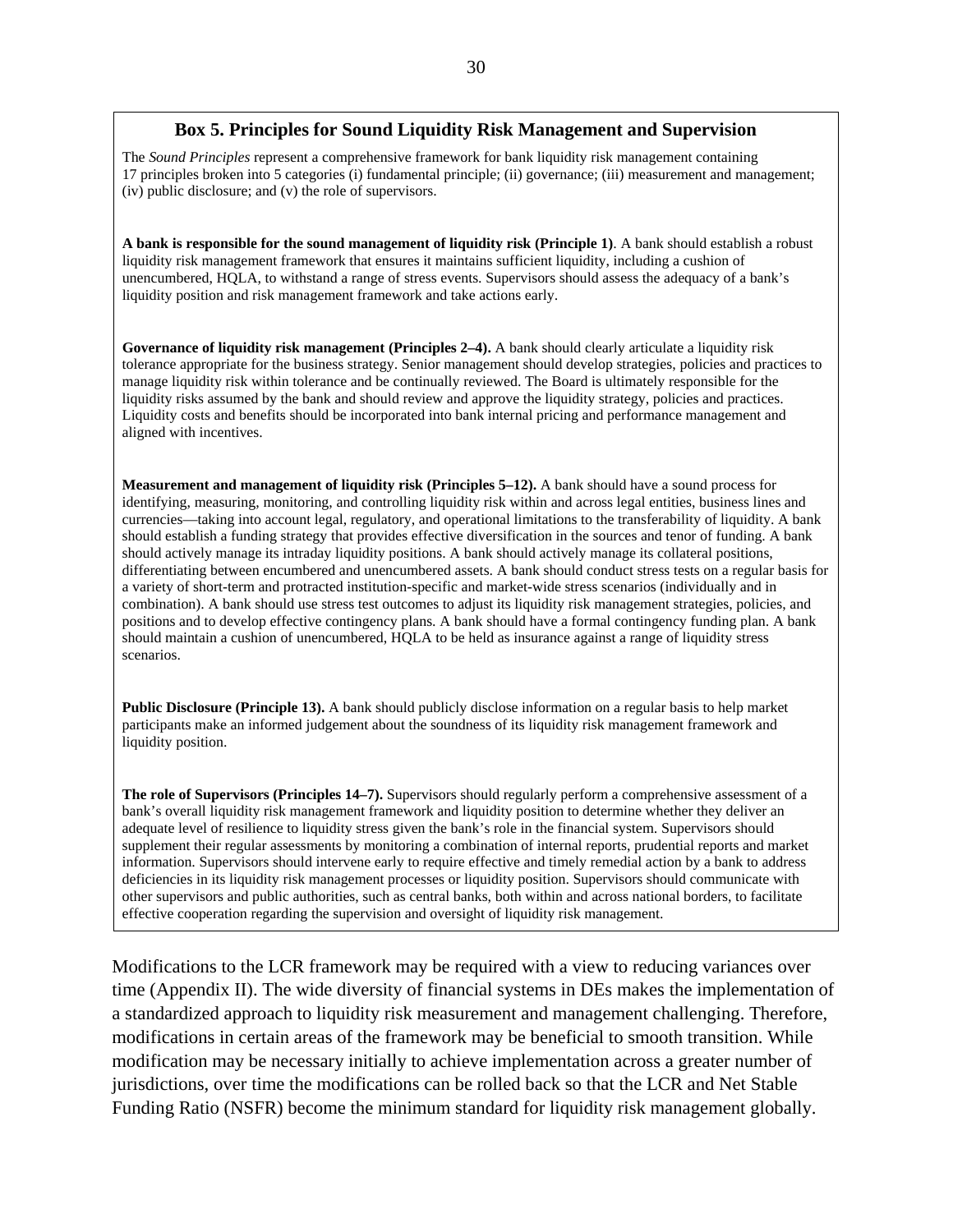Especially for those DEs hosting globally active banks, greater convergence with the international standards would help promote financial development and support financial stability.

DEs should be mindful of the risk of encouraging excessive concentration of exposures on local sovereign bonds. Shallow financial markets limit the availability of assets that can be considered HQLAs. Often, in domestic currency, these are limited to short term local sovereign bonds. In these circumstances the introduction of the LCR might lead to an increase in exposure to the local sovereign and excessive concentration.

The ease with which government bonds can be converted into cash needs to be considered when defining their eligibility as an HQLA. In principle, the LCR considers that all sovereign bonds are HQLAs. However, in some cases there is no secondary market for some government bonds, which would imply that the clear majority of them would be held to maturity.<sup>[21](#page-30-0)</sup> In the absence of a secondary market, the question of convertibility to cash hinges on whether banks would be able to post the securities as collateral with the central bank. If some variety of government bonds are not accepted as collateral for central bank operations and there is no meaningful secondary market for them, it might be prudent to restrict their eligibility as  $HQLAS$ .<sup>[22](#page-30-1)</sup>

Supervisors should monitor and enforce appropriate liquidity standards by currency. The financial system of some DEs can be highly dollarized. Since banks and supervisors cannot assume that currencies will remain transferable during stress, banks should be expected to maintain liquid assets consistent with the distribution of their liquidity needs by currency.

## **B. Net Stable Funding Ratio (NSFR)**

The NSFR is designed to enhance long-term resilience of bank funding models, reducing funding mismatches. The NSFR is designed to reduce funding risk over a longer-time horizon by requiring banks to fund their activities with sufficiently stable sources of funding. In this way, the NSFR focuses on the structural funding profile of a bank in order to mitigate the risk of future funding stress. If the NSFR is too low, the average maturity of its liabilities might be too short or on the asset side, banks may hold illiquid assets or assets that are not adequate collateral for secured borrowings.

Implementation of the NSFR may be undertaken after the LCR has been fully embedded. Many of the definitions of assets and liabilities used in the NSFR are taken from the LCR. An often-sensible approach is to ensure that banks are using these definitions consistently and in line with the intent of the regulations before moving into the NSFR. Calibration of factors for available stable funding and required stable funding need to be informed by extensive quantitative analysis of impact on bank liquidity and management of assets and liabilities.

<span id="page-30-0"></span><sup>&</sup>lt;sup>21</sup> Market depth and liquidity is greatest at the short end of the curve for most instruments (sovereign debt included) and this should be taken into consideration.

<span id="page-30-1"></span> $22$  The restrictions could take the form of additional limits and haircuts for illiquid government bonds.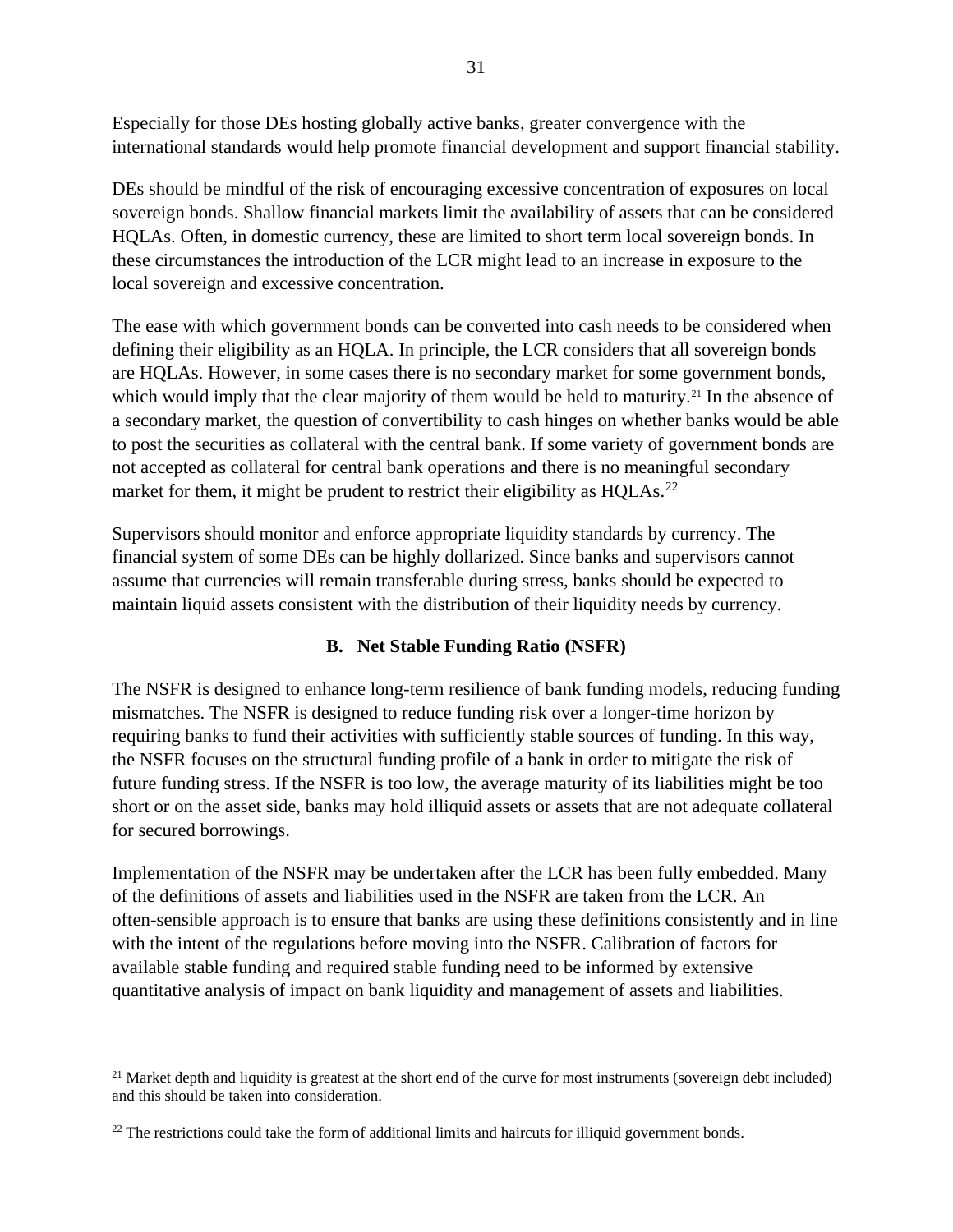While experience with the NSFR is still accumulating, remediation of an NSFR shortfall may require often far-reaching changes to a bank's balance sheet. There are several potential remediation measures in the event a bank faces an NSFR shortfall e.g., lengthening the maturity profile of liabilities or purchasing additional assets with a low required stable funding factor. As a consequence, in the process of adjusting their funding structure and assets profile to make them compatible with each other, banks might need to change their business models and strategy. As in the case of the LCR, DEs are encouraged to gain experience with the NSFR and fully understand its impact on banks' behavior before imposing it as a minimum requirement.

#### **Box 6. Prudential Regulation and Market Development**

**Sustainable financial deepening in DEs can help tackle developmental needs.** Financial development can boost economic growth by mobilizing savings, improving resource allocation and facilitating risk management (Levine, 2005). While studies seem to suggest that there is a point that financial development benefits decline while costs rise, most DEs can still benefit from further financial deepening (Sahay and others, 2015).

**Policies for achieving financial deepening and greater inclusion should not give rise to undue stability risks.** The cost of banking crisis in emerging markets (EM) in terms of output loss is on average 26 percent of GDP (Laeven and Valencia, 2012). Regulation and supervision, including market conduct and consumer protection, must keep pace with financial deepening. After all, as the financial sector expands, market failures can become more pronounced and the impact of crisis higher.

**Sacrificing prudence to boost credit in the short term does not pay-off**. The regulatory principles that are critical for financial stability also support financial development. Therefore, there should be little or no conflict between safeguarding financial stability and promoting financial development. Furthermore, evidence shows that healthy and stable credit provision is underpinned by resilient and well capitalized banking systems.<sup>1</sup>

**Policies to increase financial deepening should focus on improving fundamentals**. Lessons from cross-country experiences with financial deepening suggest that targeted and balanced initiatives to encourage competition, develop information and market infrastructure, address collateral issues, and limit excessively intrusive public-sector interventions and dominance, can help overcome specific impediments to financial deepening (IMF, 2012).

<sup>1</sup>See Gambacorta and Marques-Ibanez (2011) for a discussion about credit provision during stress periods and Michelangeli and Sette (2016) for evidence on the supply of mortgages.

#### **V. CONCLUSION**

There is no one-size-fits-all strategy to implement the post-crisis banking regulatory standards in DEs. A thoughtful implementation of the post-crisis regulatory standards, which takes into account the specific characteristics of each jurisdiction, enhances banking system resilience in DEs without conflicting with market development needs (Box 6). Differences in financial development, the risk profile of the banking sector, and supervisory capacity need to be considered when establishing the priorities and the best path forward. Adjustments to international standards may be necessary but should observe the guiding principles set out in the introduction of the paper.

#### **A. Prioritizing Implementation**

The post-crisis reforms improved several existing standards, created new tools, and enhanced the macroprudential dimension of banking regulation. All these elements are important components of an effective regulatory framework. The standards address different portfolios and risks and are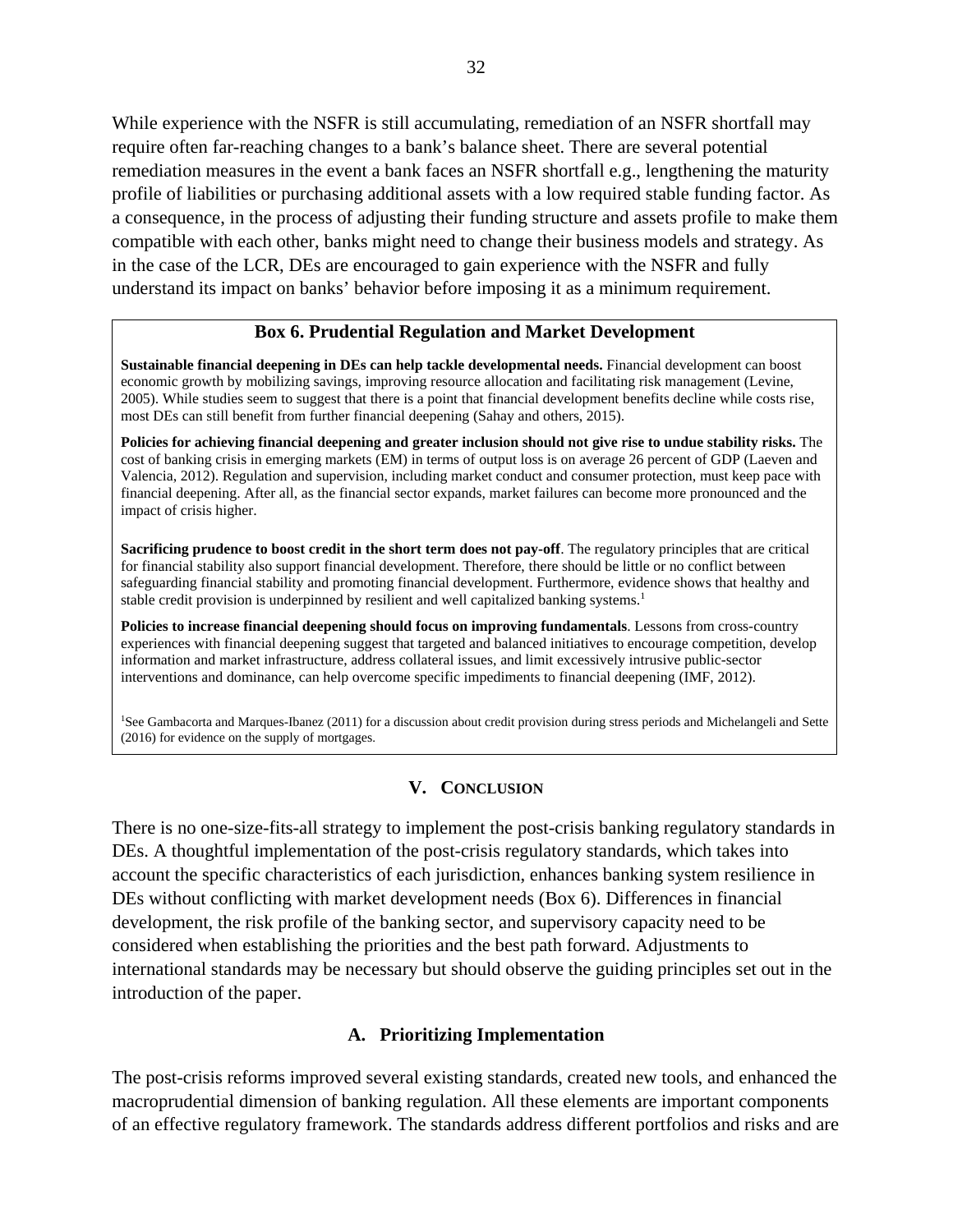considered relatively independent from one another. Therefore, it is not necessary to fully implement Basel II to implement some innovations brought by Basel III.

Sequencing is an important consideration that needs to be addressed when migrating from Basel I. Given the modular nature of the Basel framework which allows some flexibility in implementation, jurisdictions can consider prioritizing the different elements, accounting for their expected benefits and implementation challenges. In this regard, sequencing becomes an important consideration. Figure 3 provides a stylized example of priorities and sequencing jurisdictions may consider. While all these elements are important components of an effective regulatory framework, it may make sense to prioritize some elements depending upon country-specific factors, e.g., risk profile, supervisory capacity, etc.



**Figure 3. Possible Priority for Implementation of Basel III**

Those standards that are more aligned with the current needs of DEs should be prioritized. DEs are a large and diverse group of countries and specific priorities may differ. It is also important to consider if countries have the preconditions and supervisory capacity to implement some of the regulatory elements. Assuming that countries have implemented Basel I in a reasonably sound way, five elements would often bring the largest benefits to DEs and help set the foundations for more advanced standards:

- implementing the new definition of capital to strengthen the quality of regulatory capital;
- implementing the new capital structure and the capital conservation buffer to differentiate minimum requirements from capital buffers;
- ensuring that SIBs have a capital charge commensurate with the risks and externalities that they pose to the financial system and the economy;
- enhancing data collection to support effective monitoring of systemic risk; and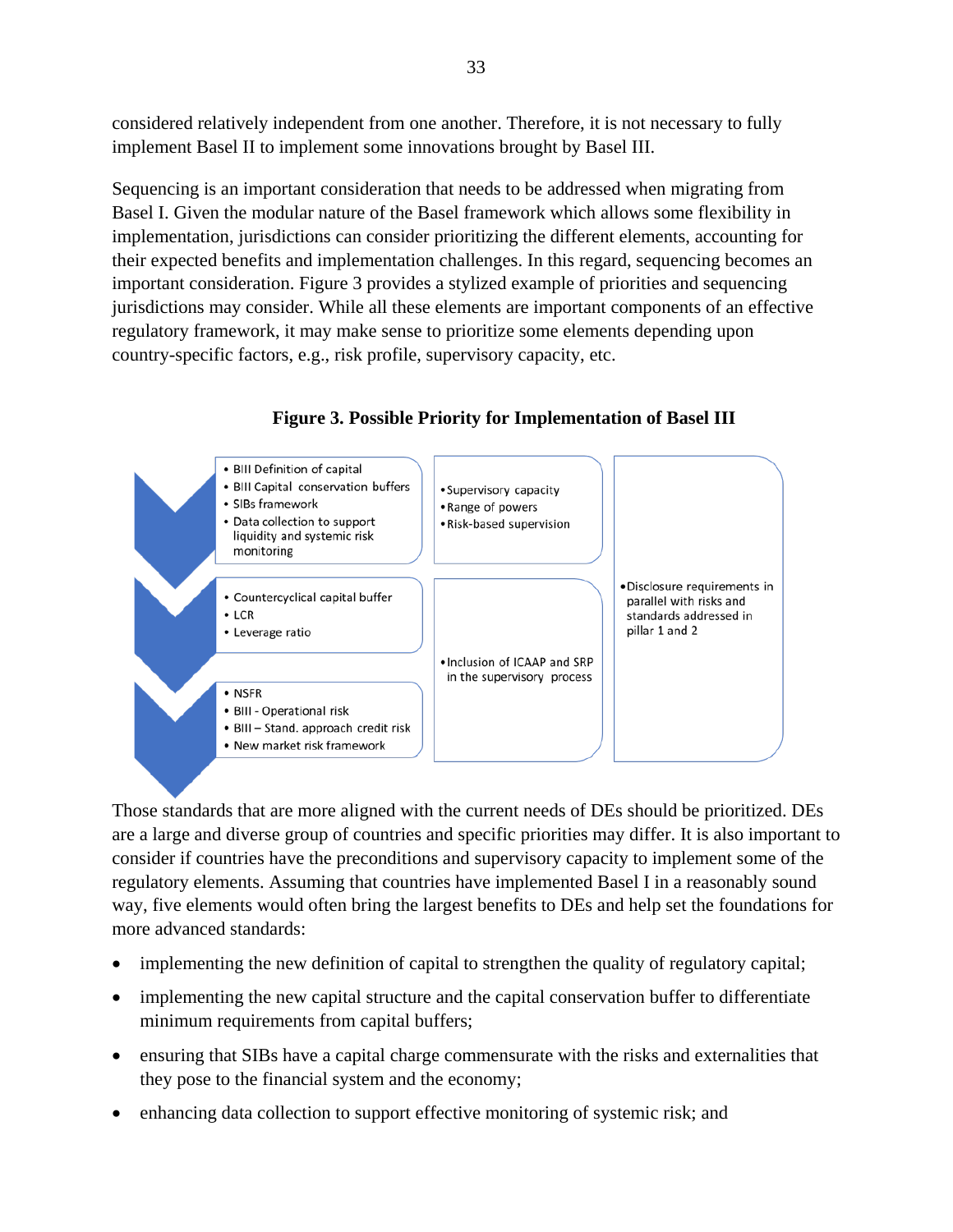• improving information gathering and monitoring of liquidity risk using the LCR/NSFR and the recommended monitoring tools as benchmarks.

Complex tools should be formally adopted after the necessary conditions are met. Tools such as the countercyclical capital buffer require sound data bases, institutional settings and financial system monitoring practices. DEs should focus on ensuring these fundamentals are in place before formally establishing the mechanism. Along the same line, quantitative liquidity standards (LCR/NSFR) need to be carefully calibrated and analyzed for unintended consequences before their complete transposition into regulation.

Improvements on RWA calculation are usually more complex and could be taken in parts. Basel III improved the calculation of RWAs for the three Pillar I risks. Nonetheless, implementation costs are meaningful and benefits can vary substantially across DEs. In this context a possible way forward is to:

- ensure appropriate risk coverage in the capital framework by implementing the operational and market risk charges when exposures are material; and
- improve the risk sensitivity of relevant credit portfolios, including by using variables not prescribed by Basel III but that are important risk drivers in the domestic context; when doing so, it would be key to ensure that the resulting capital requirements are not lower than the international standards.

Pillar 2 implementation should start building a strong foundation in the form of an effective riskbased supervisory approach. It is key to ensure that supervisors have the capacity to assess risks and effectively challenge banks' practices. They should also have the necessary range of powers and institutional arrangements that favor early corrective measures. A strong risk-based and forward-looking supervisory approach would facilitate the implementation of the second pillar and make it more effective. The ICAAP and the supervisory review process should be adopted in a second stage, as an integral part of the risk-based supervision processes.

Pillar 3 should be enhanced in parallel with the risks and international standards incorporated in the regulatory framework. For instance, disclosure requirements associated with the LR should be introduced when the definition and minimum value of the LR are established in the regulation.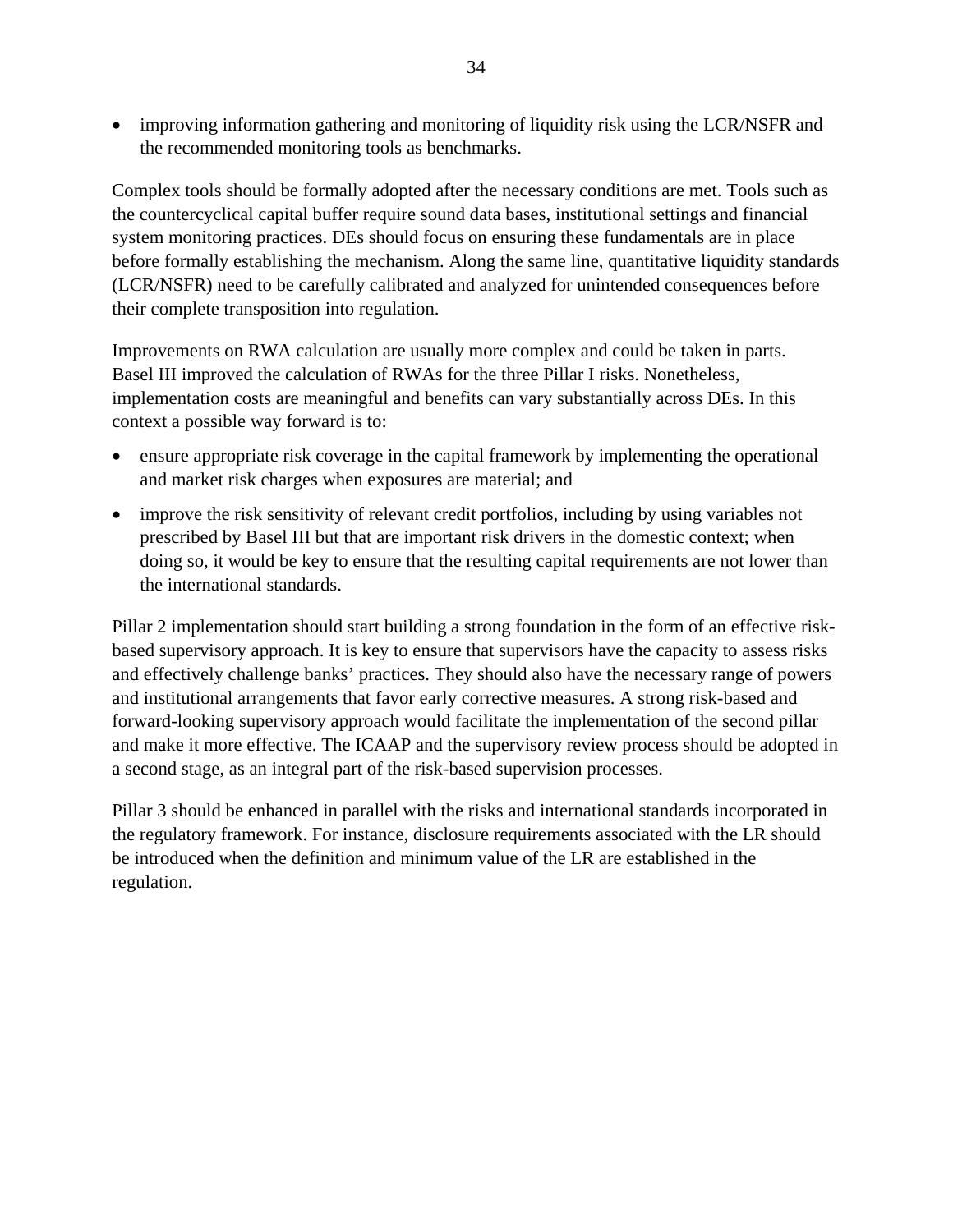#### **REFERENCES**

- Basel Committee on Banking Supervision, 2008, "Principles for Sound Liquidity Risk Management and Supervision," September (Basel: Bank for International Settlements).
- \_\_\_\_\_\_, 2010, "Guidance for national authorities operating the countercyclical capital buffer," December (Basel: Bank for International Settlements).
- 2011a, "Basel III: A global regulatory framework for more resilient banks and banking systems," June (Basel: Bank for International Settlements).
- \_\_\_\_\_\_, 2011b, "Principles for the sound management of operational risk," June (Basel: Bank for International Settlements).
- \_\_\_\_\_\_, 2012a, "Basel core principles for effective bank supervision," September (Basel: Bank for International Settlements).
- \_\_\_\_\_\_, 2012b, "A framework for dealing with domestic systemically important banks," October (Basel: Bank for International Settlements).
- \_\_\_\_\_\_, 2013a, "Basel III: The Liquidity Coverage Ratio and liquidity risk monitoring tools," January (Basel: Bank for International Settlements).
- \_\_\_\_\_\_, 2013b, "Regulatory Consistency Assessment Program (RCAP) Analysis of riskweighted assets for market risk," January (Basel: Bank for International Settlements).
	- \_\_\_\_\_\_, 2013c, "Global systemic important banks: updated assessment methodology and higher loss absorbency requirement," July (Basel: Bank for International Settlements).
	- \_\_\_\_\_\_, 2013d, "Regulatory Consistency Assessment Program (RCAP) Analysis of riskweighted assets for credit risk in the banking book," July (Basel: Bank for International Settlements).
	- \_\_\_\_\_\_, 2013e, "Capital requirements for banks equity investment in funds," December (Basel: Bank for International Settlements).
	- \_\_\_\_\_\_, 2013f, "Principles for effective risk data aggregation and risk reporting," January (Basel: Bank for International Settlements).
- \_\_\_\_\_\_, 2014a, "Basel III LR framework and disclosure requirements," January (Basel: Bank for International Settlements).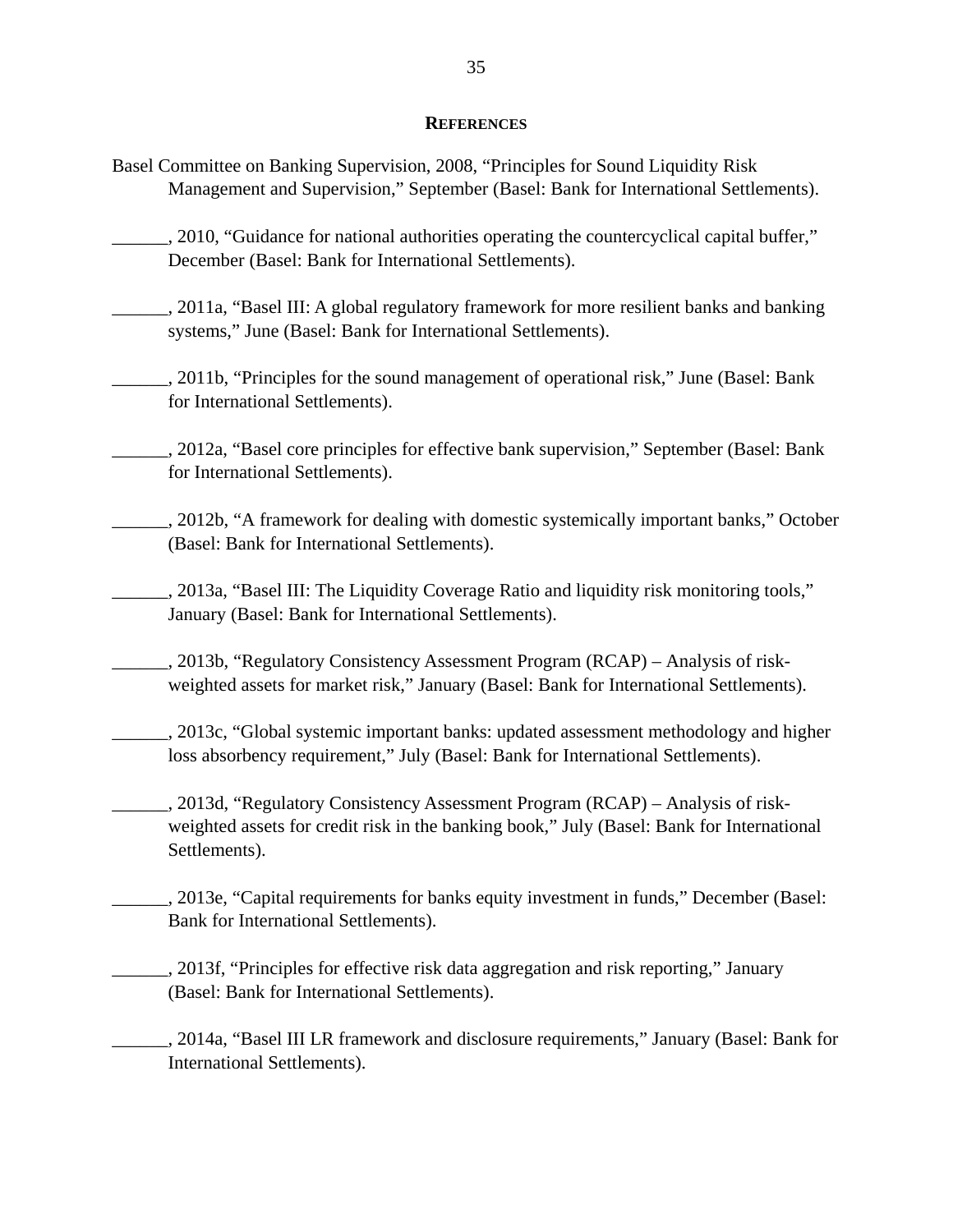- \_\_\_\_\_\_, 2014b, "Basel III: The net stable funding ratio," October (Basel: Bank for International Settlements).
- \_\_\_\_\_, 2015a, "Revised Pillar 3 disclosure requirements," January (Basel: Bank for International Settlements).
- \_\_\_\_\_\_, 2015b, "Guidelines for identifying and dealing with weak banks," July (Basel: Bank for International Settlements).
- \_\_\_\_\_\_, 2015c, "Corporate governance principles for banks," July (Basel: Bank for International Settlements).
- \_\_\_\_\_\_,2015d, "Margin requirements for non-centrally cleared derivatives," March (Basel: Bank for International Settlements).
- \_\_\_\_\_\_, 2016, "Minimum capital requirements for market risk," January (Basel: Bank for International Settlements).
- \_\_\_\_\_, 2017a, "Pillar 3 disclosure requirements consolidated and enhanced framework," March (Basel: Bank for International Settlements).
- \_\_\_\_\_\_, 2017b, "Basel III: Finalising post-crisis reforms," December (Basel: Bank for International Settlements).
- \_\_\_\_\_\_, 2017c, "Pillar III disclosure requirements consolidated and enhanced framework," March (Basel: Bank for International Settlements).
- \_\_\_\_\_\_, 2017d, "Prudential treatment of problem assets definition of non-performing exposures and forbearance," April (Basel: Bank for International Settlements).
	- \_\_\_\_\_\_, 2018, "Capital treatment for simple, transparent and comparable short-term securitization," May (Basel: Bank for International Settlements).
- \_\_\_\_\_\_, 2019a, "Minimum capital requirement for market risk," January (Basel: Bank for International Settlements).
- $\_\_\_\_\_$ , 2019b, "Basel Committee completes review of principles for sound liquidity risk management and supervision," January (Press Release Basel: Bank for International Settlements).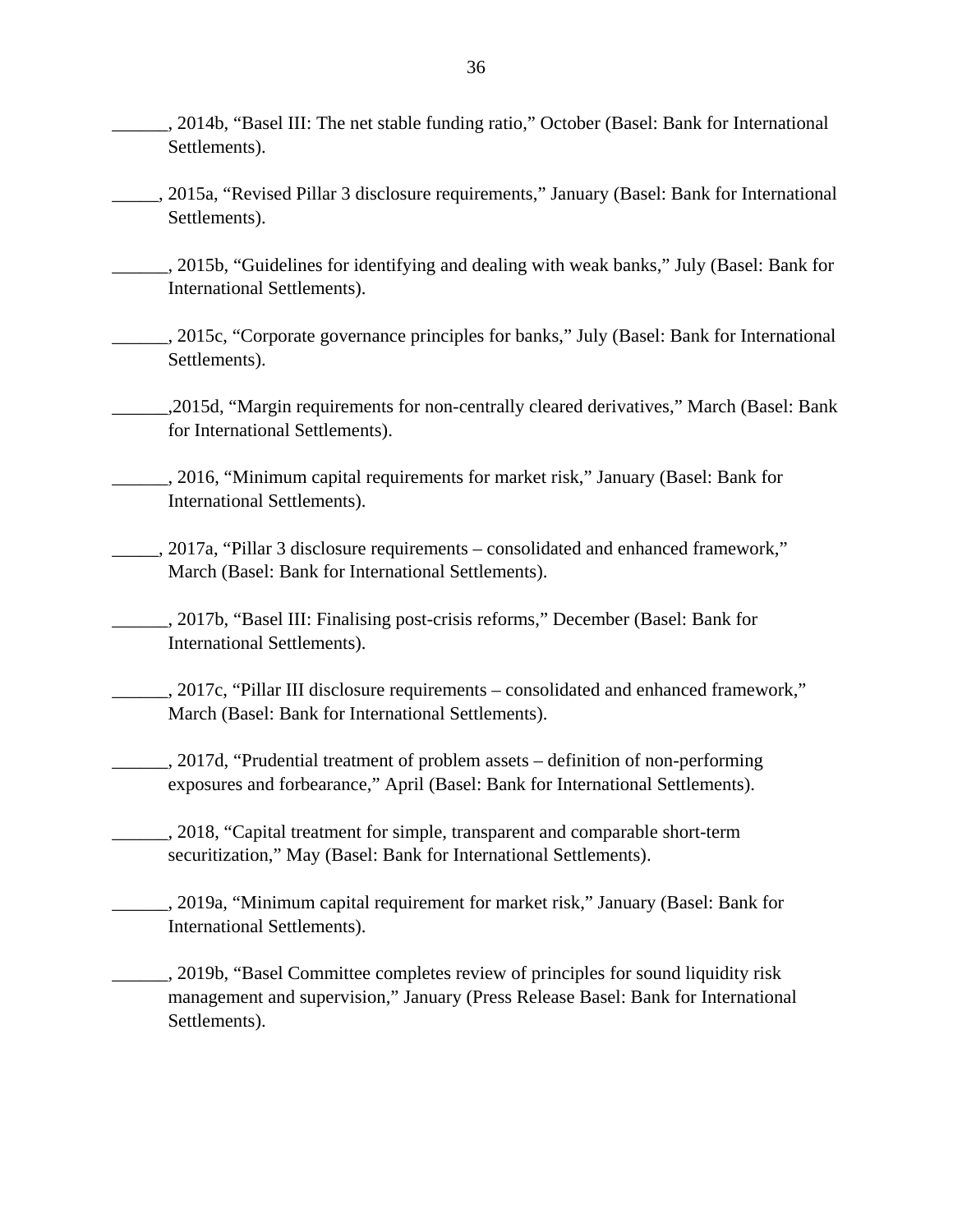- Carvalho, A., S. Hohl, R. Raskopf and S. Ruhnau, 2017, "Proportionality in banking regulation: a cross-country comparison," FSI Insights, August (Basel: Bank for International Settlements).
- Dell'Arricia, Giovanni, Caio Ferreira, [Nigel Jenkinson,](https://www.imf.org/en/Publications/Publications-By-Author?author=Nigel++Jenkinson&name=Nigel%20%20Jenkinson) Luc Laeven, [Alberto Martin,](https://www.imf.org/en/Publications/Publications-By-Author?author=Alberto++Martin&name=Alberto%20%20Martin) [Camelia](https://www.imf.org/en/Publications/Publications-By-Author?author=Camelia++Minoiu&name=Camelia%20%20Minoiu)  [Minoiu,](https://www.imf.org/en/Publications/Publications-By-Author?author=Camelia++Minoiu&name=Camelia%20%20Minoiu) and [Alex Popov,](https://www.imf.org/en/Publications/Publications-By-Author?author=Alex++Popov&name=Alex%20%20Popov) 2018, "Managing the Sovereign Bank Nexus," IMF Departmental Paper 18/16 (Washington: International Monetary Fund).
- Demirgüç-Kunt, Asli, Edward Kane, and Luc Laeven, 2014, "Deposit Insurance Database," IMF Working Paper 14/188 (Washington: International Monetary Fund).
- Fender, I., and U. Lewrick, 2015, "Calibrating the LR," BIS Quarterly Review, December 2015, pp 43–58.
- Financial Stability Board, 2009, "Principles for Sound Compensation Practices," April (Basel: Bank for International Settlements).
- \_\_\_\_\_, 2010, "Intensity and Effectiveness of SIFI Supervision: Recommendations for Enhanced Supervision," November (Basel: Bank for International Settlements).
- \_\_\_\_\_, 2013, "An Overview of Policy Recommendations for Shadow Banking," August (Basel: Bank for International Settlements).
- \_\_\_\_\_, 2014, "Key Attributes of Effective Resolution Regimes for Financial Institutions," October (Basel: Bank for International Settlements).
	- \_\_\_\_\_, 2017a, "Policy Recommendations to Address Structural Vulnerabilities from Asset Management Activities," January (Basel: Bank for International Settlements).
- \_\_\_\_, 2017b, Review of OTC derivatives market reforms. June (Basel: Bank for International Settlements).
- \_\_\_\_\_, 2017c, "Implementation and Effects of the G20 Financial Regulatory Reforms," July (Basel: Bank for International Settlements).
- \_\_\_\_\_, 2017d, "Guidance on Central Counterparty Resolution and Resolution Planning," July (Basel: Bank for International Settlements).
- Gambacorta, L., and D. Marques-Ibanez, 2011, "The banking lending channel: Lessons from the crisis," BIS Working Paper 345, May 2011.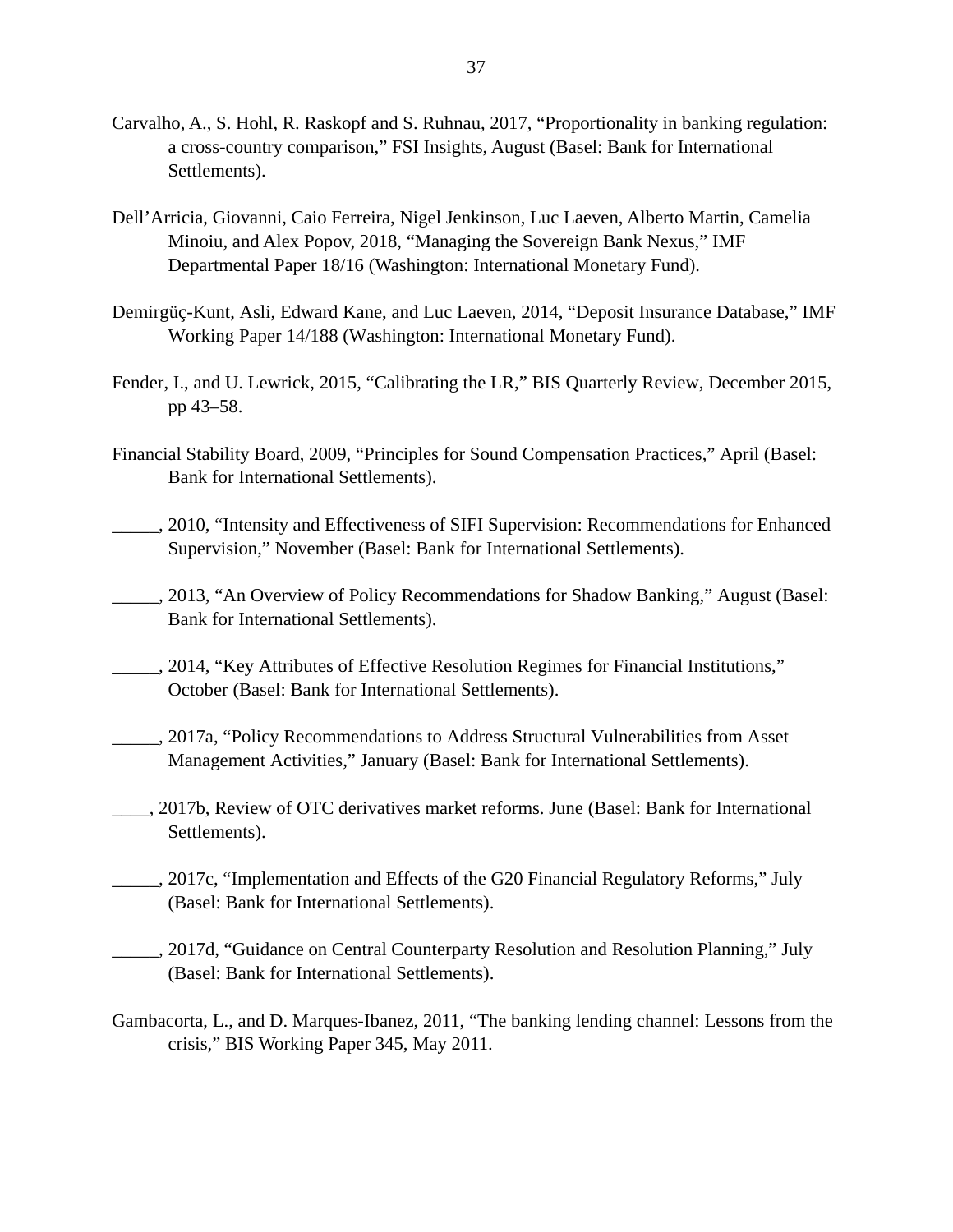- Goyal, R., et al., 2011, "Financial Deepening and International Financial Stability," IMF Staff Discussion Note 11/16, October, 2011.
- Hohl, S., M.C. Sison, T. Stastny, and R. Zamil, 2018, "The Basel Framework in 100 jurisdictions: implementation status and proportionality practices," FSI Insights on policy implementation No 11, November (Basel: Bank for International Settlements).
- International Monetary Fund, 2010, "The Making of Good Supervision: Learning to Say "No"," Staff Position Note 10/08, May (Washington: International Monetary Fund).
- \_\_\_\_\_, 2012, "Enhancing Financial Sector Surveillance in Low-Income Countries: Financial Deepening and Macrostability," IMF Policy Paper, April (Washington: International Monetary Fund).
- \_\_\_\_\_, 2014a, "Staff Guidance Note on Macroprudential Policy," December (Washington: International Monetary Fund).
- \_\_\_\_\_\_, 2014b, "Staff Guidance Note on Macroprudential Policy—Detailed Guidance on Instrument" December (Washington: International Monetary Fund).
- \_\_\_\_\_\_, 2014c, "Staff Guidance Note on Macroprudential Policy—Considerations for Low Income Countries," December (Washington: International Monetary Fund).
- Levine, Ross, 2005, "Finance and Growth: Theory and Evidence," In Handbook of Economic Growth, edited by Philippe Aghion and Steven Durlauf, New York: Elsevier: 865–934.
- Michelangeli, V. and E. Sette, 2016, "How Does Bank Capital Affect the Supply of Mortgage? Evidence from a Ramdomized Experiment," BIS Working Paper 557, April 2016.
- Sahay, R., and others, 2015, "Rethinking Financial Deepening: Stability and Growth in Emerging Markets," IMF Staff Discussion Note 15/08, May 2015.
- Strahan, Philip E., 2012, "Liquidity Risk and Credit in the Financial Crisis," FRBSF Economic Letter, May.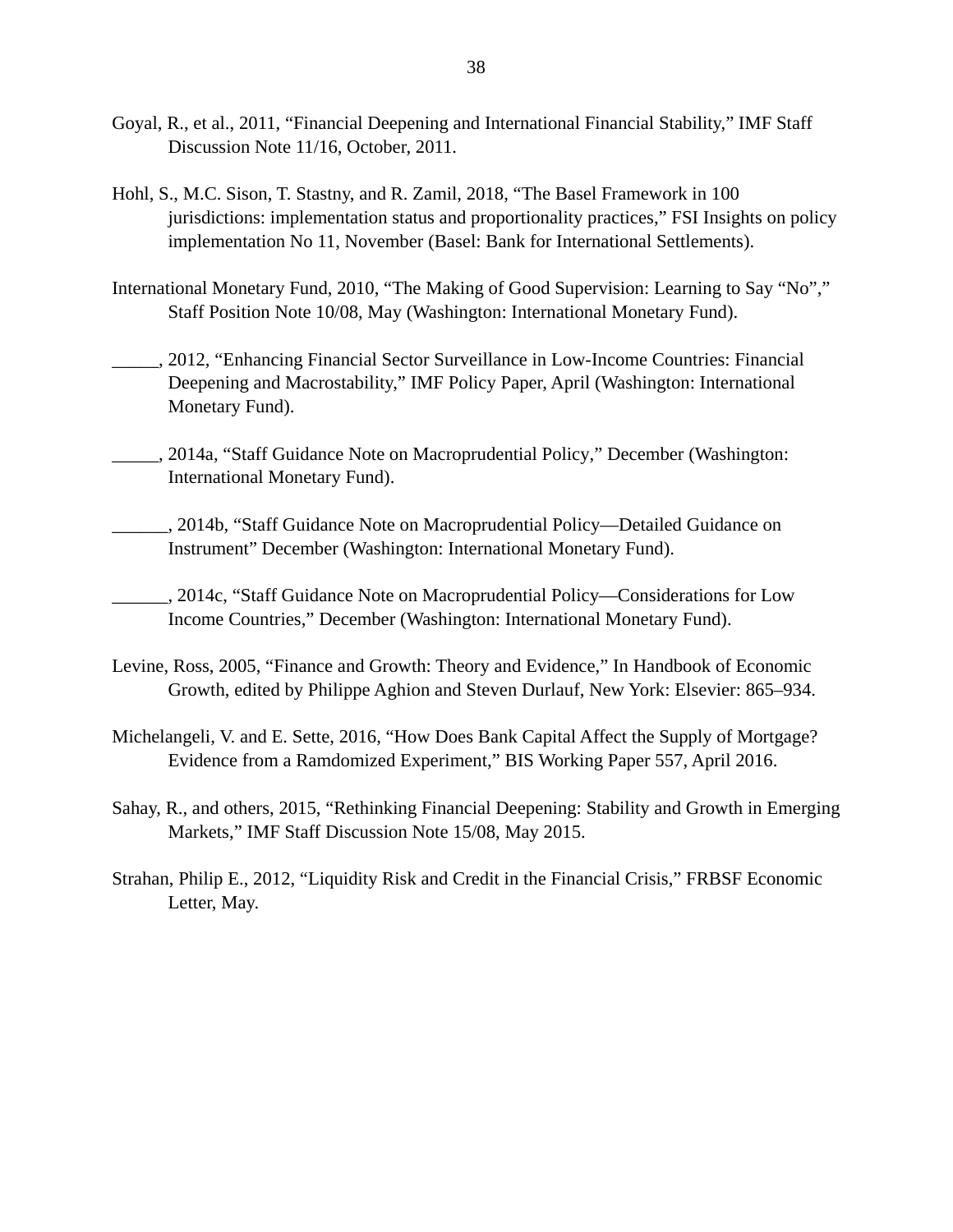## **Appendix I. Prudential Standards Implementation Steps**

An indicative roadmap for the implementation of prudential standards (intended to be a sequenced approach) is set out below:

- a. Draft regulation establishing (or reviewing) the prudential standard and guidance on any changes that are being proposed to other regulations or protocols.
- b. Draft supervisory reporting templates associated with new (revised) standard.
- c. Establish a supervisory/industry working group.
- d. Publish draft regulation for consultation.[1](#page-38-0)
- e. Conduct a QIS workshop with banks to provide instruction on the new standard and seek views where clarification might be required.
- f. Establish a reporting database.
- g. Conduct a QIS. Detailed guidance should accompany the QIS with a single point of contact for queries. The QIS submission should be accompanied with a reconciliation back to prudential returns and the balance sheet.
- h. Analyze and interpret QIS results, including feedback meetings with banks.
- i. Refine draft framework (regulation, guidance, and reporting templates publication and consultation); if revisions to the draft are meaningful, a new QIS may be necessary.
- j. Design phase-in and other transitional arrangements.
- k. Publish final rules and any other amended regulations.
- l. Align relevant regulatory reporting to new standard methodology.
- m. Initiate parallel run period and work with banks to improve data quality.

<span id="page-38-0"></span><sup>&</sup>lt;sup>1</sup> See Gambacorta and Marques-Ibanez (2011) for a discussion about credit provision during stress periods and Michelangeli and Sette (2016) for evidence on the supply of mortgages.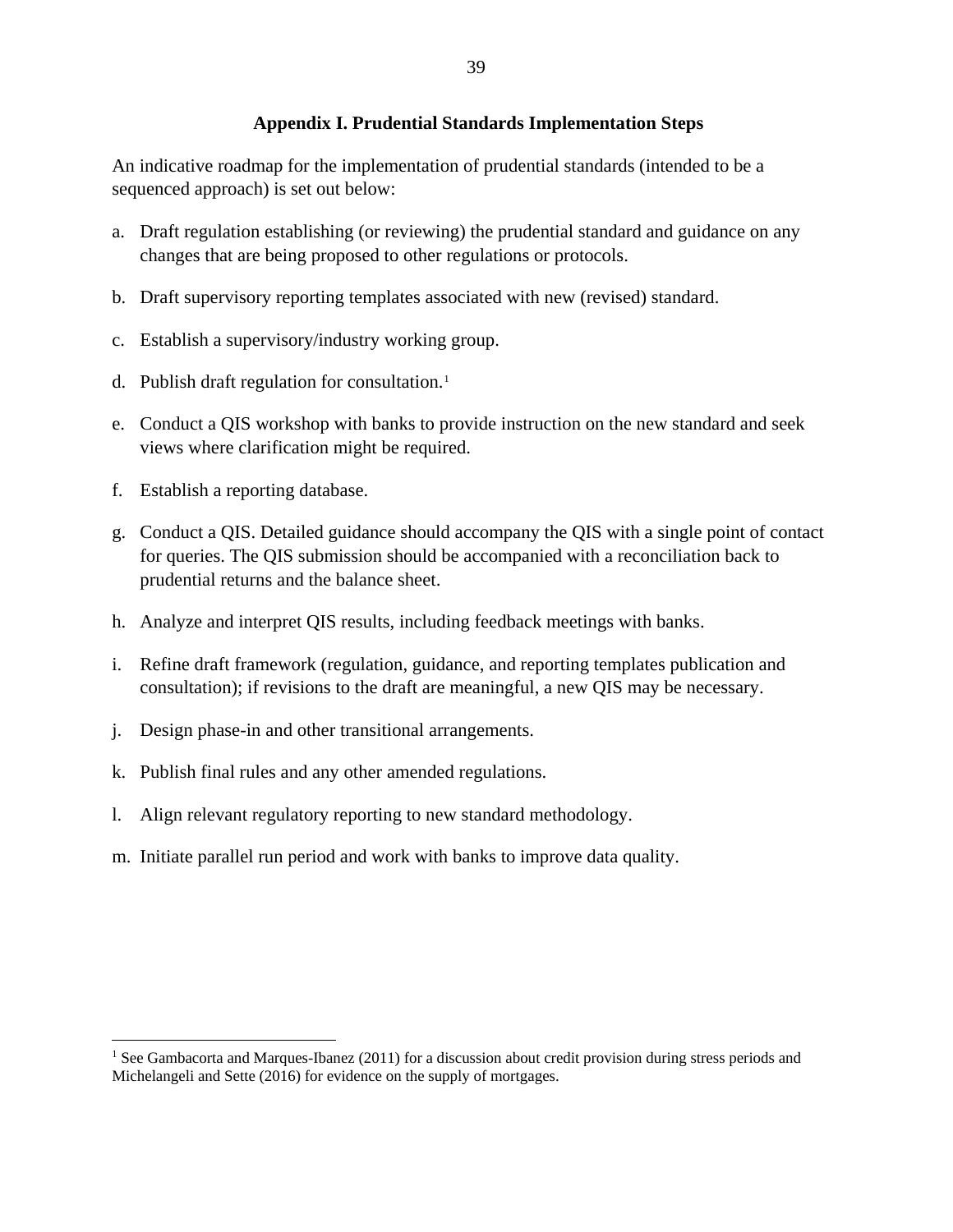#### **Appendix II. Guiding Principles for Modifying LCR and Main Issues**

#### **A. Assets**

**Chief among the modifications to the LCR framework is the need to adopt a pragmatic approach to HQLA eligibility.** The strict application of the LCR framework requires supervisors to apply the market liquidity test to assets eligible as HQLA.<sup>[2](#page-39-0)</sup> The objective is to ensure that banks hold assets that can be monetized in private markets in the first instance, but that ultimately if private markets fail, the assets can be repo'ed with the central bank. The framework does not permit central bank repo eligibility by itself to be counted as HQLA, which is a significant change from many existing coverage ratio regimes across DEs. It is likely that the thinness of EMDE markets will mean that a private market is unavailable for most assets in a stress scenario and a strict application of the market and fundamental characteristics will render ineligible sovereign and other securities in DEs. To ease implementation, the market liquidity test should be relaxed for sovereign bonds as a practical solution to the scarcity of liquid assets that meet the LCR definition of HQLA.

**The market and fundamental tests should be retained for Level 2 assets, but with a view to developing financial markets as a long-term solution to expanding the availability of HQLAs.** Jurisdictions looking to implement the LCR should also pursue a policy of broad-based financial sector development as an important condition for the sustainability and durability of the framework to liquidity risk management, when needed. The greater the diversity of liquid assets in the portfolio of HQLAs, the less reliance there is on the central bank as the assets can be monetized in a stress in the private markets. Therefore, policies that encourage a deepening of financial markets in DEs are helpful to broaden the availability of securities that meet the LCR definition of an HQLA. The development of financial markets will help break down the sovereign bank loop that exists and ensure private markets are used to absorb liquidity shocks before the central banks provides liquidity as lenders of last resort.

#### **B. Liabilities**

**To address the challenges of accurately estimating stressed outflow assumptions for liabilities, applying a standardized approach is a potential solution.** For many EMDE banks, liabilities are typically treated as a homogenous pool: the majority of which are customer deposits that have a short-term contractual maturity, i.e., at call. As a result, a granular approach to estimating run-off rates for discreet pools of deposit with a level of certainty—as prescribed by the LCR framework—is inherently difficult. A practical solution is to assign a standardized run-off rate to customer deposits (i.e., retail and SME deposits, such as 10 percent), permitting a differential treatment in exceptional cases where the bank can demonstrate alignment with the LCR definitions. Furthermore, there is a need to more frequently revise and update run-off

<span id="page-39-0"></span> $\frac{1}{2}$  $T$ The LCR applies three tests for assets to be eligible as HOLA, including: fundamental characteristics, marketrelated characteristics and operational requirements. These factors are intended to assist supervisors in determining which assets are sufficiently liquid in private markets to be included in the stock of HQLA.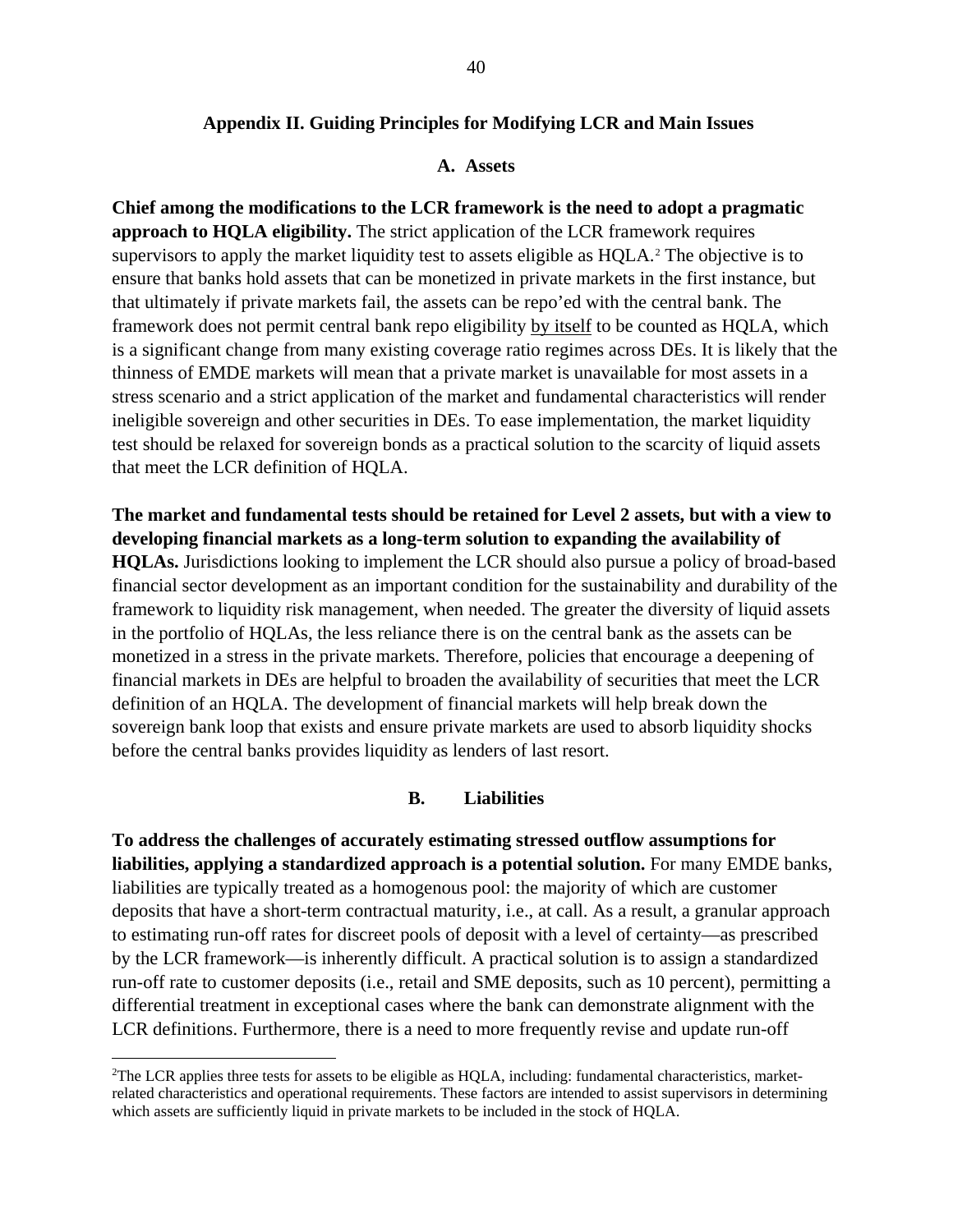assumptions owing to the rapidly changing financial markets in DEs. In this sense, historical runoff rates and assumptions about customer behavior may not be a close proxy for actual or expected stressed outflows. (Figure A1 sets out a decision tree to help determine run-off rates for retail deposits.)

## **The starting point for classifying depositors should default to the "less stable" outflow rate.**

It is questionable whether the minimum run-off rates prescribed by the LCR are applicable for DEs. A generally conservative calibration of weighted liabilities is suggested and to preserve this conservatism, the supervisors should classify customer deposits as "less stable" as a floor which has a higher minimum outflow than the "stable" category. The run off rates for "stable" retail deposits in the LCR framework attract a very low run-off rate of 5 percent (and lower if deposit guaranteed), which may not be appropriate given the nature of the deposit market, absent deposit insurance, and other factors.[3](#page-40-0)

## **Seven characteristics should be used as a minimum as examples that would determine**

**whether deposits fall into either the "stable" or "less stable" buckets** (BCBS, 2013a). Regarding retail deposits, these characteristics are: (i) not covered by deposit insurance; (ii) highvalue deposits; (iii) lack of established relationship; (iv) internet-only savings accounts; (v) high net worth; (vi) withdrawn quickly; and (vi) foreign-exchange denominated deposits.

## **The calibration of run-off rates should be informed by results from a QIS exercise.**

Calibration of run-off rates is crucial and the QIS exercise will be a key step in determining the treatment of liabilities, especially given the considerable differences between the minimum runoff assumptions in the LCR framework and the experience of DEs. The estimates in the LCR framework should not be seen as the de facto minimum. Instead the calibration of run-off rates should reflect the features of the local deposit market and historical behavior under stressed assumptions.

<span id="page-40-0"></span><sup>&</sup>lt;sup>3</sup> Application of the 3 percent run off rate under the LCR needs to satisfy several conditions, such as: classified as stable, a fully funded deposit insurance scheme is in place, and historical run-off rates support the estimate (BCBS, 2013a). The 3 percent run off rate for retail deposits should not be seen as the de facto minimum.